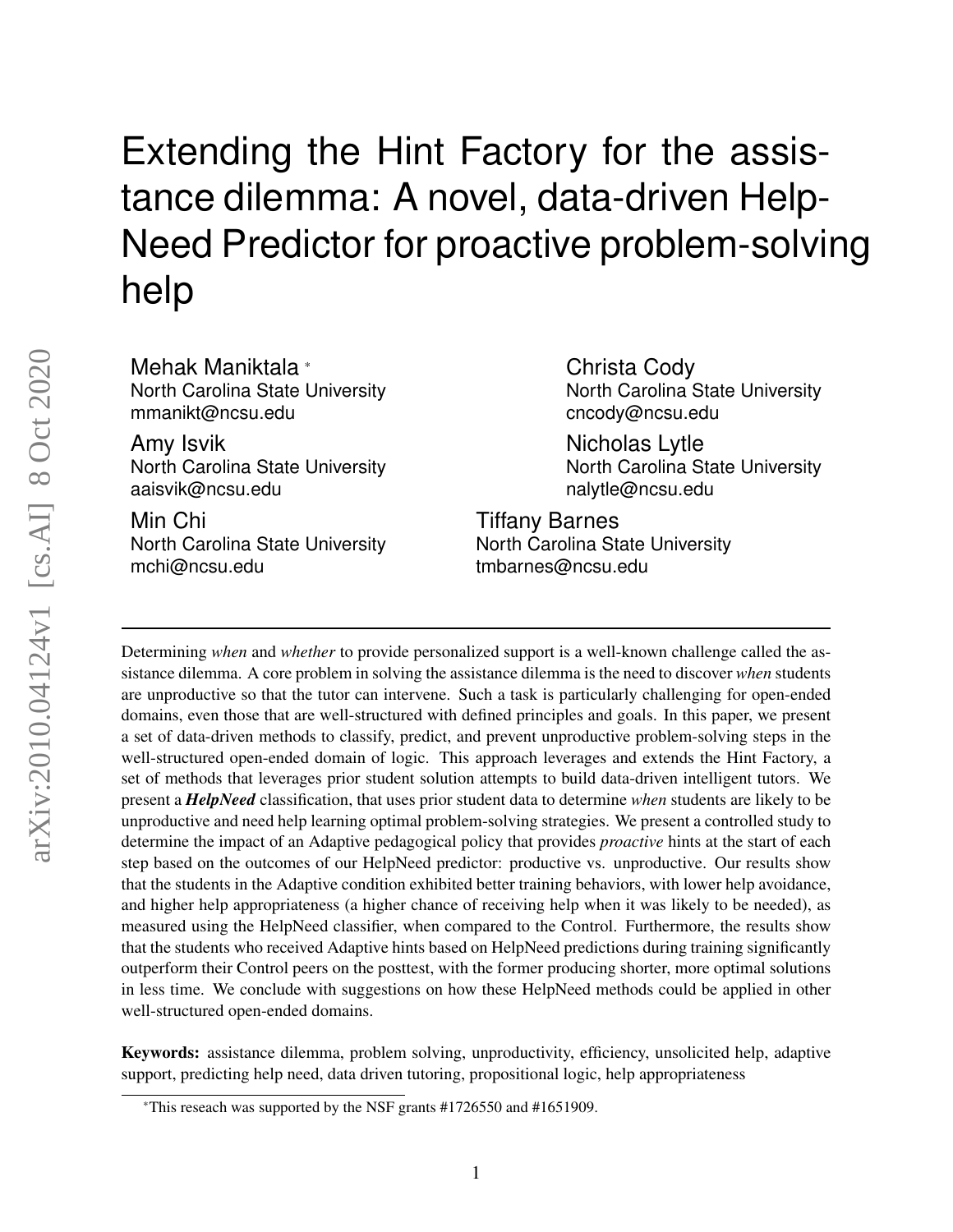#### 1. INTRODUCTION

Intelligent Tutoring Systems (ITSs) provide individuals with adaptive feedback and hints, improving learning [\(VanLehn, 2011\)](#page-32-0). Studies suggest that hints, when provided appropriately, can augment students' learning experience [\(Bunt et al., 2004;](#page-30-0) [Puustinen, 1998\)](#page-32-1) and improve their performance (Bartholomé et al., 2006). However, researchers often find that students display poor help-seeking behavior [\(Aleven et al., 2006;](#page-29-1) [Price et al., 2017\)](#page-32-2); some abuse hints to expedite problem completion, and some avoid seeking help when they are in need [\(Aleven and](#page-28-0) [Koedinger, 2000;](#page-28-0) [Price et al., 2017\)](#page-32-3). To ensure learning despite student help avoidance, several ITSs provide unsolicited assistance [\(Arroyo et al., 2001;](#page-29-2) [Murray and VanLehn, 2006;](#page-31-0) [Kardan](#page-30-1) [and Conati, 2015\)](#page-30-1). However, determining *when* and *whether* to provide proactive assistance, i.e., unsolicited help in anticipation of future struggle, is particularly challenging in open-ended domains where there are many possible correct solutions. More generally, it belongs to a wellrecognized challenge in the domain of ITSs, called the assistance dilemma.

The assistance dilemma is a trade-off between giving and withholding information to achieve optimal learning [\(Koedinger and Aleven, 2007\)](#page-31-1). A core problem of the assistance dilemma is the need to discover *when* and *whether* students are unproductive so that the tutor can intervene. Several studies have explored ways to determine the timing of assistance, as well as scaffolding in open-ended domains to improve learning [\(Fossati et al., 2015;](#page-30-2) [Ueno and Miyazawa, 2017;](#page-32-4) [Borek et al., 2009;](#page-29-3) [Kardan and Conati, 2015\)](#page-30-1), and prevent student failure in exams [\(Merceron](#page-31-2) [and Yacef, 2005\)](#page-31-2). While some researchers have explored the generalizability of such approaches [\(Fratamico et al., 2017;](#page-30-3) [Bunt and Conati, 2003\)](#page-30-4), determining when to provide assistance is still a challenging task for most open-ended domains, particularly because of differences in domains and learners [\(Klahr, 2009;](#page-31-3) [McLaren et al., 2014\)](#page-31-4).

Open-ended domains can be ill-structured, where problems do not have a clear goal, set of operations, end states or constraints; or they can be well-structured, where problems have a clear goal, end states, or constraints. In this study, we seek to determine *when* to provide unsolicited hints in a logic tutor to solve the assistance dilemma. While logic problems are well-structured in that they contain all the information needed to solve the problem and there are well-defined algorithms that students can use to solve them, they are open-ended in the sense that they have many possible solutions that can all be correct. Our approach builds upon the Hint Factory, a method for hint generation [\(Barnes et al., 2011\)](#page-29-4). We extend the Hint Factory algorithm to define step-level productivity, and define *HelpNeed*, to classify steps as unproductive or needing help. Based on this HelpNeed definition, we explore several machine learning methods to build a HelpNeed predictor and design an Adaptive pedagogical policy to proactively provide hints when the next step is predicted to need help. We conduct a controlled study to investigate the impact of Adaptive hints on student posttest performance, as well as the frequency of possible appropriate and inappropriate help during training, when compared to students in the Control group with access to on-demand hints but no Adaptive hints.

Our results showed that students in the Adaptive condition have significantly higher posttest performance than those in the Control condition, as measured by solution optimality and time and the former also exhibit better hint usage behaviors while training on the tutor in that they had fewer HelpNeed steps, a lower possible help avoidance, and higher possible help appropriateness (a higher chance of receiving help when it was likely to be needed) when compared to the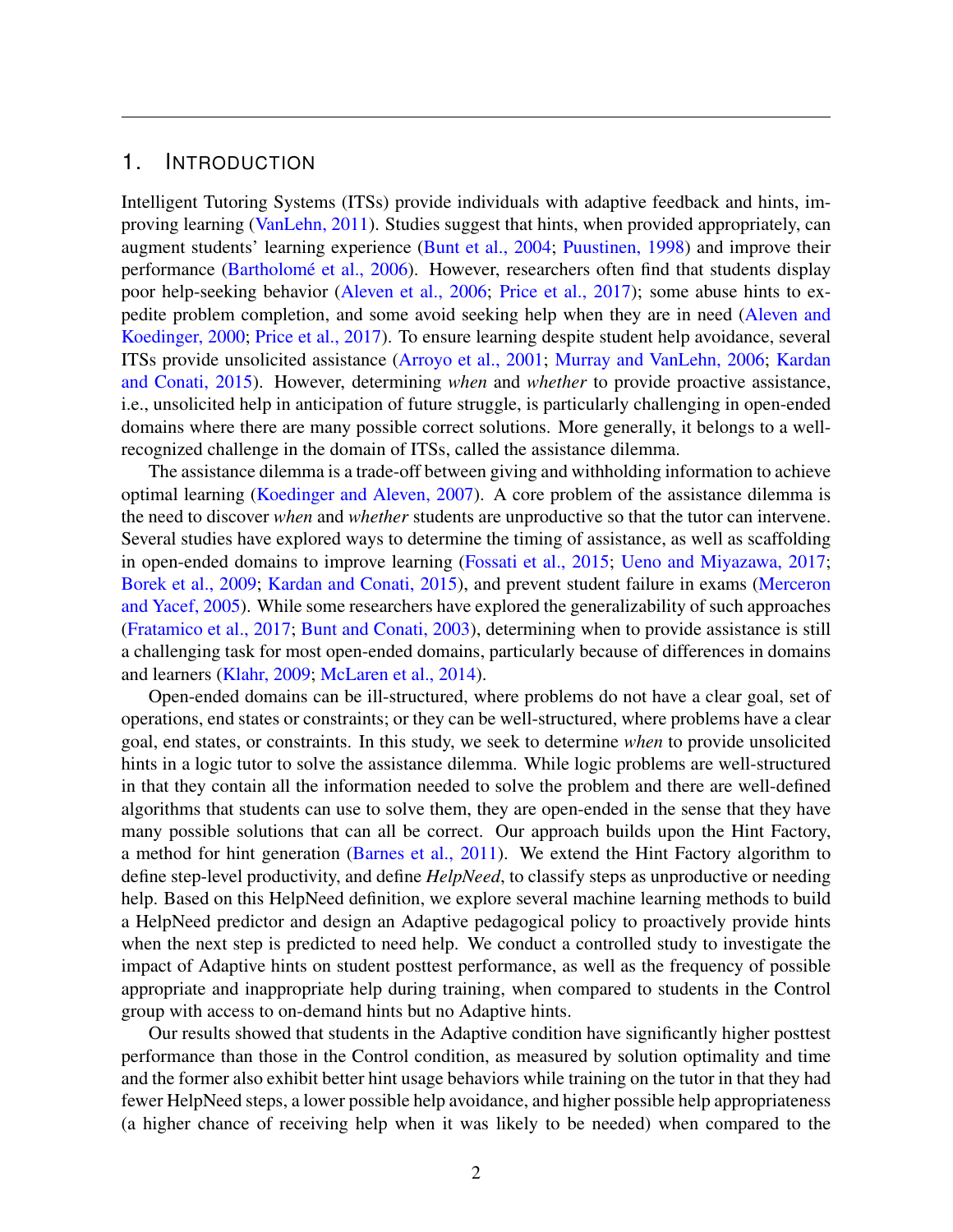Control. Our main contributions can be summarized as:

- This work presents a novel, data-driven HelpNeed classification model to determine unproductivity for steps, and a predictor for when unproductive steps might occur in wellstructured, open-ended, multi-step problem-solving domains.
- We develop a new Adaptive pedagogical hint policy that uses a HelpNeed predictor to provide proactive hints when they are likely to be needed, and investigate its impact on performance and appropriate help in a controlled study.

In the remainder of the paper, we first discuss the related work that establishes the need for new ways to solve the assistance dilemma in well-structured open-ended problem solving. Next, we introduce the Deep Thought logic tutor, the context for this work. Then, we present our novel extensions to prior work on data-driven intelligence for tutoring to build HelpNeed classification models. We then compare machine learning methods to derive a HelpNeed predictor tuned to proactively identify steps where students are likely to need help. We present an Adaptive hint policy using the HelpNeed predictor, and describe our controlled study and its impact on posttest performance and whether it helped solve the assistance dilemma during training.

## 2. RELATED WORK

## 2.1. HELP SEEKING

Aleven et al. [\(Aleven et al., 2006\)](#page-29-1) defined non-optimal help-seeking behaviors including *help avoidance*, where students can benefit from seeking help but choose not to, and *help abuse* where students excessively use help in situations where they could solve problems without assistance. While some studies aim to solve the problem of help avoidance by regulating students' help-seeking behavior [\(Roll et al., 2011;](#page-32-5) [Aleven et al., 2006\)](#page-29-1), some employ unsolicited hints as we propose here [\(Arroyo et al., 2001;](#page-29-2) [Murray and VanLehn, 2006;](#page-31-0) [Rus et al., 2017\)](#page-32-6). Arroyo et al. observed that unsolicited hints could improve learning gains for students with low prior knowledge [\(Arroyo et al., 2001\)](#page-29-2). Murray et al. found that proactive help reduced frustration and saved students' time when they were struggling [\(Murray and VanLehn, 2006\)](#page-31-0).

#### 2.2. ASSISTANCE DILEMMA

The *assistance dilemma* has been a well-known challenge in providing unsolicited hints. Providing assistance may reduce frustration and save students' time, but may lead to shallow learning or a lack of motivation to learn by oneself. On the other hand, withholding information can encourage students to learn by themselves, but may lead to frustration and wasted time [\(Koedinger](#page-31-1) [and Aleven, 2007;](#page-31-1) [McLaren et al., 2014\)](#page-31-4). Researchers have investigated data-driven approaches to address this dilemma and create adaptive assistance both for *on-demand* hints provided on request [\(Anohina, 2007;](#page-29-5) [Price et al., 2017;](#page-32-3) [Wood and Wood, 1999\)](#page-32-7) and *proactive* unsolicited hints [\(Kardan and Conati, 2015;](#page-30-1) [Ueno and Miyazawa, 2017\)](#page-32-4). Koedinger and Aleven [\(Koedinger and](#page-31-1) [Aleven, 2007\)](#page-31-1) worked towards addressing this dilemma in a cognitive tutor by initially withholding information about problem solutions and steps, and then interactively adding information, only as needed, through yes/no feedback, explanatory hints, and dynamic problem selection. Several studies have investigated approaches to resolve the assistance dilemma by modeling student behavior [\(Murray et al., 2004;](#page-31-5) [Ueno and Miyazawa, 2017;](#page-32-4) [Conati et al., 2002;](#page-30-5) [Kock](#page-31-6)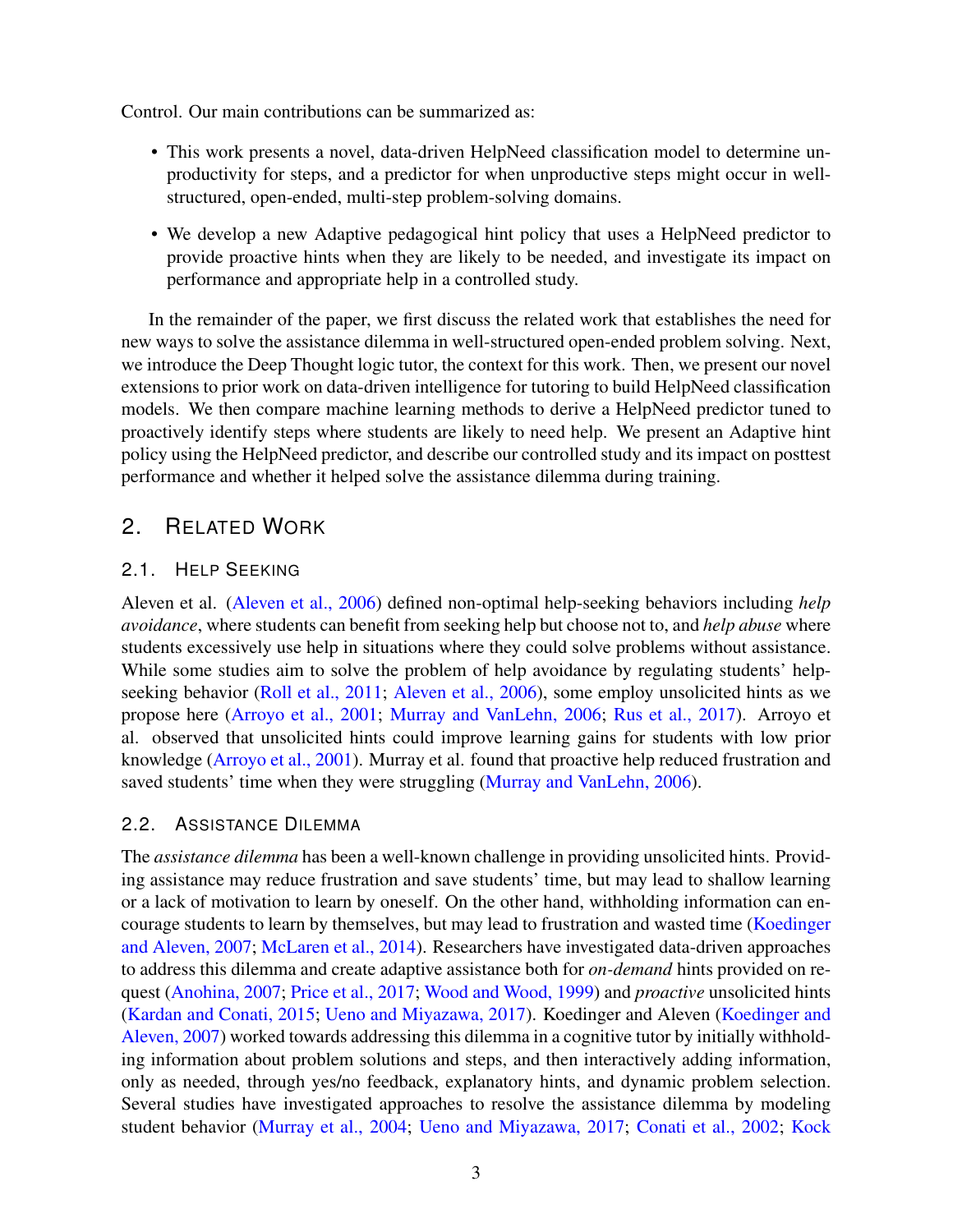[and Paramythis, 2010\)](#page-31-6). One group created a tutoring policy within the DT Tutor that applied decision theory to make its choice about whether to give a hint [\(Murray et al., 2004\)](#page-31-5). In a study conducted by Ueno et al. [\(Ueno and Miyazawa, 2017\)](#page-32-4) in a programming tutor, they modeled student performance using Item Response Theory to determine optimal hint scaffolding for providing assistance proactively upon mistakes. The authors discovered that hint scaffolding with predicted probabilities for the learners' success to be 0.5 provides the best learning performance. We recently added unsolicited hints to our tutor, improving post-test performance for students with low prior knowledge [\(Maniktala et al., 2020\)](#page-31-7). However, the posttest performance of students with high prior knowledge was negatively, but not significantly, correlated to how often they used the unsolicited hints, suggesting the potential for negative effects from receiving too many hints. Therefore, in this work we seek to develop adaptive support that can determine *when* to proactively provide hints based on students' aptitude or performance, as in other ITSs [\(Bunt and Conati, 2003;](#page-30-4) [Kardan and Conati, 2015\)](#page-30-1).

The assistance dilemma is particularly challenging to address in open-ended domains that deal with ill-structured problems [\(McLaren et al., 2014;](#page-31-4) [Borek et al., 2009\)](#page-29-3) as well as wellstructured problems [\(Ueno and Miyazawa, 2017\)](#page-32-4). McLaren et al. in [\(McLaren et al., 2008\)](#page-31-8) conducted a study to explore the assistance dilemma in an ill-structured chemistry tutor with inquiry learning using three levels of problem-level assistance: high (worked examples), midlevel (less assistance than worked examples), and low (untutored problem solving). They found mid-level assistance to lead to better learning than either low- or high-level assistance. In another study, Borek et al. in [\(Borek et al., 2009\)](#page-29-3) investigated the optimal amount of step-level assistance in a discovery-oriented virtual chemistry laboratory (VLAB) and found that students learned the conceptual tasks better with a mid-level assistance approach of hints and feedback. Further, their results suggested that assistance should be given only when students are far off track.

Kardan and Conati used clustering and mining association rules to model when to provide unsolicited adaptive support (hint timing, content, and interface) in an ill-structured exploratory interactive simulation environment for teaching constraint satisfaction problems [\(Kardan and](#page-30-1) [Conati, 2015\)](#page-30-1). While the students who received adaptive support did not have improved task performance, they learned significantly more than those who did not receive the adaptive support. Fratamico et al. in [\(Fratamico et al., 2017\)](#page-30-3) applied Kardan and Conati's 2015 framework to an electronic circuits simulator and found that it successfully classified students into groups of high and low learners. Mostafavi, et al. similarly applied machine learning to form datadriven proficiency profiles used in problem selection [\(Mostafavi et al., 2015\)](#page-31-9), and showed that it reduced the time taken in a previous version of the Deep Thought logic tutor. Conati et al. in [\(Conati et al., 2002\)](#page-30-5) presented several evaluations of a Bayesian Network used to model student behavior in a well-structured physics tutor that, in part, is used to determine when unsolicited mini-lessons should be provided to students. They also described how these modeling tasks involve a high level of uncertainty when students are allowed to follow various lines of reasoning and are not required to explicitly show their reasoning. As mentioned above, a study conducted by Ueno et al. [\(Ueno and Miyazawa, 2017\)](#page-32-4) in a well-structured programming tutor used Item Response Theory to determine optimal scaffolding for unsolicited hints and discovered that providing scaffolding associated with 50% probability for students' success led to the best student outcomes.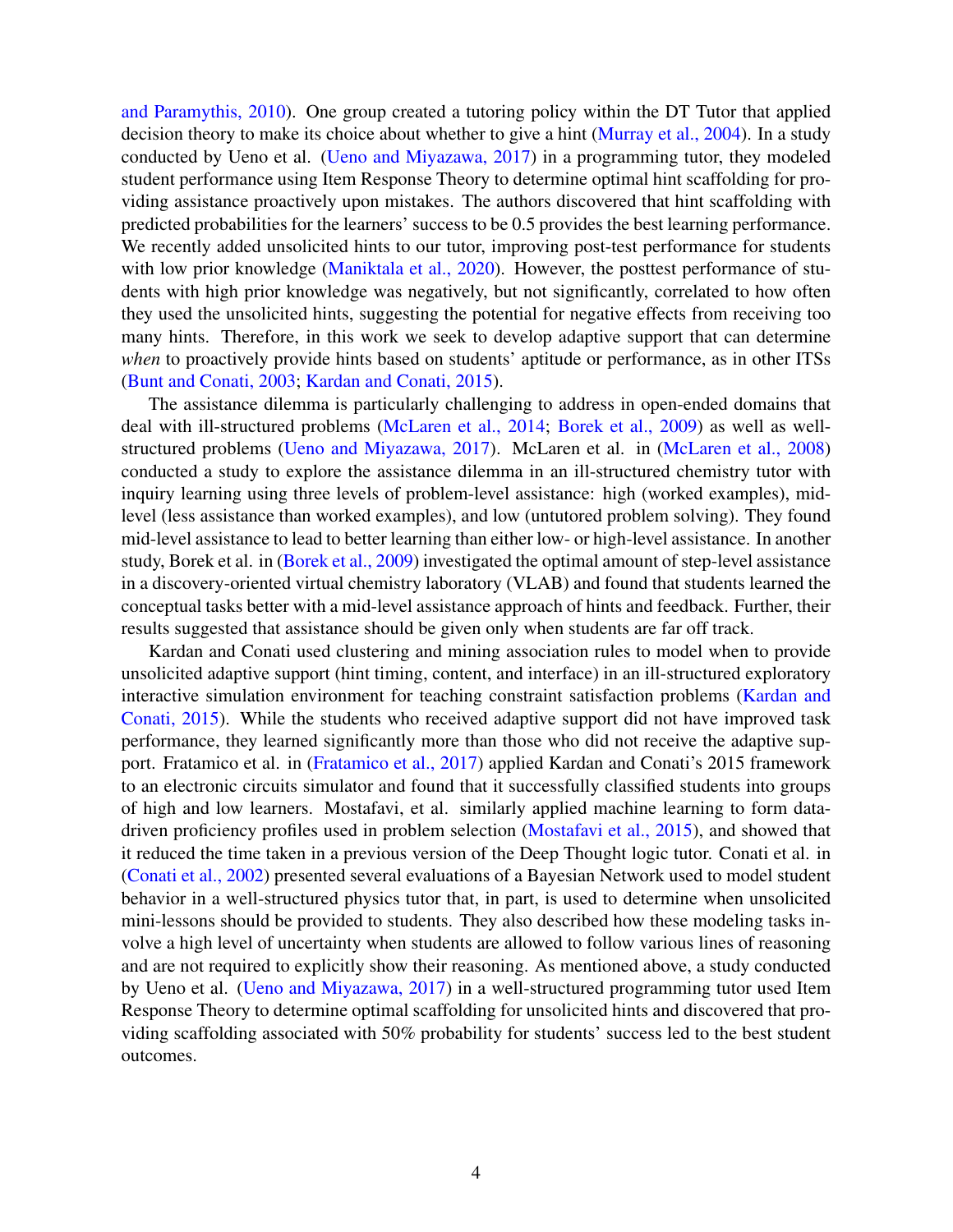#### 2.3. UNPRODUCTIVE BEHAVIOR

Several studies have used the term "unproductive" to refer to undesirable behavior during training [\(Kai et al., 2018;](#page-30-6) [Botelho et al., 2019;](#page-29-6) [Park and Matsuda, 2018\)](#page-31-10). For example, Beck and Gong [\(Beck and Gong, 2013\)](#page-29-7) define unproductive persistence or "wheel-spinning" based on whether or not a student achieved mastery (three correct problems) in ten problem attempts. Their definition of unproductivity has been used in recent studies to predict when an intervention can help students by distinguishing between productive and unproductive behavior using decision trees [\(Kai et al., 2018\)](#page-30-6) and recurrent neural networks [\(Botelho et al., 2019\)](#page-29-6). However, this definition of problem-level and problem-completeness based productivity is not suitable for our objective of guiding students toward efficient problem-solving strategies at a more granular step-level, specifically in domains where problems can have several solution paths.

In a study on an open-ended and ill-structured inquiry-learning program, McLaren et al. defined unproductive events as student actions that are unlikely to advance understanding [\(McLaren](#page-31-4) [et al., 2014\)](#page-31-4). Similarly, we identify unproductive problem-solving steps that are not likely to advance student's problem-solving strategies. However, our definition is based on time and solution length/optimality, rather than domain-specific productivity models.

In many multi-step open-ended but well-structured problem-solving domains, shorter solutions are considered to be more optimal, and solving problems in less time reflects both learning and fluency [\(Mayer, 1992;](#page-31-11) [Smith, 2012;](#page-32-8) [Yacef, 2005;](#page-32-9) [Cen et al., 2007\)](#page-30-7). We use these basic assumptions about time and solution length to design a data-driven approach to model productivity on problem-solving steps, extending the Hint Factory, a data-driven approach for hint generation. This approach uses prior students' data to assign scores to problem-solving states [\(Stamper](#page-32-10) [et al., 2008;](#page-32-10) [Barnes et al., 2011\)](#page-29-4). A core insight of this paper is that we can similarly use student data to score productive problem-solving steps without the need to model the domain.

Some studies have observed that students game educational systems to elicit unsolicited hints to complete problems faster [\(Baker et al., 2009;](#page-29-8) [Baker et al., 2006;](#page-29-9) [Murray and VanLehn, 2005\)](#page-31-12). Therefore, we limit the amount of information provided in our unsolicited hints, presenting them as partially-worked steps.

## <span id="page-4-1"></span>3. TUTOR CONTEXT

The research in this paper is conducted using Deep Thought, a data-driven intelligent logic tutor where students practice constructing formal propositional logic proofs in discrete math courses, with 200-350 students per semester, since 2008 [\(Stamper et al., 2008;](#page-32-10) [Barnes and Stamper, 2010;](#page-29-10) [Cody and Mostafavi, 2017;](#page-30-8) [Mostafavi and Barnes, 2017\)](#page-31-13). Each fall (f) or spring (s) semester, we use stratified sampling on a pretest to assign students to conditions. Historical data exist for 2017, 2018, and 2019. This study uses data from f17, s18, f18, and s19; the HelpNeed predictor uses f18, and s19; and the controlled study with the proactive hint policy was in f19. Finally, the results of the controlled study are analyzed comparing data from f18R, s19R, along with f19, where R represents a subset of the population that received *randomly* administered frequent unsolicited hints<sup>[1](#page-4-0)</sup>[\(Maniktala et al., 2020\)](#page-31-7). Each section provides more details on the specific datasets used.

Figure [1](#page-5-0) shows the Deep Thought interface for a single problem, where students construct their proofs in the *workspace*. Each proof problem starts with a set of given logic statements

<span id="page-4-0"></span><sup>1</sup>With a constraint that three unsolicited hints cannot be given in a row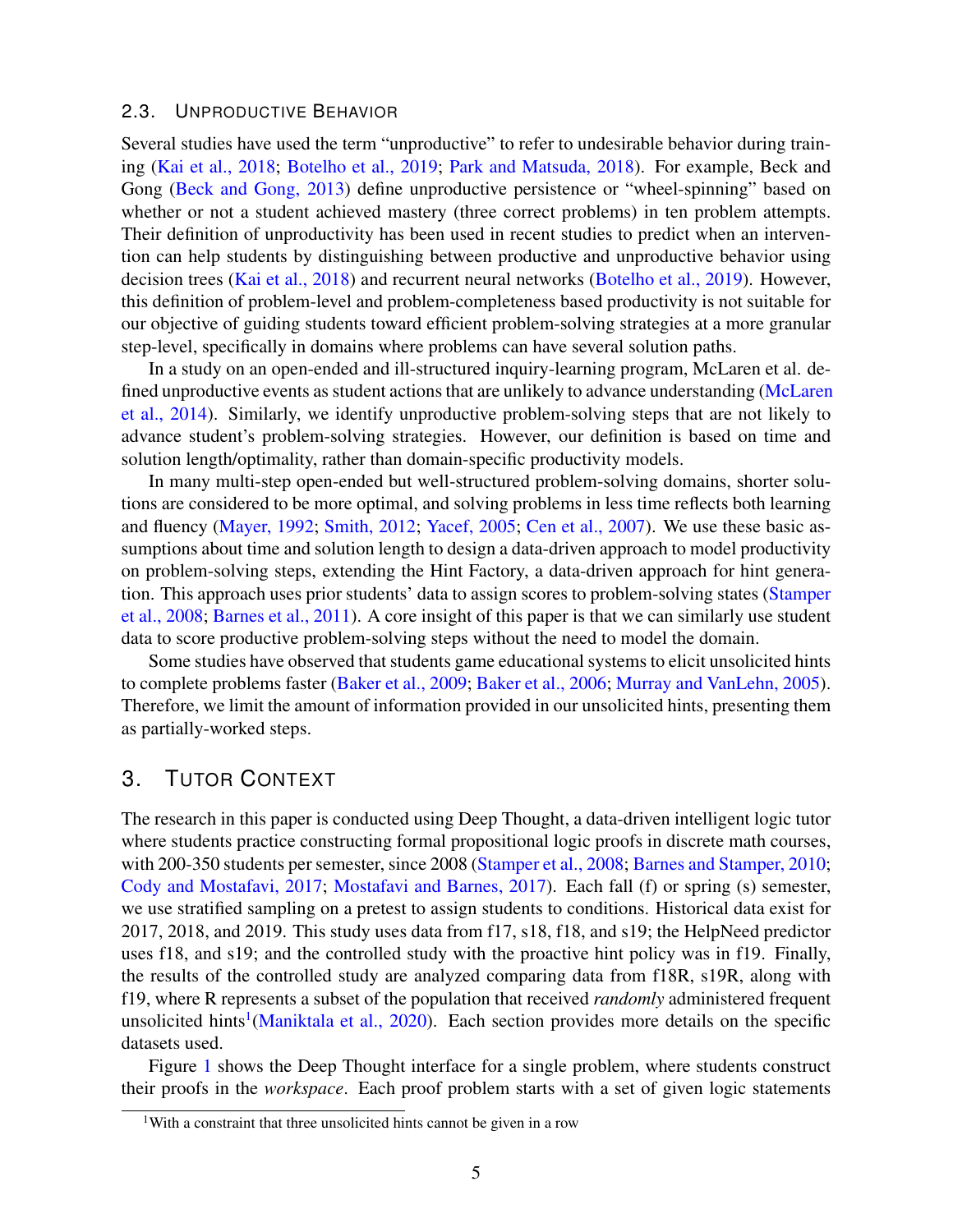<span id="page-5-0"></span>

Figure 1: Deep Thought interface: *Workspace* (left) with the provided givens (top) and the conclusion (bottom), domain rules (middle), the *'Get Suggestion' hint button* and *hint message box* (bottom-left). The color-coding is explained on the right (provided to students in an infobox).

with a conclusion to derive. Each statement is represented by a *node*, which students can click to select and apply a logic rule to derive a new node. Each node derivation consists of two parts: the *justification* and the derived statement. The justification is a set of 1-2 existing nodes and the rule applied to them, and the derived statement is the result. The tutor checks each step's justification and derived statement to provide immediate feedback on the correctness of their logic rule applications. In case of rule application errors, students receive a notification of the mistake via popup, but the attempted incorrect node is deleted from the workspace. When a statement is correctly justified and derived, a correct step is recorded and its node appears. The nodes are colored according to their *use-frequency*[1](#page-5-1) in historical student solutions. A frequentlyused node is colored green, an infrequently-used node is colored yellow, and a node that has never been used or has not been observed in the historical data is colored gray (see Figure [1\)](#page-5-0). Hints are available during Deep Thought's training section using the Hint Factory [\(Stamper](#page-32-10) [et al., 2008\)](#page-32-10). Students can receive *on-demand* hints below the workspace by clicking the "Get Suggestion" button, and they can also receive tutor-initiated *proactive* hints that appear within the workspace (see Figure [1\)](#page-5-0).

A snapshot of the workspace at any given time is called the problem-solving *state*, and transitions between states are called *steps*. When a problem is complete, students have connected the given statements to the conclusion.

## 4. HELPNEED CLASSIFICATION AND PREDICTOR

In this section, we present our methods to determine when students need help learning efficient problem-solving strategies. We seek to identify unproductive steps where students need help,

<span id="page-5-1"></span><sup>&</sup>lt;sup>1</sup>A node is said to be *used* if its removal from the solution would make the problem incomplete.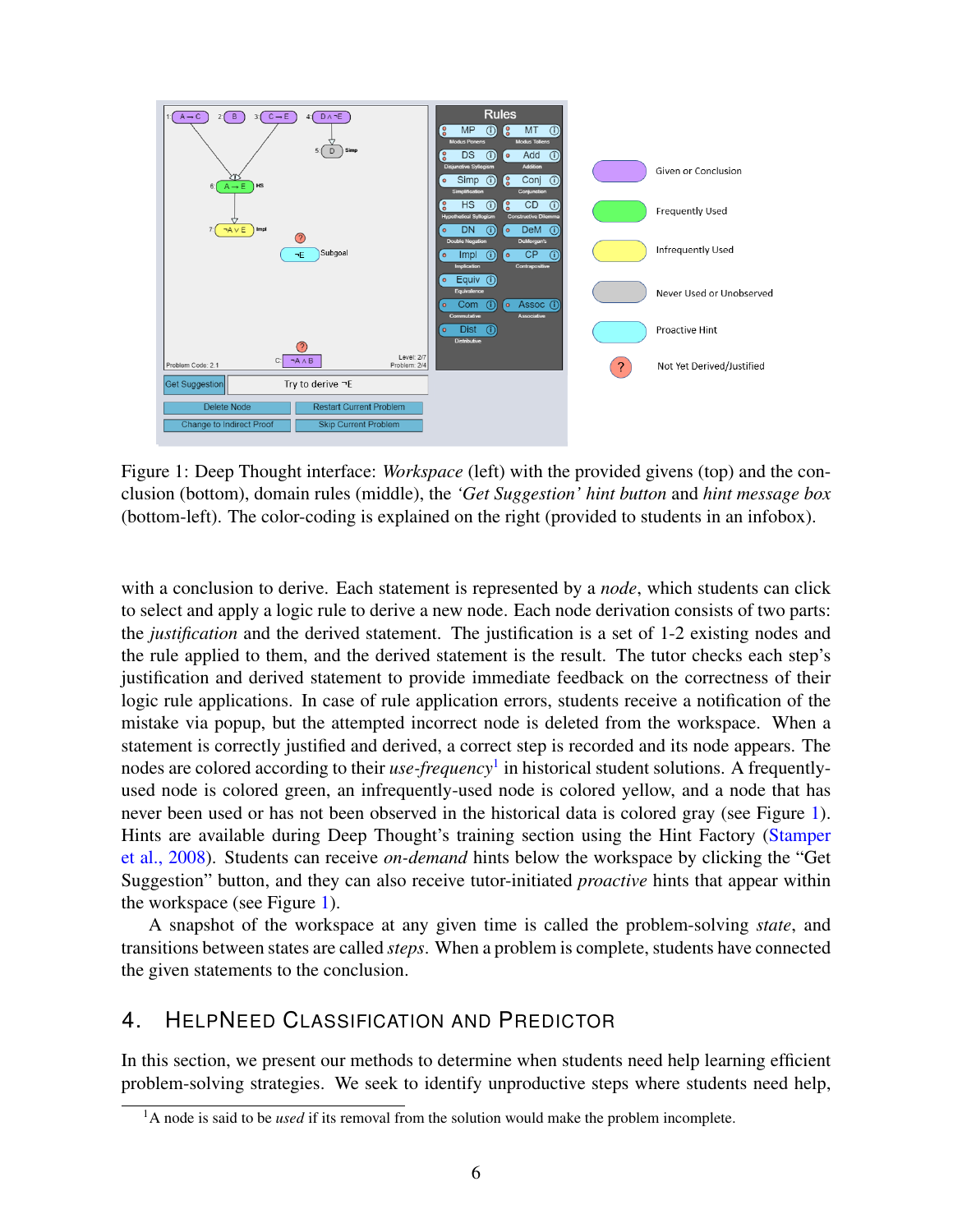so that we can predict them, and provide proactive hints with the aim to prevent them. To do this, we first define our HelpNeed classification based on prior literature on problem-solving, and later present our HelpNeed predictor to detect the need for help at the start of each step.

#### 4.1. HELPNEED CLASSIFICATION

We designed the HelpNeed classification based on the literature on what behaviors may demonstrate a detectable need for help during problem-solving. Based on the literature, learning is reflected in both correctness and/or time (duration) in problem solving [\(Corbett and Anderson,](#page-30-9) [1994;](#page-30-9) [Kai et al., 2018;](#page-30-6) [Beck and Gong, 2013\)](#page-29-7). However, since multi-step problem-solving involves several steps in a row, we cannot directly use correctness as a criterion. Therefore, we create new methods to detect efficiency, which is a proxy for eventual correctness and optimality in multi-step problem solving, as discussed in detail in section [4.1.2.](#page-7-0)

Table [1](#page-7-1) shows our HelpNeed classification, which is based on a step's duration and efficiency. Duration is the time taken by a student to carry out a step, described in detail below in [4.1.1.](#page-7-2) Efficiency is our unique extension of the Hint Factory, that uses prior data to assign numeric values that reflect a step's quality and how well it promotes progress to a good solution, described in [4.1.2.](#page-7-0)

The HelpNeed classification scheme is designed to identify steps that reflect suboptimal strategies, i.e., steps that unnecessarily increase the solution length and/or problem-solving time. We first define steps that do not demonstrate HelpNeed. For our first two categories, efficient steps, that lead to shorter, more optimal solutions, are considered productive irrespective of duration, with short times representing (1) *Expert-like* behavior and longer times classified as (2) *Strategic*.

For our third category, we classify a single quick but inefficient step, i.e. a plausible guess, as an (3) *Opportunistic* step. Research suggests that we should provide students some opportunities to guess throughout the learning process in semi open-ended domains such as math [\(Capraro](#page-30-10) [et al., 2012;](#page-30-10) [Polya, 2004\)](#page-32-11). Polya [\(Polya, 2004\)](#page-32-11) describes guess-and-check to be a strategy when students apply *plausible reasoning*, where the goal is to distinguish a more reasonable guess from a less reasonable one. In a beneficial use of guess-and-check, the student *checks* whether they are moving closer to the goal and adjusts their strategy in the next step. Therefore, we classify a single quick but inefficient, Opportunistic step as one where help is *not needed*. To transfer the idea of Opportunistic steps to other domains, it will be important to determine what combination of efficiency and duration constitutes a plausible guess, or Opportunistic step, where help is not needed, in contrast to the remaining categories below.

Our fourth (4) *Far Off* category is meant to represent one in a series of steps that demonstrate a lack of strategy, or being far off-track, and needing help. A study by Borek et al. in an illstructured open-ended domain, suggests that students who are far off track in problem-solving can benefit from a hint [\(Borek et al., 2009\)](#page-29-3). Likewise, in the well-structured, open-ended domain of linked lists, Fossati et al. intervened when students made steps that prevented problem completion [\(Fossati et al., 2015\)](#page-30-2). Research suggests that repeated guessing when faced with difficulty can be a significant stumbling block in developing effective learning strategies, and feedback at this stage can help students [\(Kinnebrew et al., 2014\)](#page-30-11).

Based on the meaning of Far Off in these studies, we have defined Far Off steps as those that demonstrate that the student is not reflecting on whether their consecutive steps are leading toward an efficient solution. In our tutor, evidence of being Far Off can be seen when a student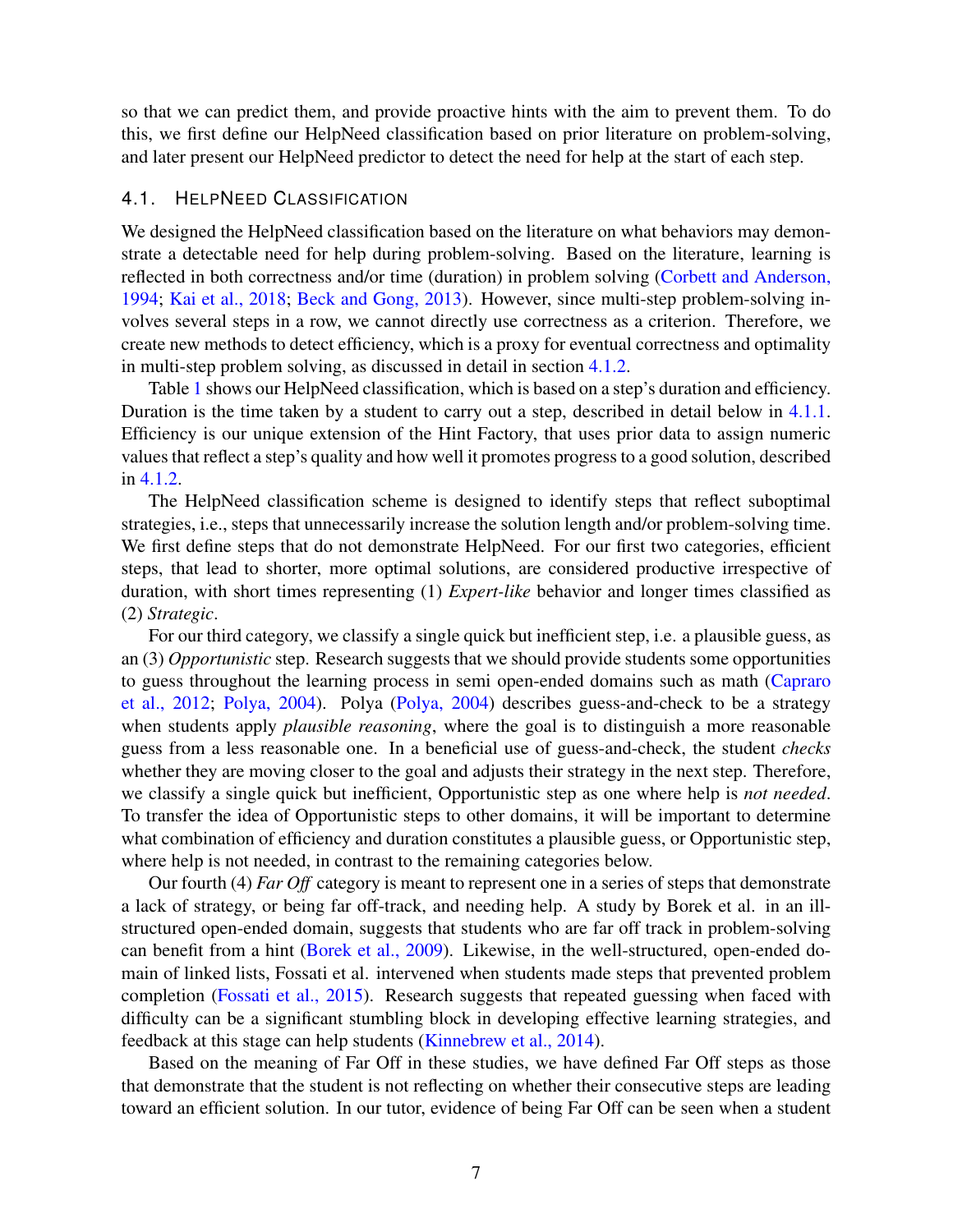quickly performs sequential inefficient steps. Therefore, we define Far Off steps as the second and later steps in a series of quick, inefficient steps. In a sequence of three quick inefficient steps, the first would be Opportunistic - with no need for help, and the second and third would be classified as Far Off - with help needed. In this tutor, where the mean student solution length is 10 steps, we determined that 2 steps are about 20% of the problem, and this is long enough to intervene. The definition of Far Off steps could be adjusted for other domains to align with being far off track, using a combination of duration and efficiency, for example by setting a maximum time or number of inefficient steps that can elapse without an efficient step being taken.

Next, researchers use the term "wheel-spinning" or unproductive struggle to refer to the lack of mastery in a timely manner [\(Beck and Gong, 2013;](#page-29-7) [Kai et al., 2018\)](#page-30-6). In our final category, a student who has spent significant time but has derived a step that is inefficient may be engaging in unproductive struggle, and we classify this as a (5) *Futile* step where a student needs help. In the next two sections, we describe the step duration and efficiency components of HelpNeed classification.

<span id="page-7-1"></span>

| Classification | <b>Behavior</b> | Description                                             |  |  |
|----------------|-----------------|---------------------------------------------------------|--|--|
|                | Expert-like     | A quick efficient step; demonstrating mastery           |  |  |
| No HelpNeed    | Strategic       | A long efficient step; taking longer on an              |  |  |
|                |                 | expert-like step                                        |  |  |
|                | Opportunistic   | A single, quick inefficient step                        |  |  |
|                |                 | Maximum number of inefficient steps in a sequence       |  |  |
|                | Far Off         | and/or multi-step duration for inefficient steps before |  |  |
| HelpNeed       |                 | intervention is desired                                 |  |  |
|                |                 | In our tutor: consecutive quick but inefficient steps   |  |  |
|                | Futile          | A long inefficient step; taking too long on             |  |  |
|                |                 | a step that does not help make progress                 |  |  |

Table 1: Defining HelpNeed using step Efficiency and Duration

## <span id="page-7-2"></span>4.1.1. Step Duration

A step duration is said to be *Long* if it is carried out in a time greater than  $75<sup>th</sup>$  percentile of step time for that problem, and *Quick* otherwise. These values are computed using historical perproblem data averaged across solutions by students ( $N = 437$ ), to account for the longer step times in more difficult problems. For example, a step is Long in a difficult problem of our logic tutor when the step time is greater than 5.48 min, whereas a step is Long in one easy problem of our tutor if the step time is greater than 2.95 min.

## <span id="page-7-0"></span>4.1.2. Step Efficiency

We define *step efficiency* as a data-driven measure of how much a student's most recent step contributes to an efficient (short) solution. We explore four new step efficiency metrics defined using the combination of the *quality* of each state (local or global), and the *progress* made in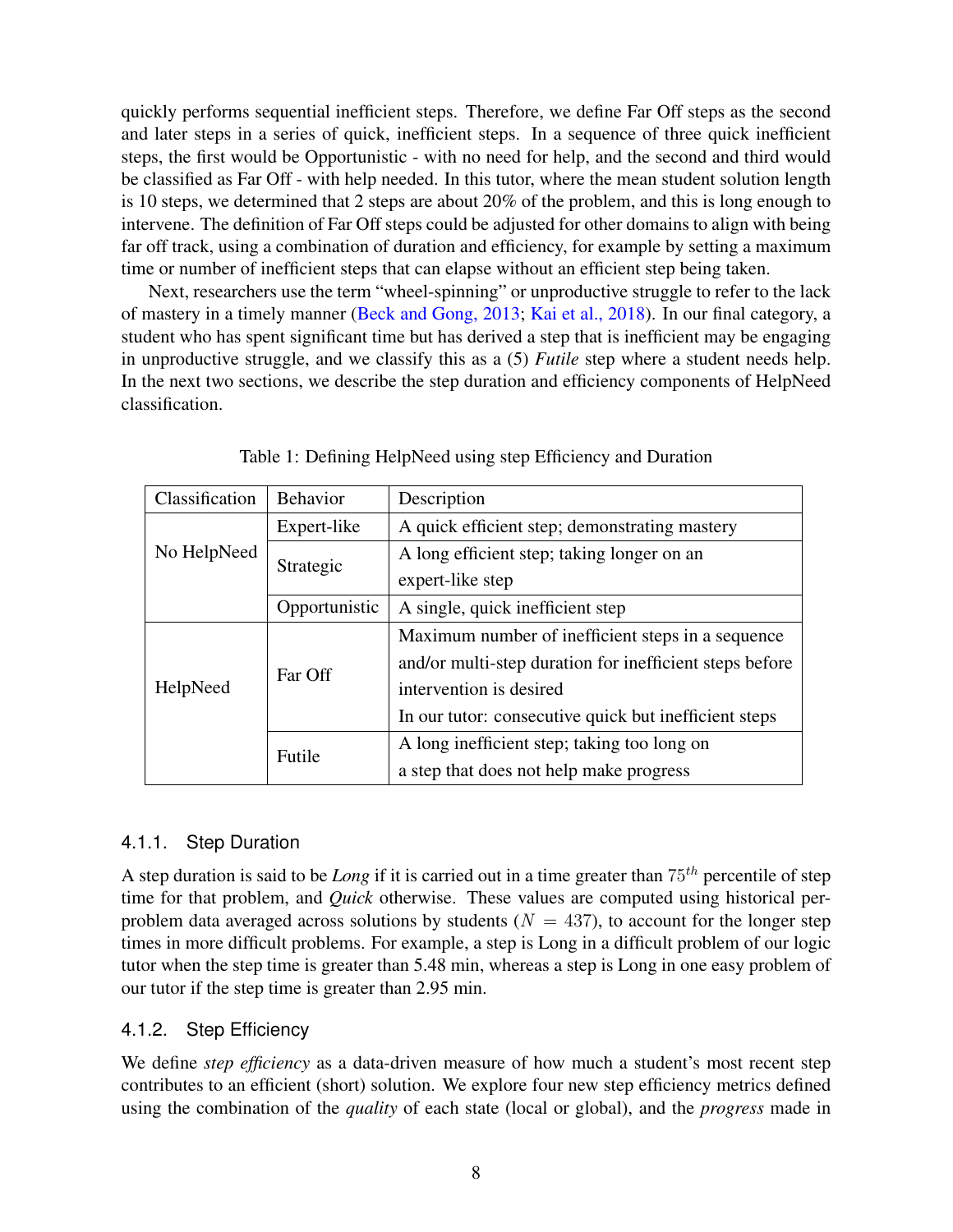a step (absolute or relative). We first present the Hint Factory, and then how we extended it to define step efficiency.

#### 4.1.2.1. THE HINT FACTORY

The Hint Factory is a method for generating hints in well-structured open-ended domains [\(Barnes](#page-29-11) [et al., 2008\)](#page-29-11). In this approach, historical student solutions are used to form Markov decision processes (MDPs) from interaction networks [\(Eagle et al., 2015\)](#page-30-12), where vertices are observed student problem-solving states (snapshots of their on-going or completed proof), and edges are problem-solving steps, i.e, a transition between states. The Hint Factory uses value iteration, a classic reinforcement learning technique, given in Equation [1,](#page-8-0) to assign an *expected value*  $V(s)$ to each state s, where  $R(s)$  is the state's reward,  $\gamma$  is the discount factor, and  $P(s|s')$  is the proportion of the observed solutions in state  $s$  that lead to state  $s'$  using the action  $a$ . An action in this equation is what causes a transition between states, therefore, action  $\alpha$  represents a problemsolving step, that can be carried out either by correct rule applications or by node deletions. For example, in Figure [3,](#page-10-0) the arrows represent actions (steps). More specifically, an action  $a$  to derive node  $A \rightarrow E$  from the top start state is a tuple consisting of the rule, the node list the rule applies to, and the resulting logic statement (HS,  $A \rightarrow C$ ,  $C \rightarrow E$ ,  $A \rightarrow E$ ). Note, while the Bellman Equation [1](#page-8-0) is used for stochastic environments in reinforcement learning, these actions (steps) are carried out deterministically in our tutor. The original Hint Factory used this equation not to account for the uncertainty in carrying out steps, but rather to take into account the probabilities of transition between each pair of states. This ensures that the value of each state is dependent on the probabilities of transition at each successive step. In the Hint Factory, a large reward is set for the problem-completion or *goal states* (100), penalties for incorrect states (10), and a cost for taking each action (1) [\(Barnes et al., 2011\)](#page-29-4). A non-zero cost on actions causes the MDP to penalize longer solutions.

$$
V(s) := R(s) + \gamma \max_{a} \sum_{s'} P(s'|s) V(s')
$$
 (1)

#### <span id="page-8-0"></span>4.1.2.2. STATE QUALITY - EXTENDING THE HINT FACTORY

In this section, we leverage the Hint Factory approach to generate two quality metrics that determine the expected values for each observed problem-solving state. The first metric of state quality is our prior work on the Hint Factory, which we label as *local quality value* (LQV ) with local rewards  $(LR)$ . Local quality provides insights about how far a state is from the closest goal state, weighted by the probabilities of transitions, but it cannot provide information about whether the state is on an efficient path to a solution.

$$
GQV(s) := GR(s) + \gamma \sum_{s'} P(s'|s)GQV(s')
$$
\n(2)

<span id="page-8-1"></span>**Global Quality.** We devised a novel, data-driven global quality value function,  $GQV$  in Equation [2,](#page-8-1) to give higher values to states on efficient solution paths. Equation [2](#page-8-1) sums  $GQV(s')$ over all states s' reachable from s, weighted by  $P(s|s')$ , taking into account all future actions from a current state, rather than just the one with the max expected value. The global rewards  $GR$  are identical to  $LR$  for errors and actions, but are different for goals, giving shorter, more efficient solutions higher rewards. The global reward  $GR(g)$  for each goal state g on a problem is  $GR(g) = 100 - p * \delta(g)$  where  $\delta(g)$  is the difference between the solution length of g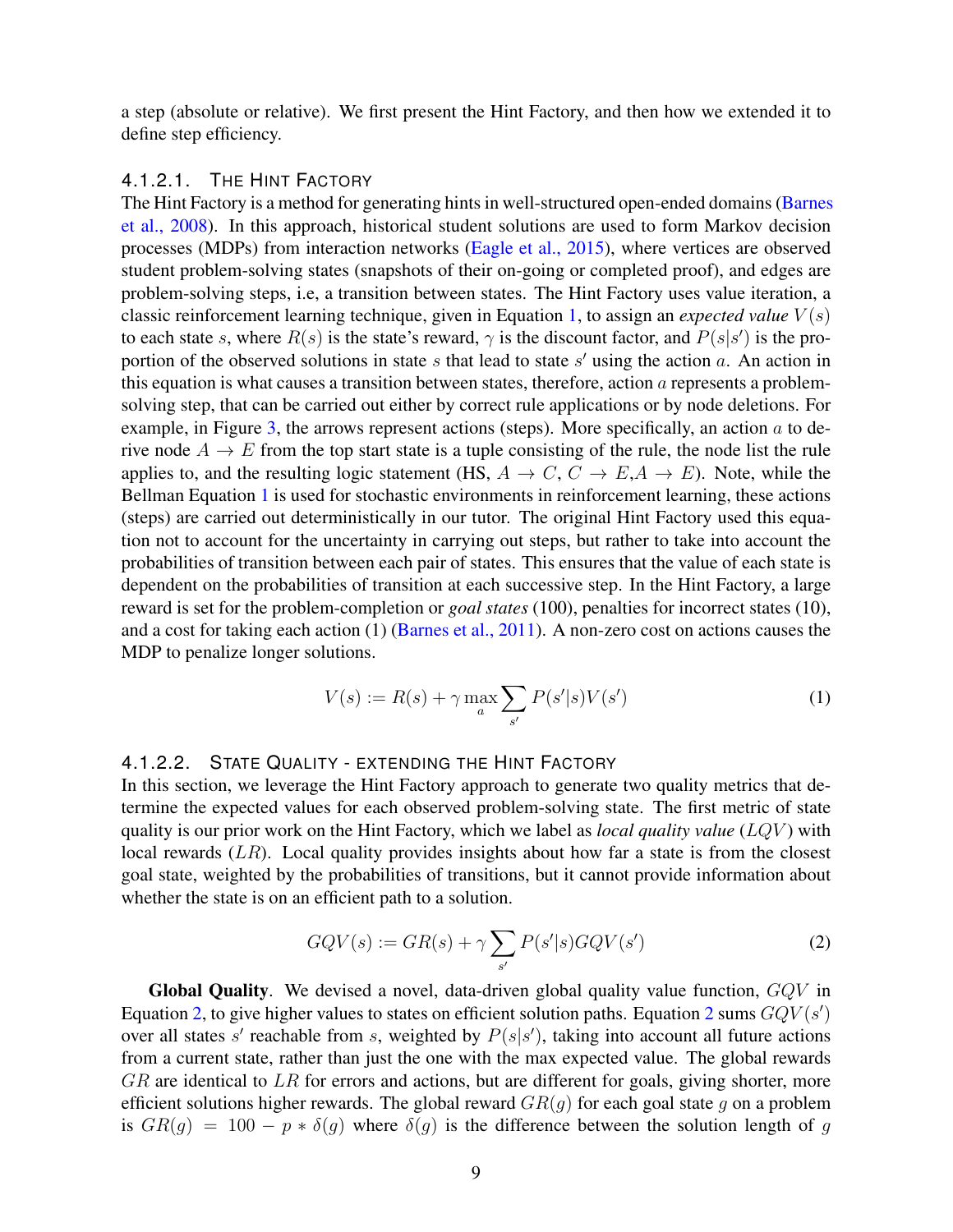and that of the shortest solution, and *p* is a penalty for longer solutions. We set  $p = (100 80)/\delta_{median}$ ) where  $\delta_{median}$  is the difference between the median and shortest solution lengths for each problem because median student solution lengths are assigned a global reward of 80. Our intention in setting this value of 80 is so that the student's performance with a median solution length represents a low B grade. Note, the relationship between the action  $a$  and follow-up state  $s'$  is the same for both local and global state values, because performing the action  $a$  when in state  $s$  deterministically leads to the next state  $s'$  based on our definition of actions. And, finally, the proof of convergence for the modified value iteration equation [2](#page-8-1) is given in appendix [A.](#page-34-0)

We now demonstrate the differences between local and global quality metrics using three solution trajectories (series of steps) of varying solution lengths:  $T_{short}$ ,  $T_{medium}$ , and  $T_{long}$ in Figures [2](#page-10-0) and [3.](#page-10-0)  $T_{short}$  is the shortest solution (four steps), with all nodes (derived problemsolving statements) used. Recall as defined in section [3,](#page-4-1) a node is said to be *used* if it contributes towards deriving the conclusion of the problem.  $T_{short}$  have four used steps,  $T_{medium}$  has five steps with one unused node  $D$ ; and  $T_{long}$  has eight steps, and all nodes used.

We generated interaction networks to determine the quality values for each problem using our historical data for  $N = 796$  students. Figure [3](#page-10-0) shows the quality values for the three trajectories in Figure [2.](#page-10-0) The start state in Figure [3](#page-10-0) consists of the four given statements (the topmost state). Arrows between states represent steps, i.e, a transition between states by rule applications. Non-start states are represented by a  $+(XYZ)$ , where  $XYZ$  is the new statement derived in a step. The start state has a high global quality, but low local quality. The starting state's global quality is high because all efficient paths contain it, but its local quality is low because it is probabilistically farther away from goals than any other state in the figure. The local quality for states that are only found in incomplete attempts is lower than that for the start state. The local quality of the goal states on all three trajectories is 100. The global quality value for the goal state in each solution trajectory differs, with 100 for the  $T_{short}$  goal (since it's the most efficient), 95 for  $T_{medium}$ , and 80 for  $T_{long}$  goal states.

From the start state to the goal in  $T_{short}$ , both local and global quality state values increase monotonically since it is the most efficient solution, and the chances of finishing the proof with an optimal solution increase with each step on this trajectory. Note that not all quality values increase over every trajectory. For example, step  $T_{medium} - 2$ 's pre-state (+A  $\rightarrow E$ ) global quality is higher than that for its post-state  $(+D)$  since the pre-state is probabilistically on a more efficient path, but the local quality increases from pre- to post-state. Step  $T_{long} - 3$ 's prestate ( $+\neg E$ ) has higher local and global quality values than its post-state ( $+\neg E \rightarrow \neg A$ ) since the post-state is farther from and less likely to reach  $T_{long}$ 's goal than the pre-state is to  $T_{short}$ 's closer goal. The global quality decreases for two reasons: (1)  $T_{long}$  goal is on a less efficient path, and (2) global quality performs a weighted sum over all the subsequent, previously-observed states in the larger (unshown) interaction network, many of which lead to incomplete attempts.

These three example trajectories demonstrate the differences between local and global state quality metrics. The main strength of generating these quality values is the MDP approach which ensures that each state quality value is based not only on the distance from a solution, but also on the probability of transition at each of the successive steps. This allows us to rate steps in a more probabilistic manner than a simple comparison based on the distance from the most efficient expert solution.

#### 4.1.2.3. PROGRESS - CHANGE IN QUALITY

Since state quality is a measure of relative "goodness", we *compare* the quality of the current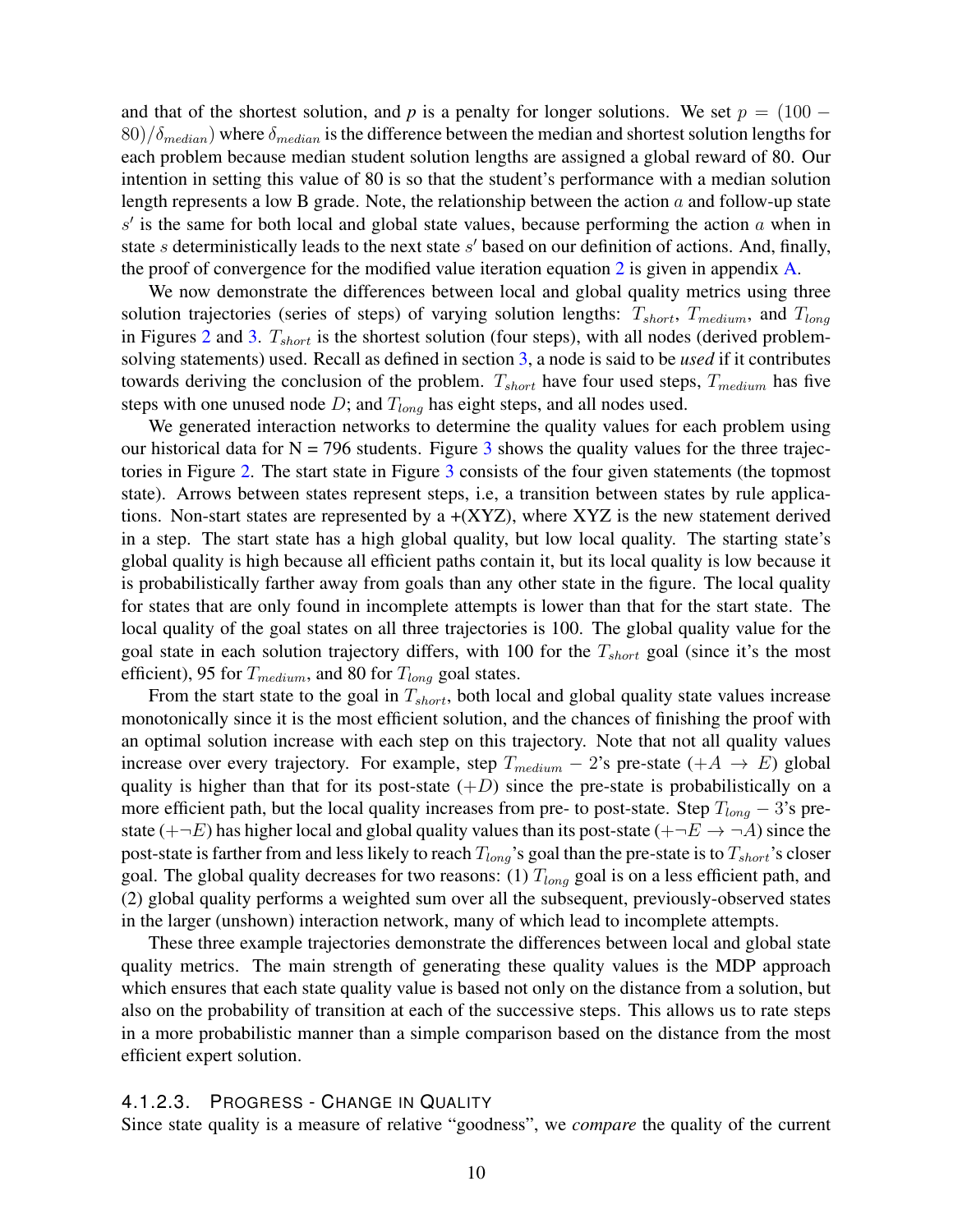

<span id="page-10-0"></span>Figure 2: Three Solutions with Varying number of steps for a logic problem in Deep Thought

(a) Trajectory  $T_{long}$ : Eight steps and all used nodes

(b) Trajectory  $T_{short}$ : Four steps and all used nodes

(c) Trajectory  $T_{medium}$ : Five steps and four used nodes



Figure 3: Illustration for the concepts of State Quality and Productive steps in 3 trajectories  $T_{short}$ ,  $T_{medium}$ , and  $T_{long}$ 

state with that of the previous and start states to evaluate the efficiency of a problem-solving step. In this section, we define two measures for *progress*: *relative*, the change in state quality from the *previous* problem-state, and *absolute*, the change in state quality from the *start* state.

*Relative progress* is the difference between the quality values of the current and previous states. Relative progress with local quality identifies whether the previous or current state is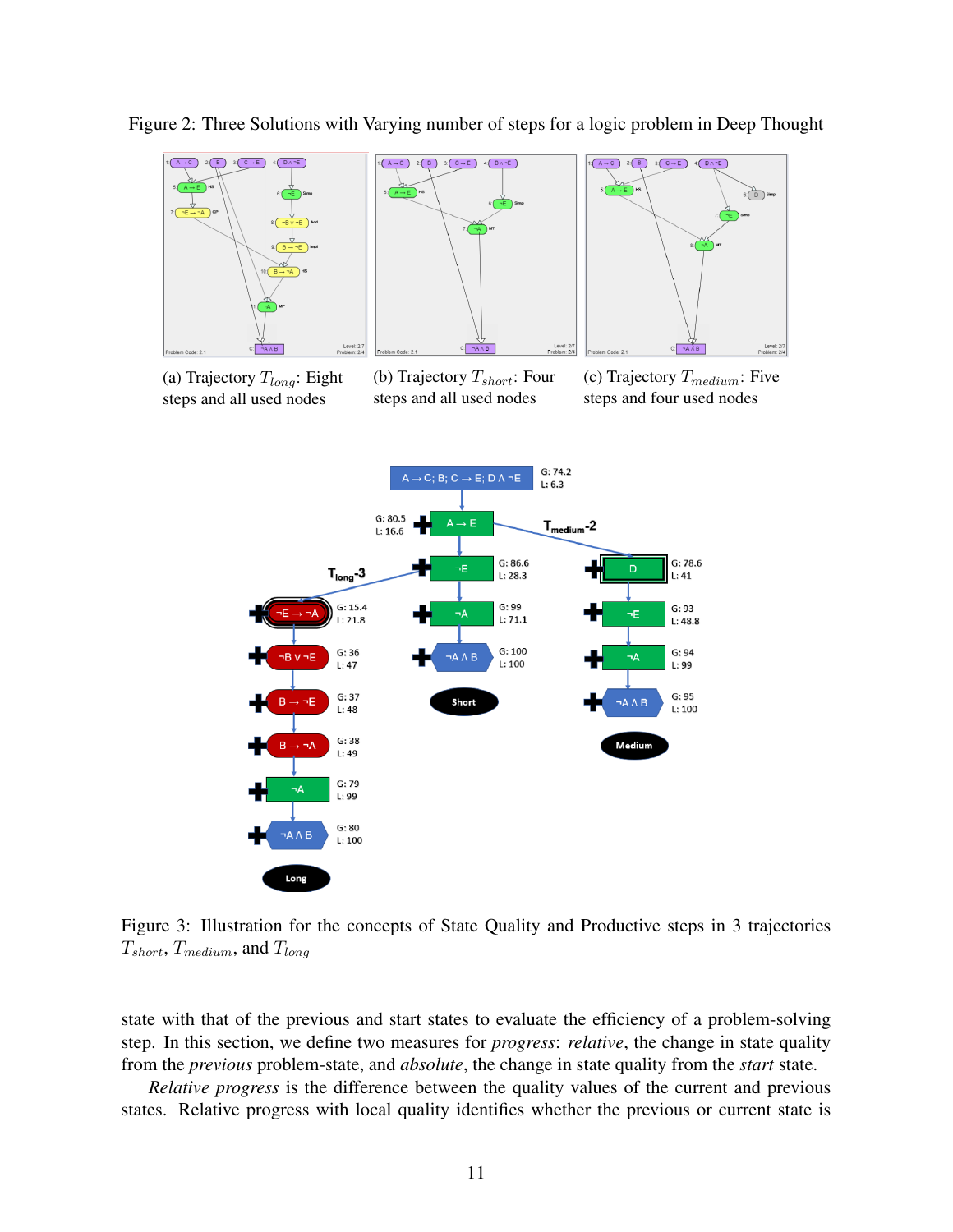| Quality-Progress | <b>Efficiency Formula</b>                       |
|------------------|-------------------------------------------------|
| Global-Absolute  | $(GQV_{post-state} - GQV_{start-state}) \geq 0$ |
| Global-Relative  | $(GQV_{post-state} - GQV_{pre-state}) \geq 0$   |
| Local-Absolute   | $(LQV_{post-state} - LQV_{start-state}) \geq 0$ |
| Local-Relative   | $(LQV_{post-state} - LQV_{pre-state}) \geq 0$   |

<span id="page-11-0"></span>Table 2: Step Efficiency formula based on state Quality and step Progress

probabilistically closer to the goal. When using the global quality values, the relative progress identifies which state is probabilistically closer and on a more efficient solution path.

Consider a valid, but long solution attempt. A relative progress measure reveals whether a student is progressing toward a solution in a step, but not whether their trajectory is efficient. Therefore, we define *absolute progress* as the difference between the current and start states' quality, using either quality measure. Absolute progress using local quality reveals whether a student's current state is probabilistically farther or closer from any goal states than when they began working on the problem. Global quality based absolute progress reveals the amount of efficient progress a student has made since the problem started. For example, if a student is always taking efficient steps, then the absolute progress will increase on every problem-solving step.

#### 4.1.2.4. STEP EFFICIENCY - QUALITY & PROGRESS

We define four kinds of step efficiency measures based on quality {Local, Global} and progress {Relative, Absolute}. A step is considered *efficient* if the progress of its post-state using either quality measure is a non-negative number, and *inefficient* otherwise, as shown in Table [2.](#page-11-0)

We now compare the four kinds of step efficiency using three solution trajectories  $(T_{short},$  $T_{medium}$ ,  $T_{long}$ ) shown in Figure [2.](#page-10-0) We checked our ratings of inefficient and efficient steps with an expert logic instructor. Steps that were rated by our expert as inefficient are displayed in red and others are in green in Figure [3.](#page-10-0) According to the local quality and absolute progress (local-absolute) efficiency metric, all the steps are efficient because they eventually lead to a solution. However, this metric is not sensitive to variations in solution lengths. When we use local-relative efficiency, only the  $T_{long}$  – 3 step is inefficient, as it is the only step where a post-state is probabilistically farther from a solution than the pre-state. Using the global-relative measure, steps  $T_{medium} - 2$  and  $T_{long} - 3$  are inefficient because they have a pre-state on a more efficient path to the solution than the post-state. The global-absolute metric is the only measure that labels the four expert-identified inefficient steps correctly<sup>[1](#page-11-1)</sup>. Note that each type of efficiency captures a different perspective on a step towards the solution. The global-absolute efficiency metric aligns the most with expert labels for the sample trajectories and our expert verified this alignment on a random sample of trajectories. Note that it would not be feasible to perform expert ratings on all student-derived steps – even in small logic proofs we examined here, we have  $N = 72,560$  unique states in the prior student data for 35 problems and 796 students.

<span id="page-11-2"></span><span id="page-11-1"></span><sup>&</sup>lt;sup>1</sup>Note that these four inefficient states also correspond to the four infrequently used (yellow) nodes in the student solution shown in Figure [2a.](#page-10-0) However, some inefficient nodes have been observed to be frequently used, and some efficient nodes to be infrequently used in our tutor, suggesting that the use-frequency alone cannot determine step efficiency, as was done in our prior work [\(Stamper and Barnes, 2009\)](#page-32-12)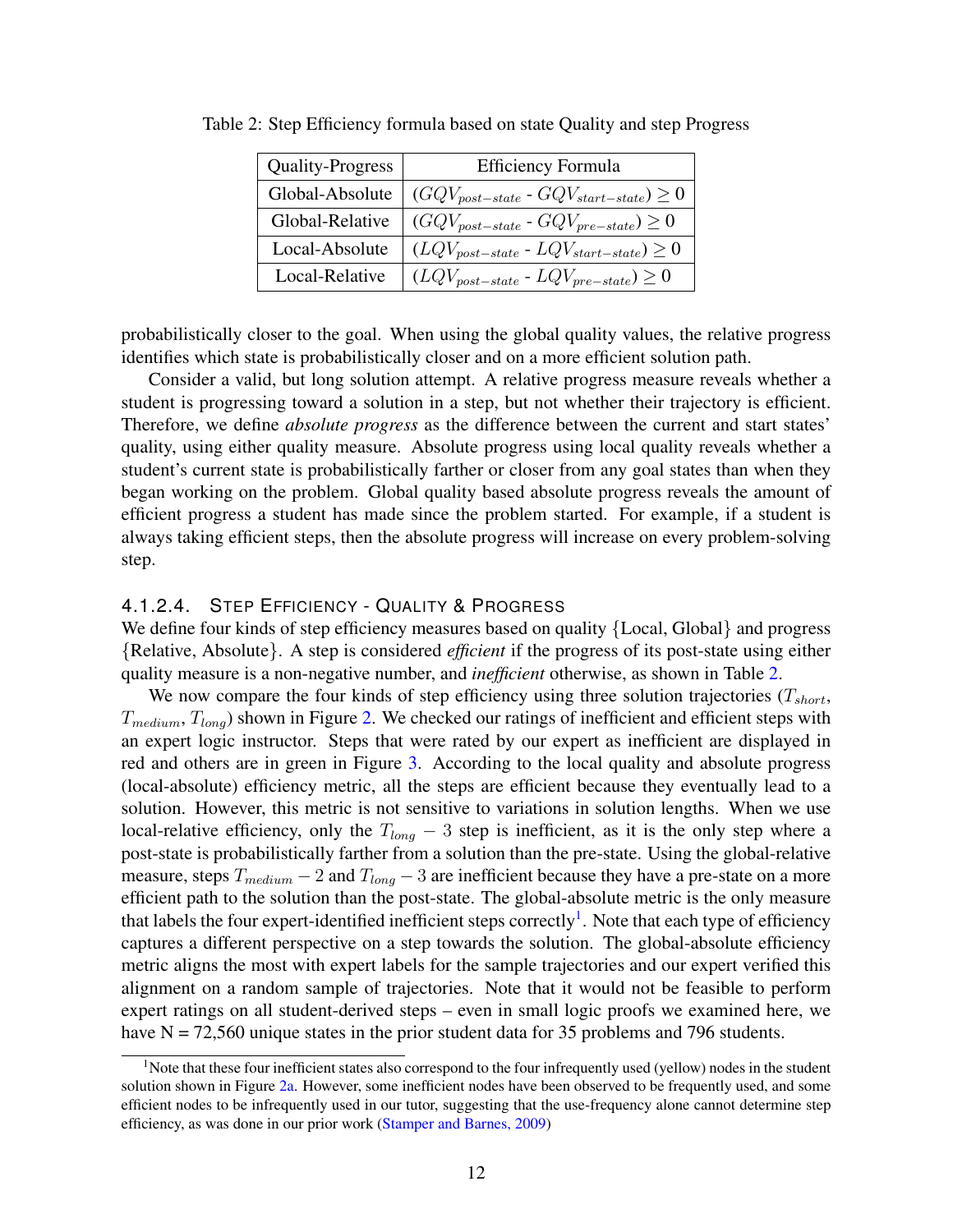| Step efficiency used to | % of HelpNeed steps | Corr    |
|-------------------------|---------------------|---------|
| define HelpNeed         | w/ this metric      |         |
| Global-Absolute         | 24.86               | $-0.36$ |
| Global-Relative         | 23.76               | $-0.32$ |
| Local-Absolute          | 16.09               | $-0.29$ |
| Local-Relative          | 18.14               | $-0.31$ |

<span id="page-12-0"></span>Table 3: HelpNeed detected in historical data using each type of Step Efficiency and their Correlation with students' posttest optimality (all correlations are significant with  $p < 0.01$ )

## 4.1.2.5. SELECTING A STEP EFFICIENCY METRIC

To understand which one of the four step efficiency metrics is most indicative of how students' work in the tutor's training section affects their posttest solution optimality, we conducted a correlation test. Note, we evaluate students on an *optimality* score based on the number of steps on the posttest, with higher optimality scores given for fewer steps, explained in detail below in section [5.3.](#page-15-0)

We used only two of the datasets, f18 and s19 ( $N = 437$ ), to perform our correlation analysis, since the problem ordering changed in Fall 2018. Using these two datasets allows us to control for differences arising from problem ordering. For each student, we computed their posttest optimality and the proportion of training steps that are labeled HelpNeed using each efficiency metric. We then calculated the correlation between each type of training HelpNeed with posttest optimality using Pearson's coefficient. Table [3](#page-12-0) shows that training HelpNeed is significantly and negatively correlated to posttest optimality for all four of the efficiency metrics. A negative correlation suggests that the higher the proportion of HelpNeed steps in training, the worse the posttest optimality. Among the step efficiency metrics, the global-absolute metric is the most correlated with posttest optimality. Therefore, we selected the Global-Absolute step efficiency to detect when students require tutor interventions. The remainder of the paper uses the term HelpNeed to refer to the definition that uses the global-absolute step efficiency.

#### <span id="page-12-1"></span>4.2. HELPNEED PREDICTOR

Our prior work on proactive hints suggests that low prior knowledge students exert productive persistence when the tutor provides proactive hints as partially worked steps [\(Maniktala et al.,](#page-31-7) [2020\)](#page-31-7). Therefore, we sought to build a predictive HelpNeed classifier that could identify unproductive steps at their start, so that we could proactively intervene with a hint, and possibly convert unproductivity to productive persistence. This HelpNeed predictor predicts two classes: 1 for predicting HelpNeed, and 0 for otherwise.

To build the HelpNeed predictor, we engineered two types of classifiers: *state-based*, and *state-free* in Python. We use a *state-based* classifier when a student's problem-solving state can be matched to historical data to leverage quality, and progress-based features for predictions (see Appendix [B\)](#page-35-0). The *state-free* classifier is used when we don't have that information. This twoclassifier architecture ensures that a HelpNeed prediction can be made regardless of whether a state is present in the historical data.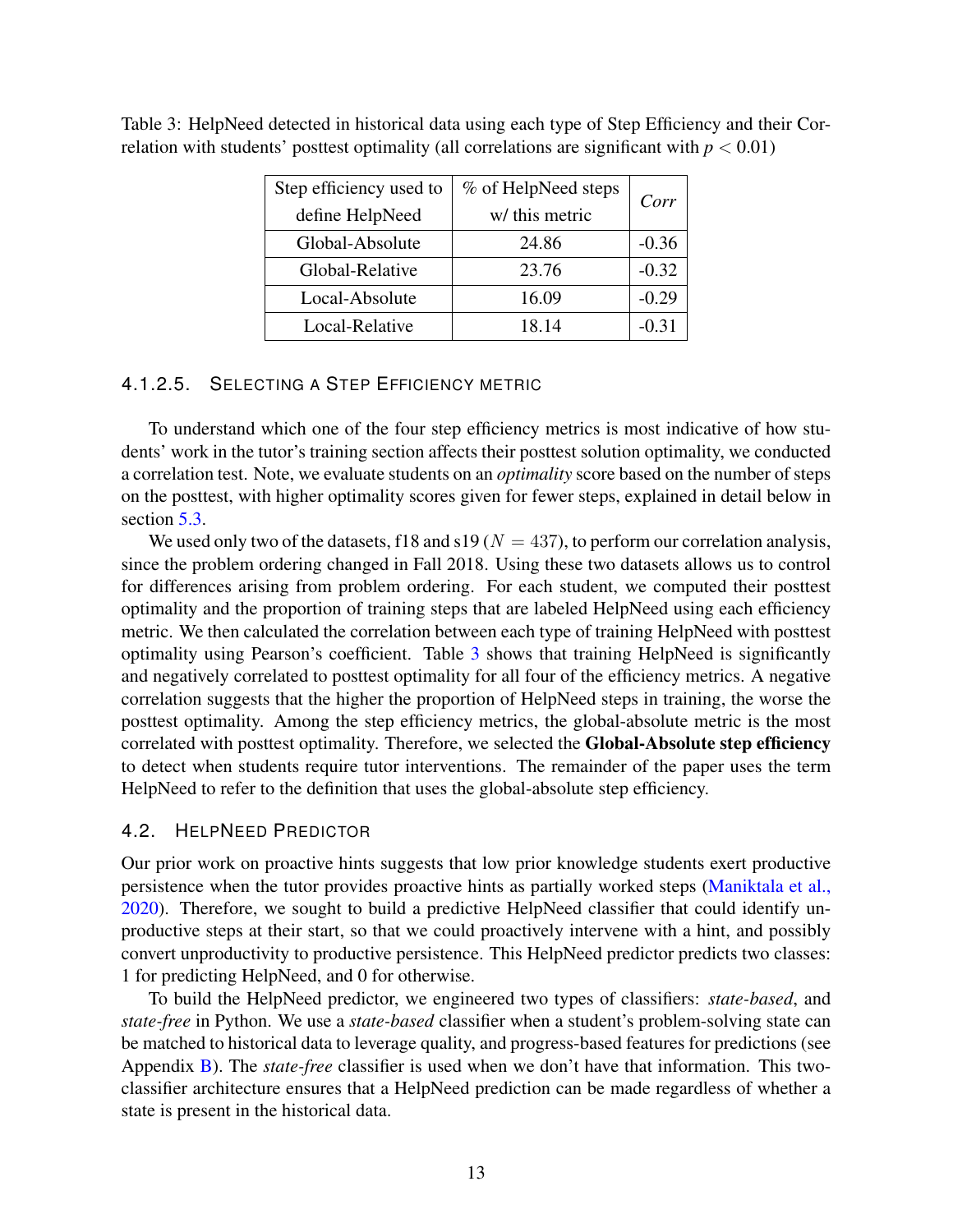**Feature Engineering and Selection.** We used the datasets f18, and s19 ( $N = 437$ ) to develop the HelpNeed predictor. We aggregate features on three levels of granularity: 1) most recent step, 2) current problem, and 3) total (all student-tutor interactions). Appendix [B](#page-35-0) provides more information about on 63 features. We normalized the features and performed feature selection using the scikit-learn feature selection. SelectFromModel [\(Pedregosa et al., 2011\)](#page-31-14). Appendix [C](#page-37-0) shows the features selected, along with their descriptive statistics.

Related research on creating data-driven step-level hint policies in multi-step domains for probability [\(Zhou et al., 2019\)](#page-33-0) and linked lists [\(Fossati et al., 2015\)](#page-30-2) have used individual models for each problem. However, we developed a generalized cross-problem model, and compared it with problem-specific models. The generalized model performed equally well in AUC and recall when compared to problem-specific models for most of our tutor problems. Further, the generalized model performed better than the problem-specific models when less historical data was available, confirming that using a generalized model is a reasonable approach.

We now detail the predictive models we experimented with and our model selection approach. Table [3](#page-12-0) shows that the input data is imbalanced as the proportion of HelpNeed steps is small at [2](#page-13-0)4.86%. So, we used 10-fold cross-validation with stratified random sampling<sup>2</sup>. We experimented with nine HelpNeed classifiers including Random Forest (RF), Decision Tree (DT), Support Vector Classifier (SVC), Multi-layer Perceptron (MLP), Quadratic Discriminant Analysis, K-Nearest Neighbours, AdaBoost, Naive Bayes, all via scikit-learn, and XGBoost [\(Chen](#page-30-13) [and Guestrin, 2016\)](#page-30-13). We used the *sklearn* class weight to determine *automated* weights for the RF, DT, SVC, and MLP models to account for imbalanced data. So the model would be more likely to correctly identify HelpNeed steps, we created *expert* weights (to improve recall) by performing a grid search starting from the automated weights for class 0, and performed a grid search for class 1 (HelpNeed), scoring the models on both recall and AUC [\(Arvai, 2018\)](#page-29-12).

Table [4](#page-14-0) shows the result of applying 10-fold cross validation on the classifiers with default, automated, and expert class weights for state-based and state-free predictions. We omitted the results for classifiers where class weights could not be adjusted because of their low performance. The table shows the RF models with expert class weights have the highest recall for both state-based and state-free predictions  $(0.90$  and  $0.91$ , respectively)<sup>[3](#page-13-1)</sup>. RF outperforms all other models because it is both an ensemble model and benefits from expert weights.

For the selected RF state-based classifier, quality- and progress-based features contribute to 94.81% of the predictive power. Amongst these, the top three features to predict HelpNeed are: (1) Global-Absolute Progress  $(GAP = 33.5\%)$ , (2) current state's Global Quality = 22%), and (3) Local-Absolute Progress (LAP =  $13.1\%$ ). And, for the selected RF state-free classifier, the top three features contributing to the classifier's predictive power are: (1) problem time (pTime = 10.7%), (2) total click-based actions in a problem (pActionCount = 8.5 %), and (3) wrong rule applications in the problem ( $pW$ rongApp = 7.4%). These three features are likely to be available in most well-structured multi-step domains. In ill-structured domains, there may not exist a program that can detect whether a single rule application is correct or not. More information on feature importance is provided in Appendix [D.](#page-39-0)

The HelpNeed predictor is defined as the combined state-based and state-free RF classifiers that predict the next step's HelpNeed classification as in Table [1](#page-7-1) at the start of that step using

<span id="page-13-0"></span><sup>&</sup>lt;sup>2</sup>We also ensured that each student's data was fully contained within either the training or test set of each fold to avoid introducing bias

<span id="page-13-1"></span><sup>&</sup>lt;sup>3</sup>The automated weights for these RF models are {class 1: 2.09, class 0: 0.66} while the expert weight for class 1 is 4.17 (∼2x) for the *state-based* predictions and 3.75 (∼1.8x) for the *state-free* predictions.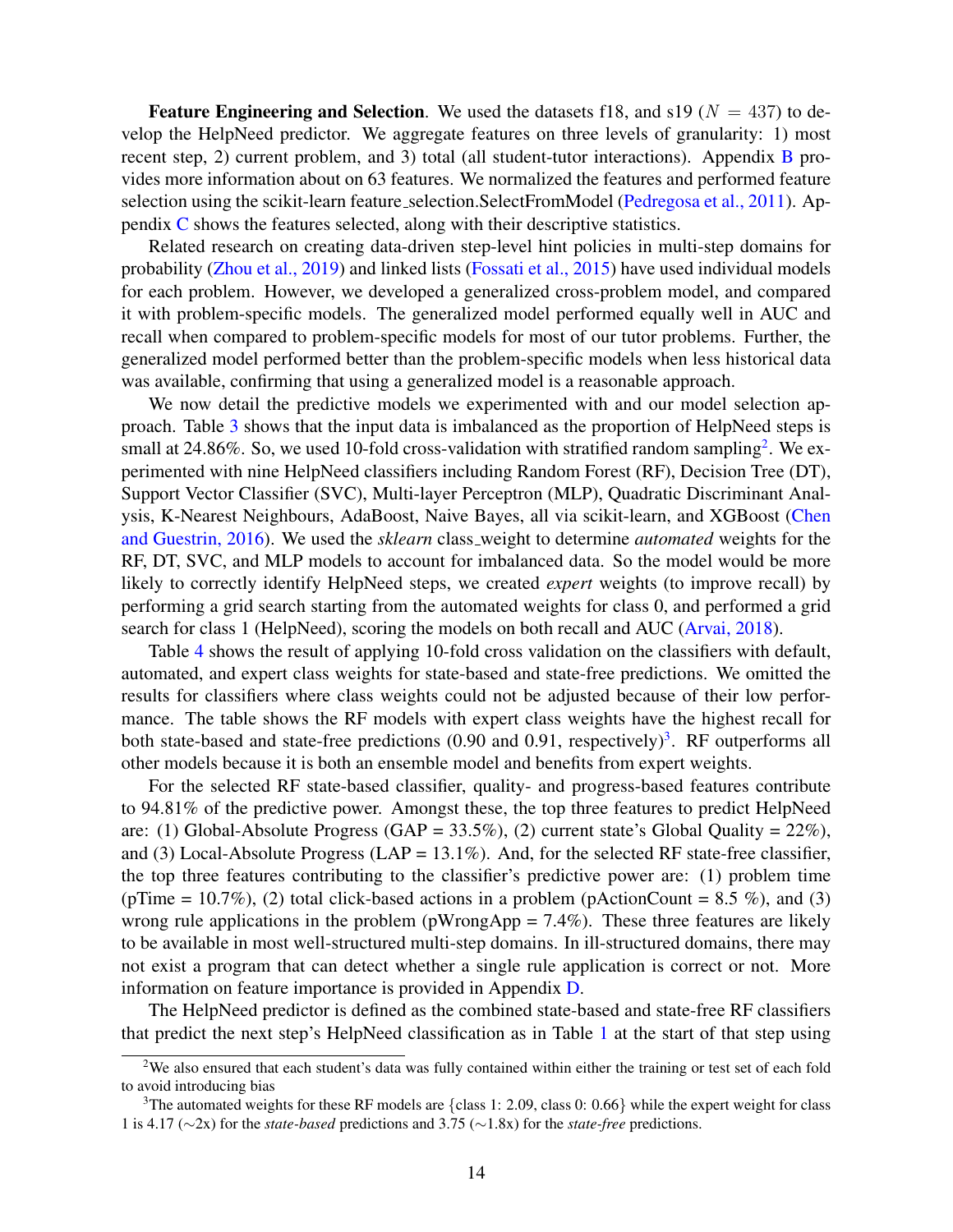|            | State-based |                      |     |      |        | State-free |      |            |     |      |      |     |
|------------|-------------|----------------------|-----|------|--------|------------|------|------------|-----|------|------|-----|
| Predictor  |             | <b>AUC</b><br>Recall |     |      | Recall |            |      | <b>AUC</b> |     |      |      |     |
|            | Dflt        | Auto                 | Exp | Dflt | Auto   | Exp        | Dflt | Auto       | Exp | Dflt | Auto | Exp |
| RF         | .62         | .83                  | .90 | .71  | .84    | .83        | .20  | .51        | .91 | .52  | .62  | .62 |
| DT         | .72         | .84                  | .89 | .82  | .84    | .82        | .22  | .46        | .79 | .53  | .60  | .54 |
| <b>SVC</b> | .58         | .52                  | .63 | .77  | .68    | .73        | .12  | .28        | .42 | .53  | .52  | .52 |
| <b>MLP</b> | .64         | .62                  | .44 | .75  | .74    | .67        | .08  | .24        | .32 | .53  | .55  | .54 |

<span id="page-14-0"></span>Table 4: Comparison of state-based and state-free predictors: Recall and AUC for 10-fold Cross Validation; Dflt= Default model; Auto = using automated weights;  $Exp =$  using expert weights

the global-absolute metric. We performed a semester-based two-fold cross validation with f18 and s19 as the two folds to assess if the predictor can be used across semesters. We observed similar recall and AUC as that observed in the 10-fold cross validation, with recall for statebased predictions  $= 0.89$  and state-free predictions  $= 0.89$ ; and AUC for state-based predictions  $= 0.88$  and state-free predictions  $= 0.56$ . This confirms that the HelpNeed predictive classifiers trained here can be expected to work in the future without the need for re-training.

## 5. EXPERIMENT

We conducted a controlled experiment to compare our *Adaptive* condition, where participants received proactive hints (Figure [4\)](#page-16-0) when our predictor indicated HelpNeed and the *Control* condition, where participants worked as usual without proactive hints. Note, students in both conditions could request on-demand hints.

## 5.1. HYPOTHESES

We have two hypotheses:

- H1: Students in the Adaptive condition will have better posttest performance than those in the Control condition, as measured by solution optimality and time.
- H2: Students in the Adaptive condition will exhibit better training behaviors, with (a) fewer HelpNeed steps, and (b) lower possible help avoidance, and higher possible help appropriateness (a higher chance of receiving help when it was likely to be needed), as measured using the HelpNeed classifier, when compared to the Control.

## <span id="page-14-1"></span>5.2. PROCEDURE

The tutor was a homework assignment in a Fall 2019 undergraduate discrete math course. The study was conducted with 123 participants, and the students were given ten days to complete the tutor.

The tutor is divided into four sections: introduction, pretest, training, and posttest. The introduction presents two worked examples to familiarize students with the tutor interface. Next,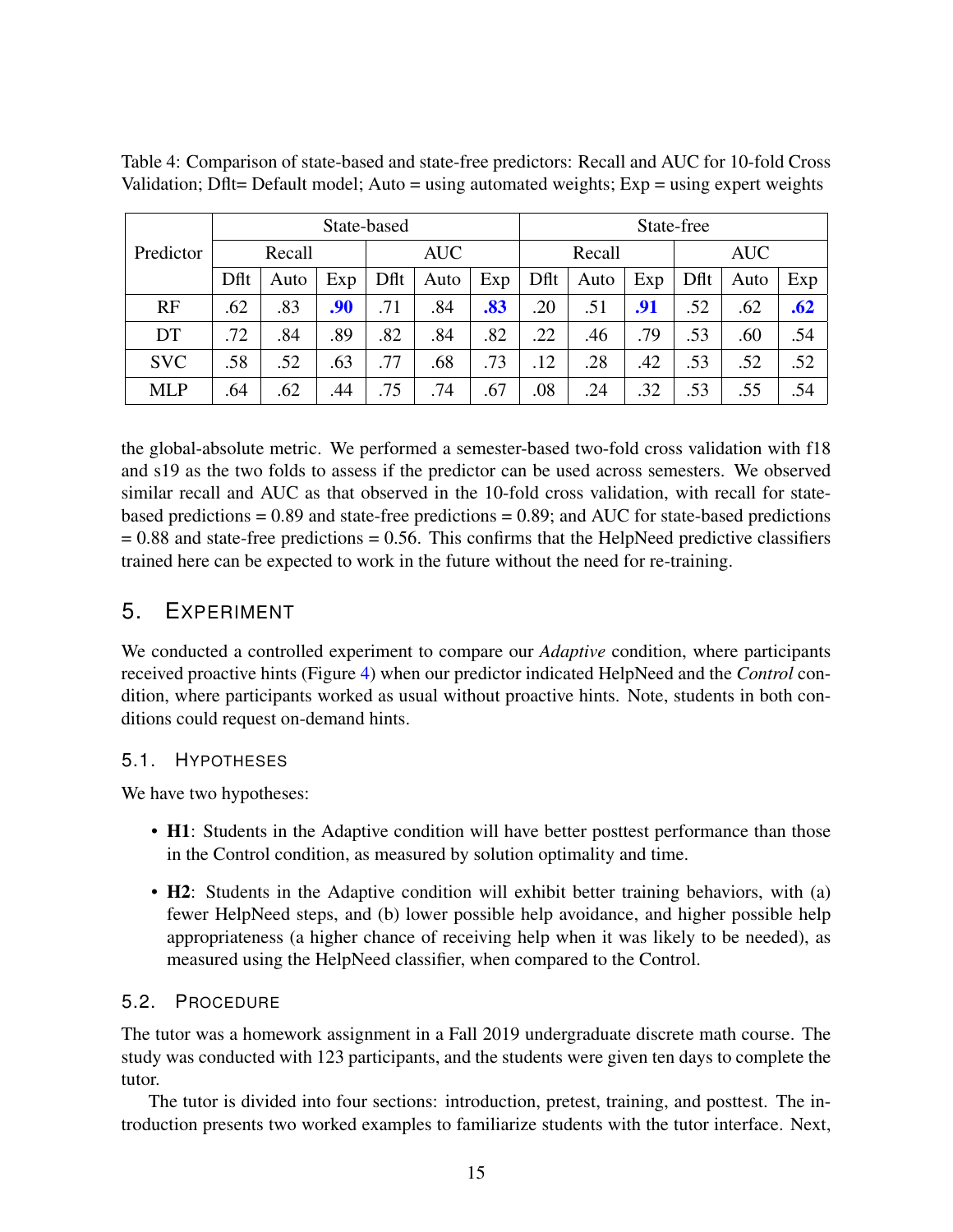students solve two problems in a *pretest*, which is used to determine students' incoming competence. Students are assigned a condition based on their pretest performance for stratified sampling, as detailed below. The pretest problems are designed to be easy and short, solvable with short optimal solution lengths ( $Mean = 3.5$ ,  $SD = 0.71$ ). Next, the tutor guides students through the *training* section with fifteen problems of varying difficulty. The difficulty of the training problems is between that of the pretest and the posttest based on averaging the optimal solution lengths over all training problems (*Mean* = 4.99,  $SD = 1.32$ ). Finally, students take a more difficult *posttest* with five problems, with longer optimal solution lengths compared to the other sections (*Mean* = 7.25,  $SD = 1.89$ ). Note that students can only receive hints in the training but the tutor is designed to provide immediate feedback on rule application errors in all the sections.

A stratified random sample based on pretest performance is used to partition the 123 participants into two conditions, resulting in 70 in *Adaptive* and 53 in *Control*. The stratified sampling was set up to result in a larger sample size for the Adaptive condition to gather more data on how the intelligent policy was carried out. Among these participants, 111 (66 in Adaptive and 45 in Control) completed the tutor. We used a chi-squared test to assess the impact of tutor completion rates on the group sizes, and found that the impact was not significant  $(\chi^2(1, N = 123) = 0.16, p = .69).$ 

#### <span id="page-15-0"></span>5.3. PERFORMANCE METRICS

The tutor automatically checks for problem completeness, so student solutions cannot be incorrect, but some may be more expert than others. Learning is measured by *performance* measures of optimality, time, and accuracy, reflecting that expert-like problem solutions have fewer steps, take less time, and have fewer mistakes. *Optimality* is an exponential decay function on normalized steps  $e^{-steps}$  to account for the small variance in the number of steps. Steps are normalized to the interquartile range for each specific problem to account for varying problem lengths. Very short solutions with steps less than or equal to Q1 (1<sup>st</sup> quartile) have *optimality* = 1, and those with steps greater than Q3 ( $3^{rd}$  quartile) have an optimality score of 0.36 or less based on the exponential decay curve. Next, similar to other studies [\(Kardan and Conati, 2015;](#page-30-1) Tchétagni and [Nkambou, 2002\)](#page-32-13), our performance includes the *time* students spend solving problems. To make the time data into approximate normal distributions, we cap each action (any click performed) time to one minute<sup>[2](#page-15-1)</sup>, and sum the times for each action to determine the total (capped) time per problem. Finally, *accuracy* is defined as the number of correct rule applications divided by the total rule applications.

We do not hypothesize differences in the accuracy between the two conditions because the tutor is designed to provide immediate feedback on incorrect rule applications without penalties, even within the pre- and post-tests (see [5.2\)](#page-14-1). We report this performance metric to ensure our intervention does not harm students' accuracy.

#### 5.4. HINT USAGE

Since our study investigates proactive hints, it is imperative to understand students' hint usage. We measure hint usage in the tutor using the Hint Justification Rate (HJR). As shown in Figure

<span id="page-15-1"></span><sup>&</sup>lt;sup>2</sup>The  $3^{rd}$  quartile of action time in Fall 2019 was 4.6s, and only 4690 out of 277,647 actions had an action time greater than 1 minute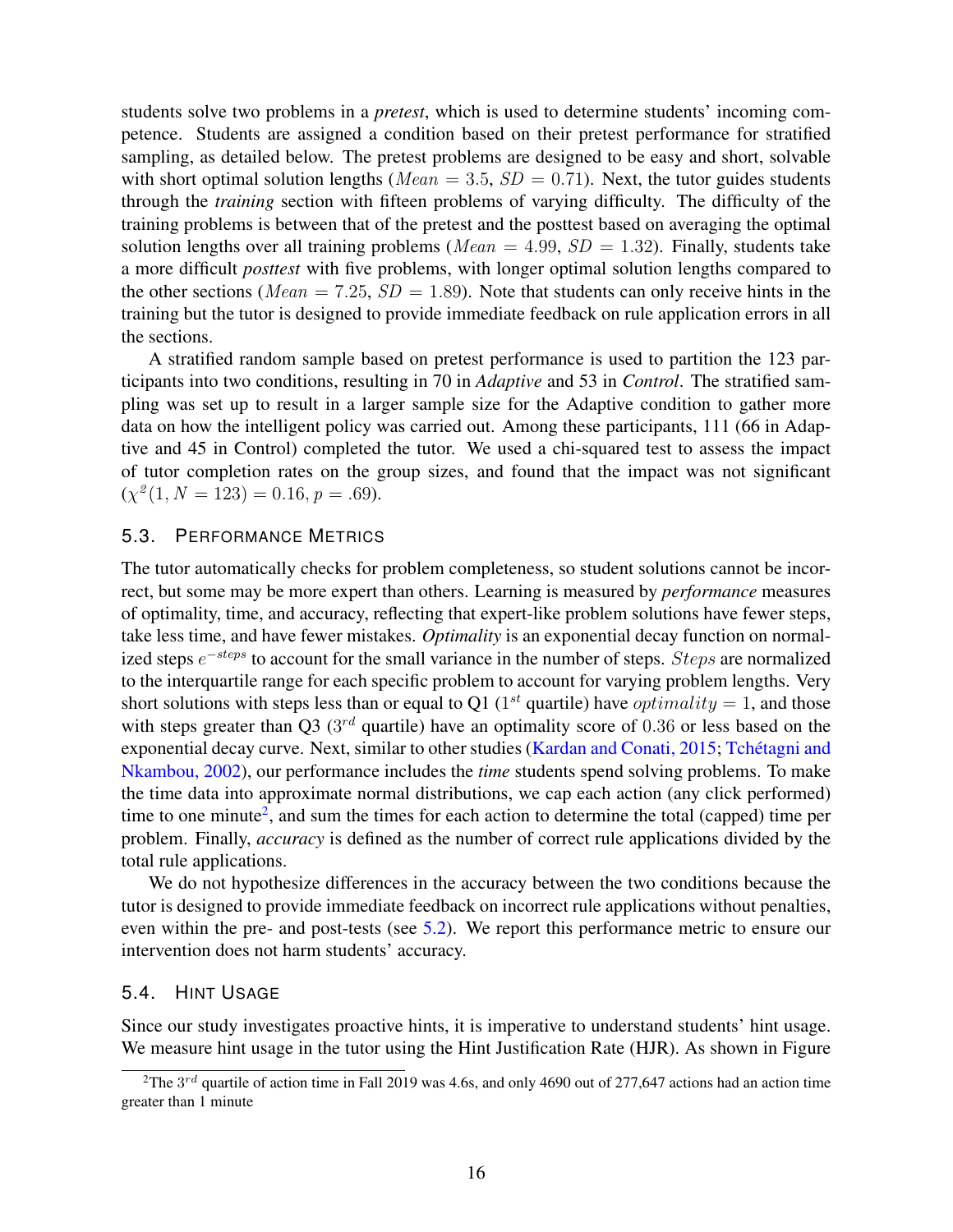<span id="page-16-0"></span>

Figure 4: Proactive hint justification: A cyan proactive hint node (labeled Subgoal) is shown in the pre-State on the left. "Hint Justification" is performed by clicking on nodes 1 and 4 and the MP rule button in the pre-state. Since this is a correct justification, the hint becomes incorporated as a green node in the solution as shown in the post-state on the right.

<span id="page-16-1"></span>Table 5: The distribution parameters for students' pre- and post-test performance in the two conditions. T-test shows that the Adaptive group has significantly higher posttest optimality (*p*  $= .04$ ), and took significantly less time to complete the posttest ( $p < .01$ ) than the Control group

| Test     | Optimality         |                       | Time (min) |        | Accuracy                                |          |
|----------|--------------------|-----------------------|------------|--------|-----------------------------------------|----------|
|          | Adaptive   Control |                       |            |        | Adaptive   Control   Adaptive   Control |          |
| Pretest  | .54(.38)           | .60(0.27)             | 39(20)     | 34(16) | .62(.12)                                | .62(.14) |
| Posttest |                    | $.71(.27)$ $.59(.33)$ | 18(12)     | 29(17) | .71(.10)                                | .68(.08) |

[4,](#page-16-0) a hint becomes *justified* if a student selects the correct rule and existing nodes to derive it. HJR is defined as the proportion of the hints given (on-demand or proactive) that were justified.

## 6. RESULTS

In this section, we investigate our two hypotheses about the Adaptive condition: H1 on improved posttest performance, and H2 on (a) reduced HelpNeed steps, and (b) reduced possible help avoidance and increased possible help appropriateness during training. We also evaluate the predictor's efficacy in predicting HelpNeed, and show how the predictor can be used to assess students' help-seeking behavior.

## <span id="page-16-2"></span>6.1. H1 - POSTTEST PERFORMANCE

We first investigate hypothesis H<sub>1</sub> on whether the Adaptive students have better posttest optimality and time than their Control peers. Table [5](#page-16-1) shows the distribution parameters of students' pre-, and post-test performance in the two Conditions {Adaptive, Control}. As expected, no significant differences were found between the two conditions in the pretest *optimality*: *t*(110) = 0.93,  $p = 0.18$ , *time*:  $t(110) = 1.27$ ,  $p = 0.11$ , and *accuracy* (proportion of correct rule applications):  $t(110) = 0.81$ ,  $p = .37$ . This confirms that our stratified random sampling assignment balanced Adaptive vs. Control conditions' incoming competence (see section [5.2\)](#page-14-1).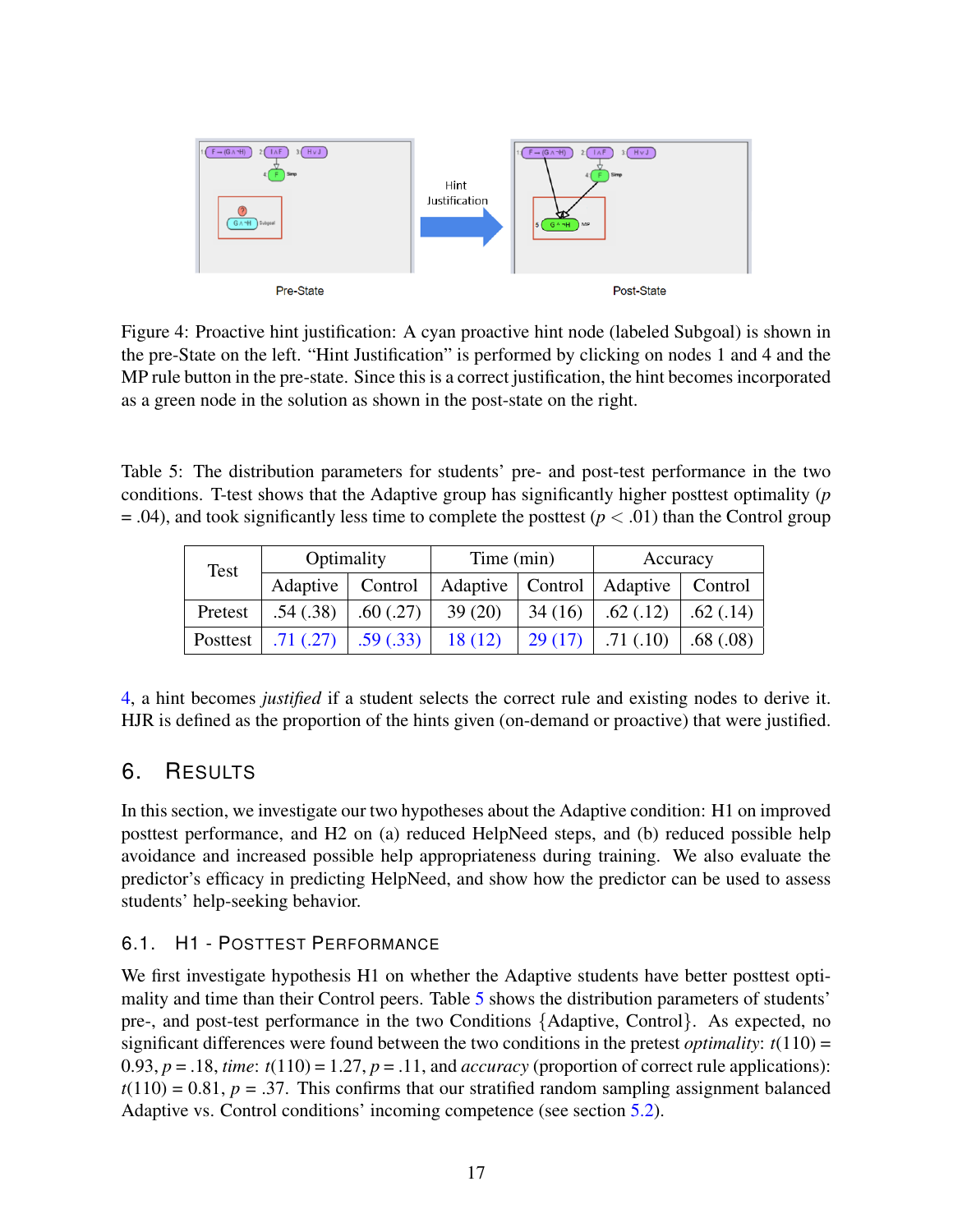<span id="page-17-1"></span>Table 6: Distribution parameters for students' training steps in the two conditions. T-tests show significant differences between the two conditions in the Far Off  $(p < .01)$  and Opportunistic  $(p$  $= .02$ ) steps. Total training steps are only marginally significant ( $p = .10$ )

| Step Behavior | Description                             | # Training Steps |          |           |
|---------------|-----------------------------------------|------------------|----------|-----------|
|               |                                         | Adaptive         | Control  | p         |
| Expert        | Quick efficient steps                   | 61(12)           | 65(13)   | .10       |
| Strategic     | Long efficient steps                    | 25(19)           | 21(9)    | .17       |
| Opportunistic | Singular, quick, inefficient steps      | 5(3)             | 7(4)     | $< 0.01*$ |
| Far Off       | Consecutive quick but inefficient steps | 16(20)           | 25(25)   | $.02*$    |
| Futile        | Long inefficient steps                  | 13(12)           | 12(19)   | .47       |
|               | <b>Total Training Steps</b>             | 121 (38)         | 133 (39) | .10       |

A t-test on the posttest optimality shows a significant difference between the two conditions  $(t(110) = 1.74, p = .04)$  with a moderate effect size (Cohen's d = 0.4). Recall that higher optimal-ity values reflect shorter, more efficient solutions. Next, on the total posttest time<sup>[4](#page-17-0)</sup>, significant differences were found between the two conditions with a large effect size  $(t(110) = 3.99, p <$ .01, Cohen's  $d = 0.8$ s), with students in the Adaptive condition ( $M = 18$  min,  $SD = 12$  min) spending significantly less time on the posttest than those in the Control ( $M = 29$  min,  $SD =$ 17 min). No significant differences were hypothesized or found between the two conditions in the posttest accuracy  $(t(110) = 0.50, p = .31)$ . These results show that delivering proactive hints using the HelpNeed predictor indeed helped the Adaptive students generate *better* solutions in *less* time than their Control peers on the posttest without negatively impacting their accuracy, confirming our first hypothesis H1.

#### <span id="page-17-2"></span>6.2. H2A - COMPARISON OF HELPNEED DURING TRAINING

In this section, we investigate hypothesis H2a that the students in the Adaptive condition will have significantly fewer HelpNeed steps in training than the Control condition. Table [6](#page-17-1) shows the cumulative step-level behavior of the two conditions during training. A t-test on the total training steps shows that the Adaptive condition took marginally significantly fewer total training steps on average compared to the Control condition:  $t(110) = 1.29$ ,  $p = .10$ . The Adaptive condition also has significantly fewer quick inefficient, Far Off and Opportunistic, steps per student over all training problems than the Control (Opportunistic - Adaptive: 5, Control: 7, *p* < .01, and Far Off - Adaptive: 16, Control: 25,  $p = .02$ ) but there were no significant differences in Futile steps between the two conditions (Adaptive: 13, Control: 12,  $p = .45$ ). This suggests that compared with the Control condition, the Adaptive condition avoided unnecessary Opportunistic and Far Off steps that might distract them away from efficient solutions. Table [6](#page-17-1) also shows that there are no significant differences in the Expert or Strategic steps between the two conditions (Expert:  $p = .10$ , Strategic:  $p = 0.17$ ). The significantly higher Opportunistic and

<span id="page-17-0"></span><sup>4</sup>The posttest time distributions were normal but there was a significant difference in variance between the two groups using the Levene's Test  $(p = .02)$ , so, we conducted a Welch's t-test to test for significant differences on post-test time between conditions.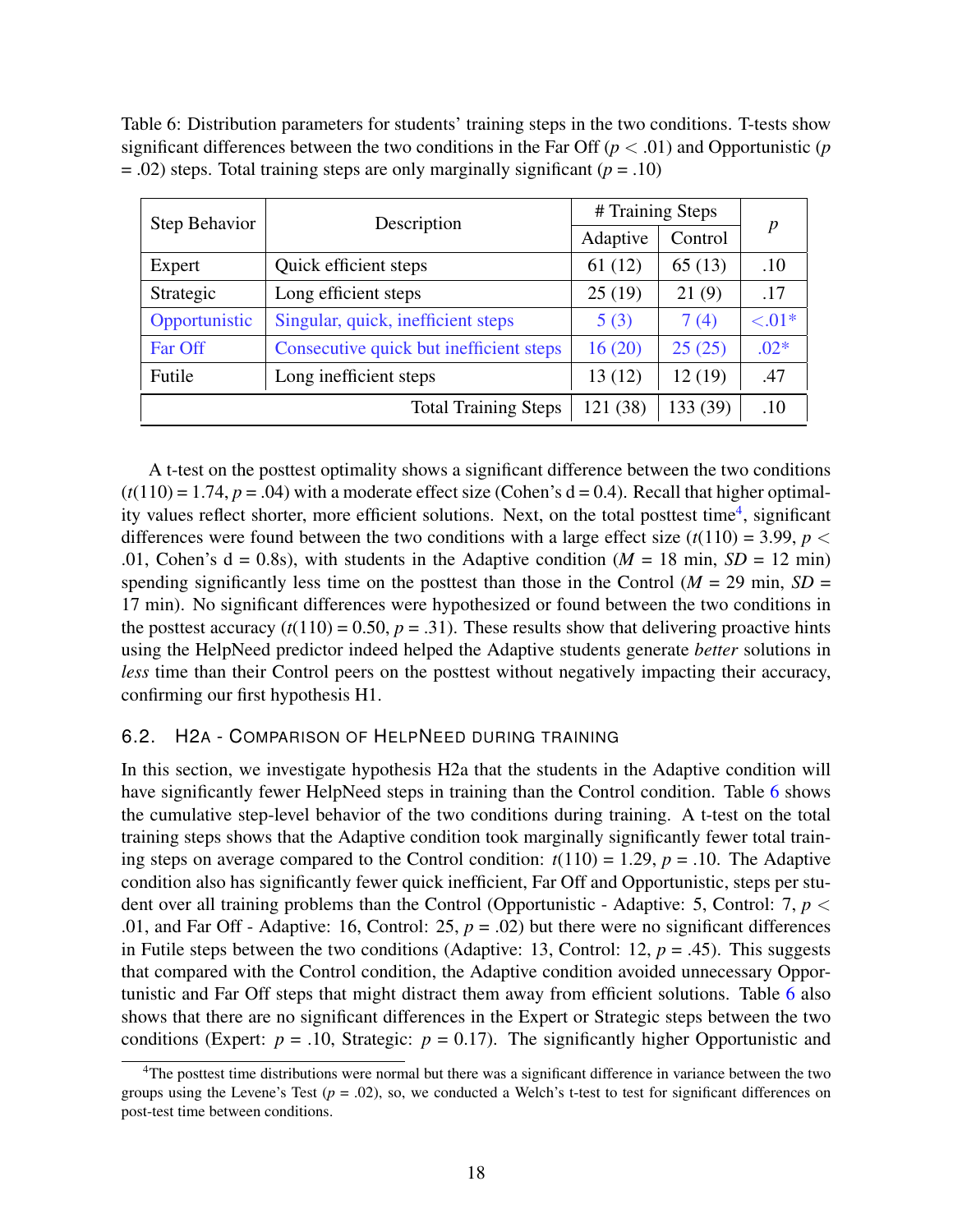|               |                    | Adaptive  | Control      | р         |
|---------------|--------------------|-----------|--------------|-----------|
| # Hints       | Proactive          | 28(10)    |              |           |
| Received      | On-demand          | 6(9)      | 14(15)       | ${<}.01*$ |
|               | <b>Total Hints</b> | 34(12)    | 14(15)       | ${<}.01*$ |
| $%$ Hint      | Proactive          | 89% (8%)  |              |           |
| Justification | On-demand          | 87% (22%) | 90% $(11\%)$ | .23       |
| Rate (HJR)    | <b>Total HJR</b>   | 89% (8%)  | 90% (11%)    | .26       |

<span id="page-18-0"></span>Table 7: Distribution parameters for the number of hints given and the hint justification rate in the two conditions

Far Off steps in the Control condition may be a result of help avoidance because students may not know when to seek help (Peña et al., 2011; [Azevedo and Cromley, 2004\)](#page-29-13). More details on students' help avoidance are discussed in subsection [6.7.](#page-24-0)

#### <span id="page-18-1"></span>6.3. HINTS GIVEN AND USED IN TRAINING

In this section, we further investigate the sources of differences between the Adaptive and Control conditions. Table [7](#page-18-0) shows the mean and standard deviation of the total number of proactive, on-demand, and overall hints received by all students in the two conditions across training problems (the top part), and the hint justification rate (HJR) of students in the two conditions across different types of hints (the bottom part). Note that the Control condition was not provided with proactive hints, and thus only their on-demand hints count toward their total hints.

For the Adaptive condition, the total hints include both proactive and on-demand hints (Mean  $= 34$ , SD  $= 12$ ), whereas, for the Control condition, the total hints only include the on-demand hints (Mean  $= 14$ , SD  $= 15$ ). A Mann Whitney U test on the total hints for the two conditions shows a significant difference ( $U = 445.5$ ,  $z = 6.24$ ,  $p < .01$ ). On average, students in the Adaptive condition received 28 proactive hints (22.8% of steps), and 6 on-demand hints (4.9% of steps) while the Control condition received an average of 14 hints on-demand (10.5% of steps). A Mann Whitney U test shows that students in the Adaptive condition requested significantly fewer on-demand hints during training than those in the Control condition ( $U = 908.5$ ,  $z = 3.46$ ,  $p < .01$ ). This suggests that our HelpNeed predictor and proactive hints may have successfully forecasted the Adaptive students' needs for hints. Interestingly, we also found that whenever students in the Adaptive condition requested hints in a step, they did so after working on the step a median of 44 seconds before seeking help (Mean = 70s, SD = 125s), whereas the Control condition requested hints after working on the step for a median of 21 seconds (Mean = 29s,  $SD = 21s$ ). A Mann Whitney U test on the time spent in a step before requesting help shows a significant difference between the two conditions ( $U = 600$ ,  $z = 1.97$ ,  $p = .02$ ). This suggests that on average, students in the Adaptive condition may engage longer on their own than their Control peers before requesting hints on a step. More details on help abuse are discussed in subsections [6.5,](#page-20-0) and [6.7.](#page-24-0)

For HJR, the total hints HJRs are high, around 90% for both conditions, and no significant difference was found between the two conditions ( $U = 1074.5$ ,  $z = 1.21$ ,  $p = .11$ ), which suggests that our hints are well-accepted by students in both conditions. More specifically, no significant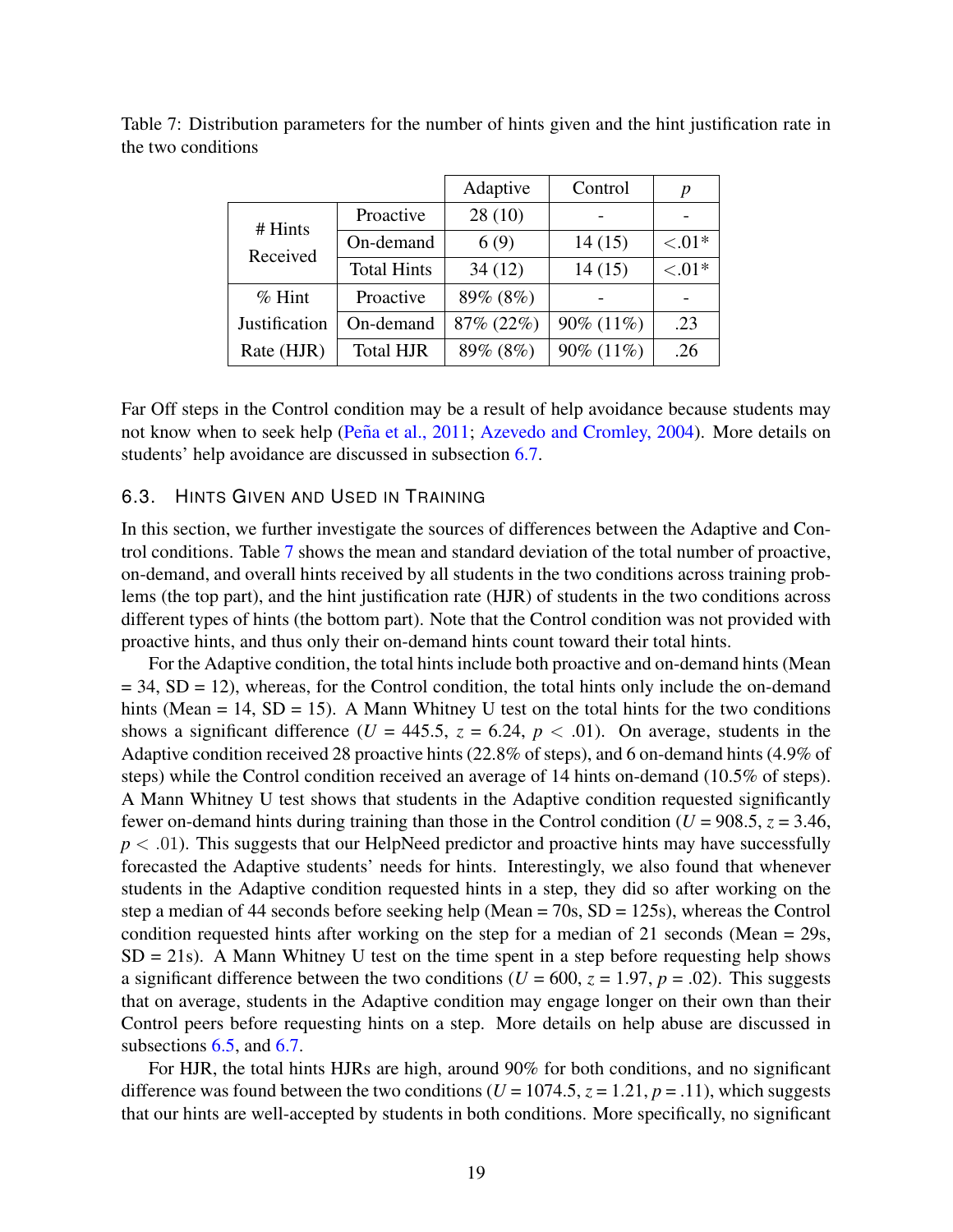differences are found in the on-demand HJR between the two conditions (Means: Adaptive: 87, and Control: 90,  $U = 513.5$ ,  $z = 1.84$ ,  $p = .03$ ). Further, the Adaptive condition justified most of their hints regardless of delivery type (proactive HJR: 89%, and on-demand HJR: 87%). This affirms our prior results that students in the Adaptive condition incorporated proactive hints into their solutions as frequently as on-demand hints [\(Maniktala et al., 2020\)](#page-31-7).

#### <span id="page-19-1"></span>6.4. HINT COUNT AND POSTTEST PERFORMANCE

We found that the Adaptive condition received significantly more hints during training (subsection  $(6.3)$  $(6.3)$  and also performed significantly better on the posttest in optimality and time (sub-section [6.1\)](#page-16-2). We perform a correlation analysis comparing the Adaptive condition to students who also received frequent proactive hints at random times in previous semesters to determine whether this difference in performance could be due to the increased number of hints provided to the Adaptive group. Ideally, we would compare the HelpNeed policy with a policy that provides the same number of proactive hints randomly. However, this is difficult to achieve, since the policy is adapting to individual students and the total number of proactive hints per student is neither predetermined nor consistent. Since we cannot directly compare student performance because of varying hint frequencies, we conducted a correlation analysis instead. Further, we contrast the correlation of hint count with posttest performance while controlling for pretest performance across datasets with Random, a combined dataset with Random and Adaptive proactive hint conditions, and the Adaptive condition alone. This can help us to understand differences in correlation arising from the Adaptive condition.

Table [8](#page-20-1) shows the correlation between hint count (total and proactive) and posttest performance (Optimality, and Time) with pretest performance as the covariates. First, we analyzed prior datasets, where students were given proactive hints at random intervals with about 40% and 33% frequency in f[1](#page-19-0)8R and f19R $<sup>1</sup>$  respectively. Proactive hints in f18R, and s19R were</sup> given frequently at random times irrespective of prior knowledge or progress on the problem, so *within* each random condition, there was no significant difference in the proactive hint count between students with low and high prior knowledge [\(Maniktala et al., 2020\)](#page-31-7). For the f18R + s19R dataset, we found that the total hints (proactive + on-demand) did not correlate to the posttest performance metrics. Further, the number of proactive hints significantly correlated to longer posttest time but did not significantly correlate to posttest optimality. This suggests that receiving higher numbers of proactive hints on random steps during training can be detrimental to students' posttest time.

Proactive hints were provided on average of 23% student steps in the f19 Adaptive condition (f19A) of this study, which is lower than the f18R and s19R proportions. We repeated the correlation analysis including the f19 Adaptive condition (f19A) of this study to check if the lower f19A proactive hint count led to better posttest performance than the higher f18R and s19R proactive hint counts. On this combined dataset, the total hints received was not significantly correlated with posttest performance. However, the higher number of proactive hints (that presumably occurred more often in the studies with more frequent random hints) significantly correlated with lower optimality and longer time. Finally, we performed the correlation between hint count and posttest performance for f19A alone. On this dataset, we observed insignificant correlations for all pairs of hint type  $\{$  total, proactive $\}$ , and posttest metrics  $\{$  optimality, time $\}$ .

<span id="page-19-0"></span><sup>&</sup>lt;sup>1</sup>f18R, and s19R were collected in Fall 2018 and Spring 2019 semesters respectively where R represents a subset of the population that received frequent unsolicited hints provided randomly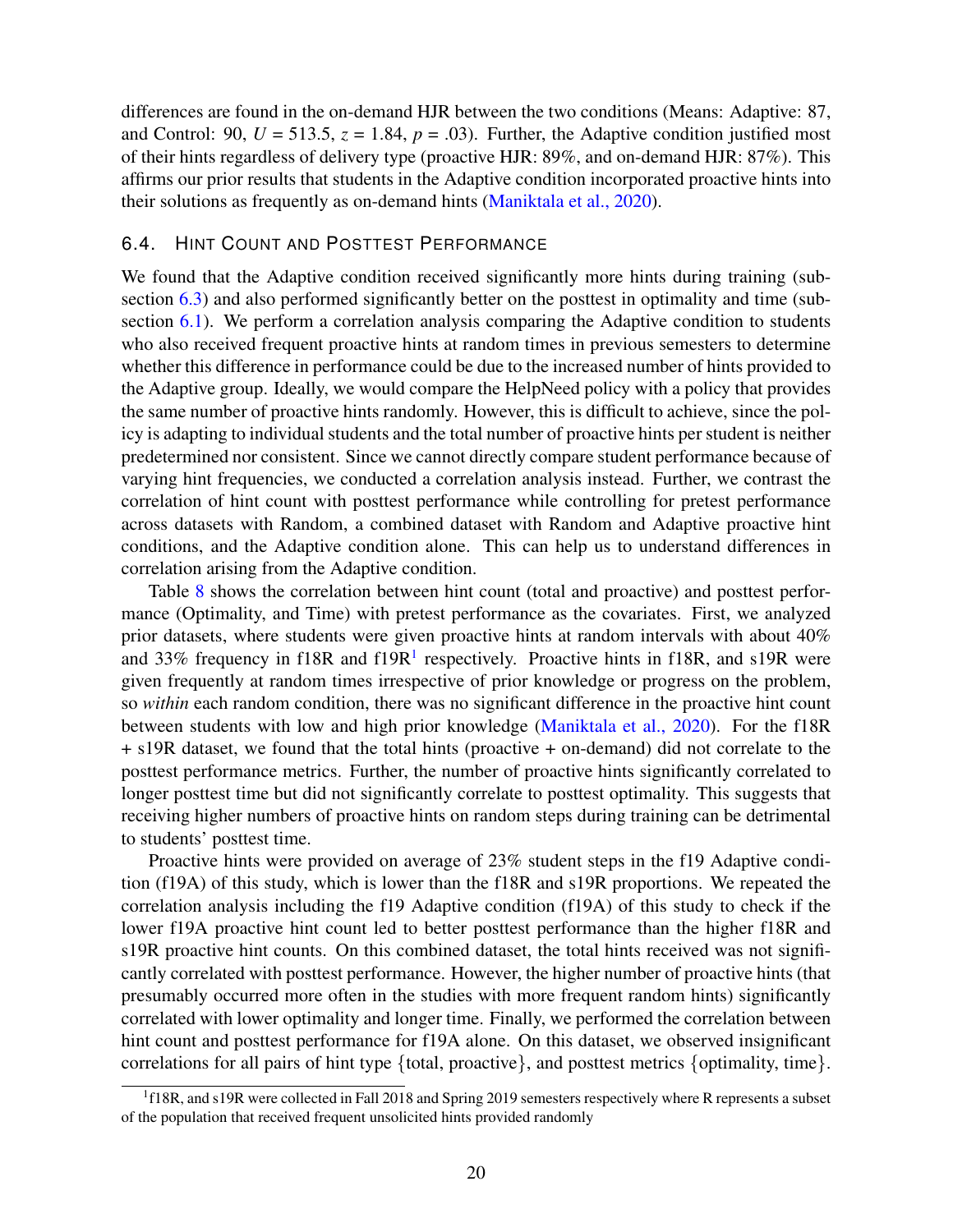| Dataset          | Hints     | Optimality |     | Time    |       |
|------------------|-----------|------------|-----|---------|-------|
|                  | Given     | corr       | p   | corr    | p     |
| f18R, s19R       | Total     | $-0.05$    | .62 | 0.16    | .13   |
|                  | Proactive | $-0.14$    | .19 | 0.49    | < .01 |
| f18R, s19R, f19A | Total     | $-0.05$    | .52 | 0.13    | .11   |
|                  | Proactive | $-0.17$    | .04 | 0.27    | < .01 |
| f19A             | Total     | $-0.003$   | .98 | $-0.15$ | .24   |
|                  | Proactive | 0.15       | .24 | 0.04    | .77   |

<span id="page-20-1"></span>Table 8: Correlation analysis between hints given and posttest performance metrics

This is as expected because proactive hints were provided adaptively based on individual student needs, and led to improved performance for all.

This analysis suggests that providing too many proactive hints can be detrimental to student performance. These results imply that students *do* need more hints than the number they request, but providing hints when they are needed is more important than simply providing more.

#### <span id="page-20-0"></span>6.5. GAMING BEHAVIOR

Since studies suggest that some students may game an educational system to complete the problems faster by using hints frequently [\(Baker et al., 2009\)](#page-29-8), we analyze gaming behaviors. Our Adaptive hints policy is complex, so students are unlikely to guess what causes proactive hints to be triggered. A student trying to game the proactive hints in our tutor would have to carry out Futile or Far Off steps to receive proactive hints. However, Table [6](#page-17-1) (training steps) shows that the Adaptive condition students had significantly fewer Far Off and Opportunistic steps during training than Control, and a similar number of Futile steps, giving no indication of increased gaming. Further, proactive hints that are partially worked steps require the student to do some work to use them, reducing the potential for gaming the system, or possibly turning such attempts into learning opportunities.

We also analyzed how often students were gaming the system by requesting more hints than needed. Figure [5a](#page-21-0) shows that the on-demand hints in both the conditions constituted a small proportion of each student's total steps (Adaptive: Mean =  $4\%$ , SD =  $8\%$ ; Control: Mean = 12%,  $SD = 14%$ ). We found only one student from the Control condition who requested hints on more than 50% of their steps. Next, we investigated how often students requested hints in a short step time, where we consider "short" to be the top 25% quickest requests. We found that the  $25^{th}$  percentile (1<sup>st</sup> quartile) of step time before a student requested a hint in the study is 17 seconds. Figure [5b](#page-21-0) shows the histogram of students in the two conditions, comparing the number of training steps with too-quick hint requests (requested under 17 seconds). Summed over all problems in the training section, each student in the Adaptive condition had significantly fewer too-quick hint requests (requested in under 17s) than those in the Control condition (Adaptive: Mean = 6 too-quick requests per student,  $SD = 10$ ; Control: Mean = 15 too-quick requests per student, SD = 15;  $U = 498.5$ ,  $z = 3.36$ ,  $p < .01$ ). This suggests that students in the Adaptive condition are less likely to game the system by requesting hints without engaging long enough to think about the next step, than students in the Control condition.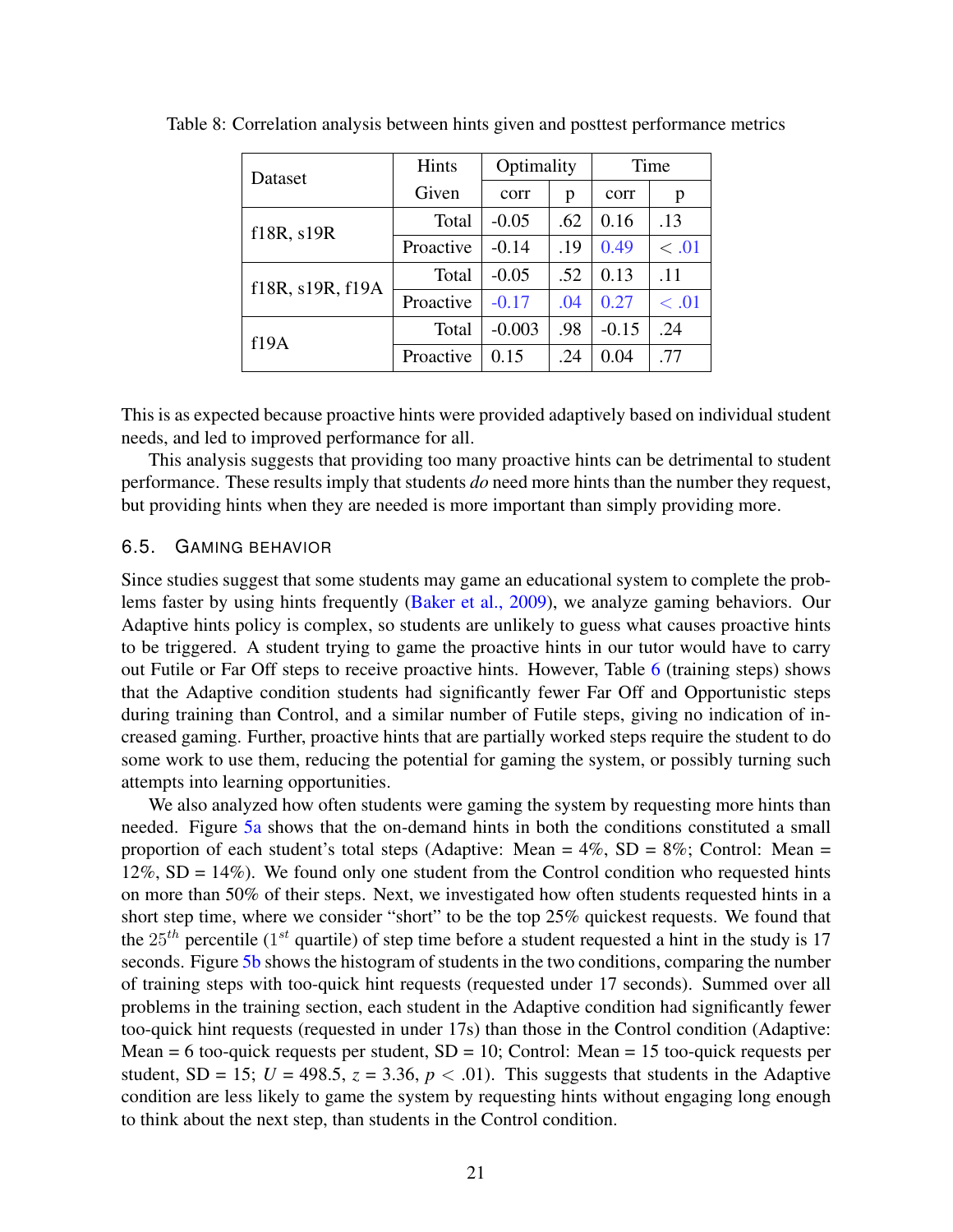<span id="page-21-0"></span>

Figure 5: Comparison of Gaming in Deep Thought between the two conditions



(b) Histogram for the number of too-quick hint requests

Overall, we observed that students in the Adaptive condition were less likely to game proactive or on-demand hints, with significantly fewer quick inefficient steps. The design of the proactive hints seems to successfully prevent gaming behaviors that detract from learning. However, we provide more details on help abuse in the next two sections.

#### <span id="page-21-2"></span>6.6. THE POLICY'S EFFICACY IN PREDICTING HELPNEED

In this section, we evaluate the HelpNeed predictor by comparing the HelpNeed predictions with the observed step behavior during training for both conditions. Note that this comparison is complex, because students can request hints at any time, and a hint received (proactive or on-demand) can change a step's observed HelpNeed if and when it is justified. Comparing the performance of our HelpNeed predictor on the two conditions can provide us some insights into how the predictor performs with and without predictor-driven interventions. We also use the predictor to compare student help-seeking behavior between the two conditions.

We evaluate the performance of the predictor in a manner similar to a confusion matrix, comparing step predictions with observed step behavior on 7970 and 5975 steps respectively for the Adaptive ( $N = 66$  students), and Control ( $N = 45$  $N = 45$  students) conditions<sup>5</sup>. As an exploratory analysis, we compared the total HelpNeed predictions and observed HelpNeed steps between the two conditions. If a step is classified as HelpNeed, we call it an *observed HN* step. Alternatively, a step that is not classified as HelpNeed is called an *observed OK* step. Similarly, if the HelpNeed predictor predicts HelpNeed in a step, we call it a *predicted HN* step, otherwise, we call it a *predicted OK* step. We found 1858 (23.3%) observed HN training steps for the Adaptive group, and 1660 (27.8%) observed HN training steps for the Control group. A chi-square test on the observed HN vs. OK training steps between the two conditions shows a significant difference  $(\chi^2(1, N = 111) = 36.2, p < .01)$ . The Adaptive condition has a percent HelpNeed steps only

<span id="page-21-1"></span> $5$ The number of steps is larger for the Adaptive condition since there are more students assigned to this condition.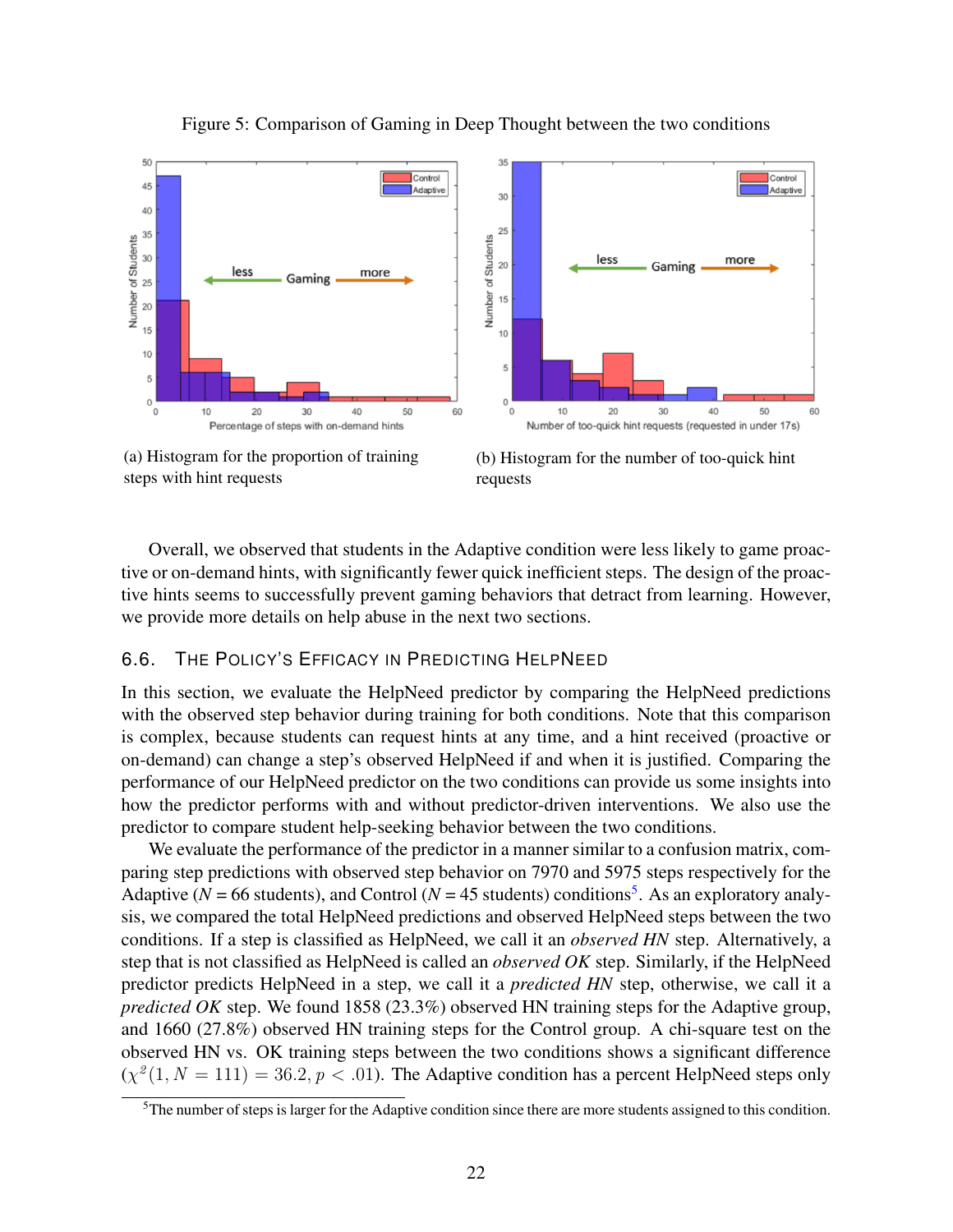4.5% lower than that for the Control because the Adaptive condition's total training steps are also lower (marginally significant) than that of the Control. Section [6.2](#page-17-2) shows that the Adaptive condition has significantly fewer Far Off and Opportunistic steps than the Control, which contributes to their reduced total steps as well. So, even though the Adaptive condition has fewer HelpNeed steps, their lower total steps make the difference in percent-HelpNeed between the two conditions small. We also compared the predictions of HelpNeed between the two groups. Interestingly, the Control condition had a noticeably higher proportion of predicted HN training steps than the Adaptive condition (Control: 2296, 38.4%, Adaptive: 1820, 22.8%). A chi-square test on predicted HN vs. OK training instances between the two conditions shows a significant difference  $(\chi^2(1, N = 111) = 399.0, p < .01)$ . This result is consistent with the findings that students in the Adaptive condition were likely to follow their frequent hints and this resulted in a higher proportion of observed OK steps, leading to fewer HN predictions.

Next, we investigated the correctness of step predictions and the impact of hint provision on the observed step behavior. Figure [6](#page-23-0) shows bar graphs comparing training steps in the two conditions on whether a step is observed OK (top) or observed HN (bottom). Furthermore, each step can be categorized as prediction of HN/OK steps and hinted/no-hints (including both on-demand or proactive)<sup>[6](#page-22-0)</sup>. Therefore, for both observed OK or observed HN steps, the proportions of training steps are further categorized based on the combination of HelpNeed predictor results  ${pred-OK}$  = predicted OK, or pred-HN = predicted HelpNeed with Hint provision  ${noHint}$  = no hint was provided, hinted  $=$  a hint was provided which resulted in four types:

- 1. *pred-OK + noHints*: predicted OK and no hints were provided
- 2. *pred-OK + hinted*: predicted OK but hints were provided
- 3. *pred-HN + noHints*: predicted HelpNeed but no hints were provided
- 4. *pred-HN + hinted*: predicted HelpNeed and hints were provided

The observed OK steps are shown in the top portion of Figure 6. The Adaptive group (4998, 62.7%) has a much higher percentage of *pred-OK + noHints* steps than the Control group (2974, 49.8%). This suggests that, while both conditions can solve a large number of steps on their own, the Adaptive students can successfully solve more steps on their own than the Control. On *pred-OK + hinted* steps, interestingly, we observe a very small proportion of such steps for the Adaptive group (106, 1.3%), considerably lower than that for the Control group (348, 5.8%). Assuming our HelpNeed predictor was perfect, these numbers would reflect the possible help abuse steps where students asked for hints when they didn't need them. While it is possible that our HelpNeed predictor could have incorrectly predicted these steps to be OK, we believe that these numbers still provide insights into relative possible help abuse between different conditions. For *pred-HN + noHints* steps, no such steps were observed for the Adaptive group simply because proactive hints were automatically provided for all predicted HN steps. However, we observe 761 (12.7%) such instances for the Control condition, where the HelpNeed predictor incorrectly predicted a step to be HN but was observed to be OK without help. Ideally we want the misclassification rate to be as low as possible, with both the rates of false positives (predicted HN and observed OK) and false negatives (predicted OK and observed HN) low. However, we trained the predictors to improve recall (as discussed in section [4.2\)](#page-12-1) by lowering the rate of false negatives, i.e., we trained the model to prioritize correctly predicting HN steps

<span id="page-22-0"></span><sup>&</sup>lt;sup>6</sup>Note, the graph provides only the percentages. The numbers corresponding to these eight comparisons are presented in Appendix [E](#page-40-0)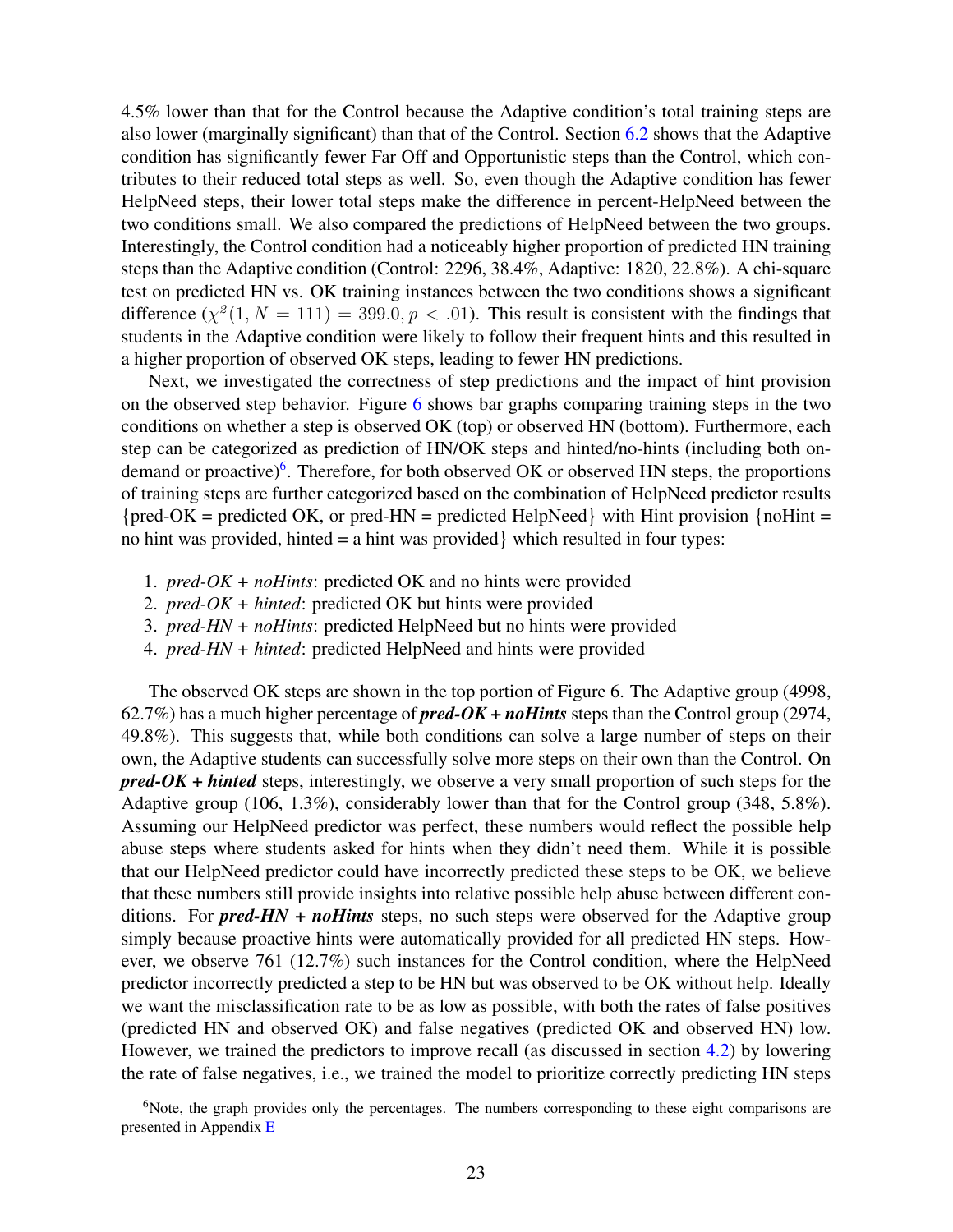<span id="page-23-0"></span>

Figure 6: Comparing training steps in the two conditions on a combination of three aspects: predictions of HN or OK, observed HN or OK, and hint provision (on-demand or proactive)

so we could provide hints when they were most needed. Finally, for *pred-HN + hinted* steps, as expected, we observe a higher proportion of *pred-HN + hinted* steps for the Adaptive group (1008, 12.6%) than the Control group (232, 3.9%). We expected this number would be lower for students in the Control condition, who we thought would avoid asking for help. There are two possible scenarios for such Observed OK steps in the Adaptive group where students were predicted to need help, and received a hint: ideally, 1) the hint helped students achieve a more efficient step than predicted, or 2) a student was given help unnecessarily.

Next, we examine the observed HN steps where steps were classified in a posthoc manner as Far Off or Futile. The lower portion of Figure [6](#page-23-0) shows that for *pred-OK + noHints* steps, where the predictor failed to identify HelpNeed, is higher for the Adaptive group (995,  $12.5\%$ ) than the Control group (335, 5.6%). This result is likely because the predictor is strongly biased toward efficient steps present in student solutions, and proactive hints always suggest efficient steps. Therefore, when students used them, their attempts appeared more expert, which, in turn, caused the predictor to predict that their next steps would also be more expert. This suggests that our predictor needs revision to include hint usage since some expert-like and strategic behaviors by the Adaptive students may be due to previously-received, justified hints. The proportion of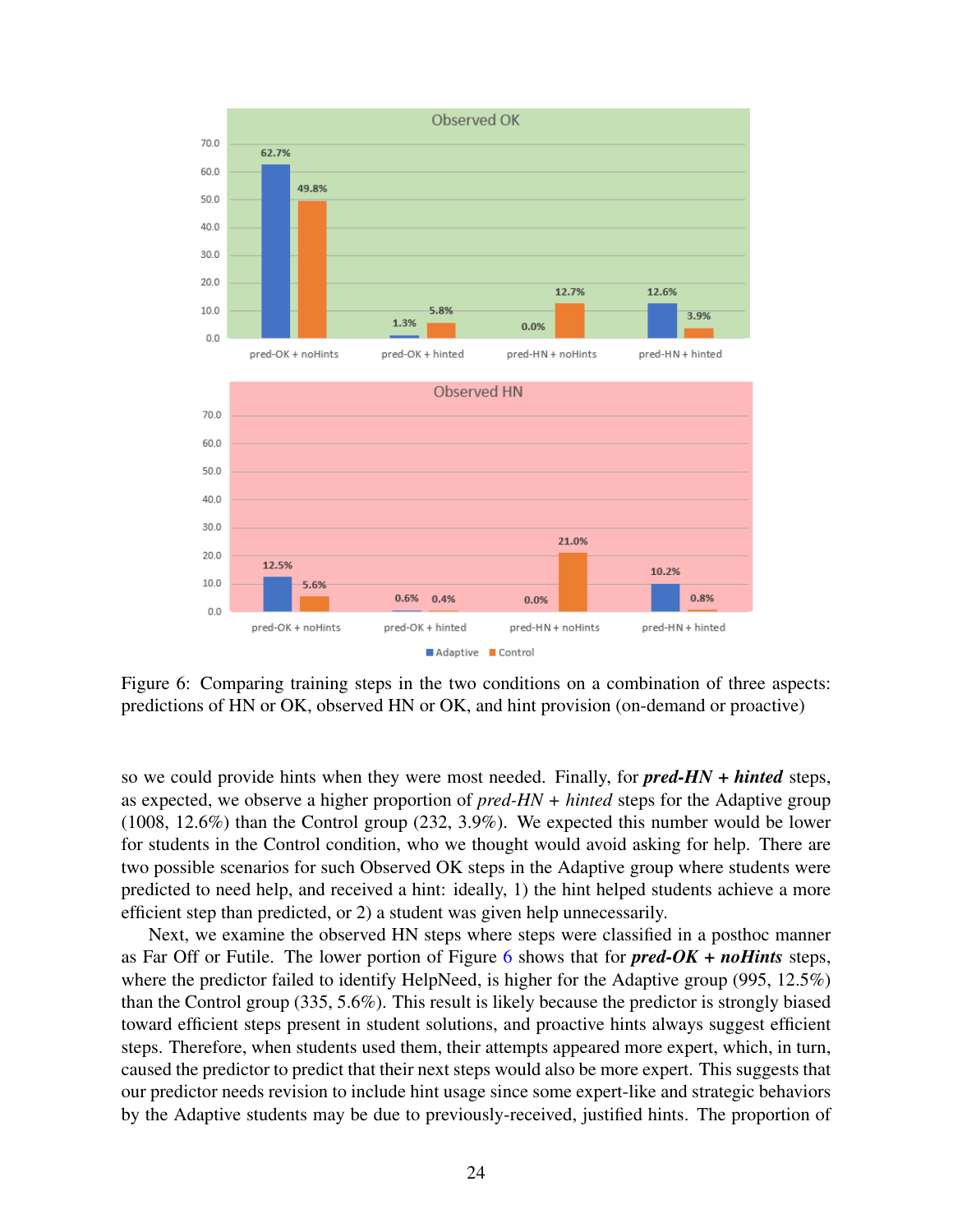| Help Behavior Metric          | Definition                                     |
|-------------------------------|------------------------------------------------|
| Possible Help Avoidance       | %steps with observed HelpNeed                  |
|                               | but no hints were requested or received        |
| Possible Help Abuse           | % steps with no predicted or observed HelpNeed |
|                               | but hints were requested                       |
| Possible Help Appropriateness | % % with predicted HelpNeed                    |
|                               | and hints were received                        |

<span id="page-24-1"></span>Table 9: Definition of possible help avoidance, abuse, and appropriateness using HelpNeed

training steps in the next **pred-OK + hinted** category is low in both conditions (Adopted: 51, 0.6% and Control: 22, 0.4%). The next category includes 1257 (21.0%) *pred-HN + noHints* steps for students in the Control condition, that were predicted and observed to need help, but no hints were received, representing possible help avoidance steps that the predictor correctly identified. Finally, the *pred-HN + hinted* steps were predicted to need help, and received a hint, but still resulted in HelpNeed. The Adaptive group had 812 (10.2%) and the Control group had 46 (0.8%) of these steps. Note that our hints provide partial information to carry out the next step but a student may not use the hint immediately– they may wait. Therefore, we further analyzed the usage of proactive hints in the Adaptive condition for this category and found that in 613 of these instances (75.5% of *pred-HN + hinted-HN*), students justified the proactive hints in the second step after the hint was provided. This suggests that the proactive hints did help students in these steps, but it took two steps before we could observe this impact.

#### <span id="page-24-0"></span>6.7. EVALUATING HELP BEHAVIOR WITH HELPNEED PREDICTOR

In this section we investigate H2b, that students in the Adaptive condition would have lower possible help avoidance, and higher possible appropriate help, as measured using the HelpNeed classification, when compared to the Control. We also compare possible help abuse to determine whether the Adaptive hints impacted gaming behaviors. Note, we add a prefix *possible* to these behaviors because HelpNeed does not represent ground truth as classified by experts. Rather, HelpNeed is our classification of steps needing help, and the predictor is a heuristic measure.

Table [9](#page-24-1) provides the definitions for the help behaviors we investigated, and Figure [7](#page-25-0) shows a comparison in these behaviors between the conditions, evaluated using the predictor. For each student, we define *possible help avoidance* as the percentage of total training steps that were observed to be HelpNeed but hints (on-demand or proactive) were neither requested nor proactively provided. Figure [7](#page-25-0) shows that the Adaptive condition has a mean of 12.5% possible help-avoidance per student in training problems  $(SD = 3.5\%)$ , and the Control condition has a mean of 26.6% possible help-avoidance per student in training problems  $(SD = 5.2\%)$ . We found significantly lower possible help avoidance in the Adaptive condition than the Control  $(U = 138$ ,  $p < .01$ ) with a moderate effect size =  $0.59<sup>7</sup>$  $0.59<sup>7</sup>$  $0.59<sup>7</sup>$ . Next, we define *possible help abuse* as the percentage of training steps with neither predicted nor observed HelpNeed, but students requested hints, indicating either that the prediction was wrong and help was needed and effectively used, or it

<span id="page-24-2"></span><sup>&</sup>lt;sup>7</sup>Effect size for Mann Whitney U test is calculated using  $\frac{z^2}{z^2}$  $n-1$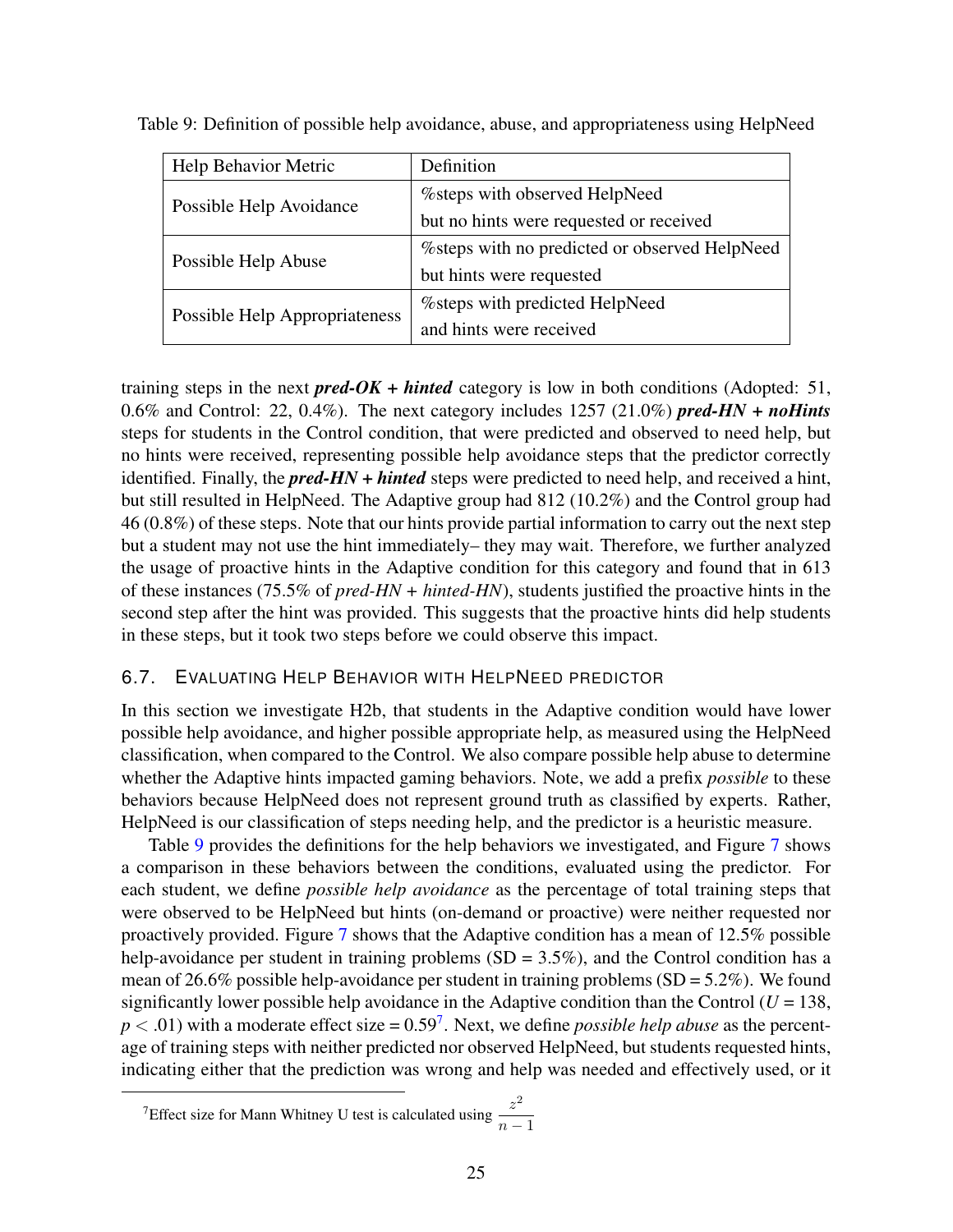<span id="page-25-0"></span>

Figure 7: Comparison of possible help avoidance, abuse, and appropriateness between conditions using our HelpNeed classification and predictor

was right but help was abused. We found a significant difference between the two conditions (*U*  $= 365, p < .01$ ) and a moderate effect size  $= 0.40$ , with the Adaptive condition (Mean  $= 1.3\%$ ,  $SD = 0.4\%$ ) having lower possible help abuse than the Control (Mean = 5.8%,  $SD = 2.4\%$ ).

Finally, *possible help appropriateness* is the percentage of training steps predicted to need help and a hint was either requested or provided proactively. Figure [7](#page-25-0) shows that the Adaptive condition has a mean of 22.8% possible help-appropriateness per student in training problems  $(SD = 4.8\%)$ , and the Control condition has a mean of 4.7% possible help-appropriateness per student in training problems  $(SD = 2.2\%)$ . We found significantly higher possible help appropriateness in the Adaptive condition than the Control  $(U = 155, p < .01)$  with a moderate effect size  $= 0.58$ . These results confirm hypothesis H2b that students in the Adaptive condition had lower possible help avoidance, and higher possible appropriate help than students in the Control. We further show that students in the Adaptive condition demonstrated lower possible help abuse than students in the Control.

## 7. DISCUSSION

In this paper, we provide a unique extension of the Hint Factory to determine productivity on a step-level in an intelligent data-driven tutor. We present a HelpNeed metric and predictor to identify steps where students are likely to need help learning efficient problem-solving strategies. We also show the analysis evaluating the impact of intervening with Adaptive hints using our HelpNeed predictor in a controlled study. In this section, we discuss the HelpNeed approach, the evaluation of the Adaptive hint policy, as well as its limitations and potential for generalization.

#### 7.1. THE HELPNEED METRIC AND PREDICTOR

Our definition of unproductive, HelpNeed behavior is different from the existing literature that either defines problem-completeness-based metrics [\(Beck and Gong, 2013\)](#page-29-7), or uses pre-defined domain-specific metrics that require expert knowledge or domain modeling [\(McLaren et al.,](#page-31-4)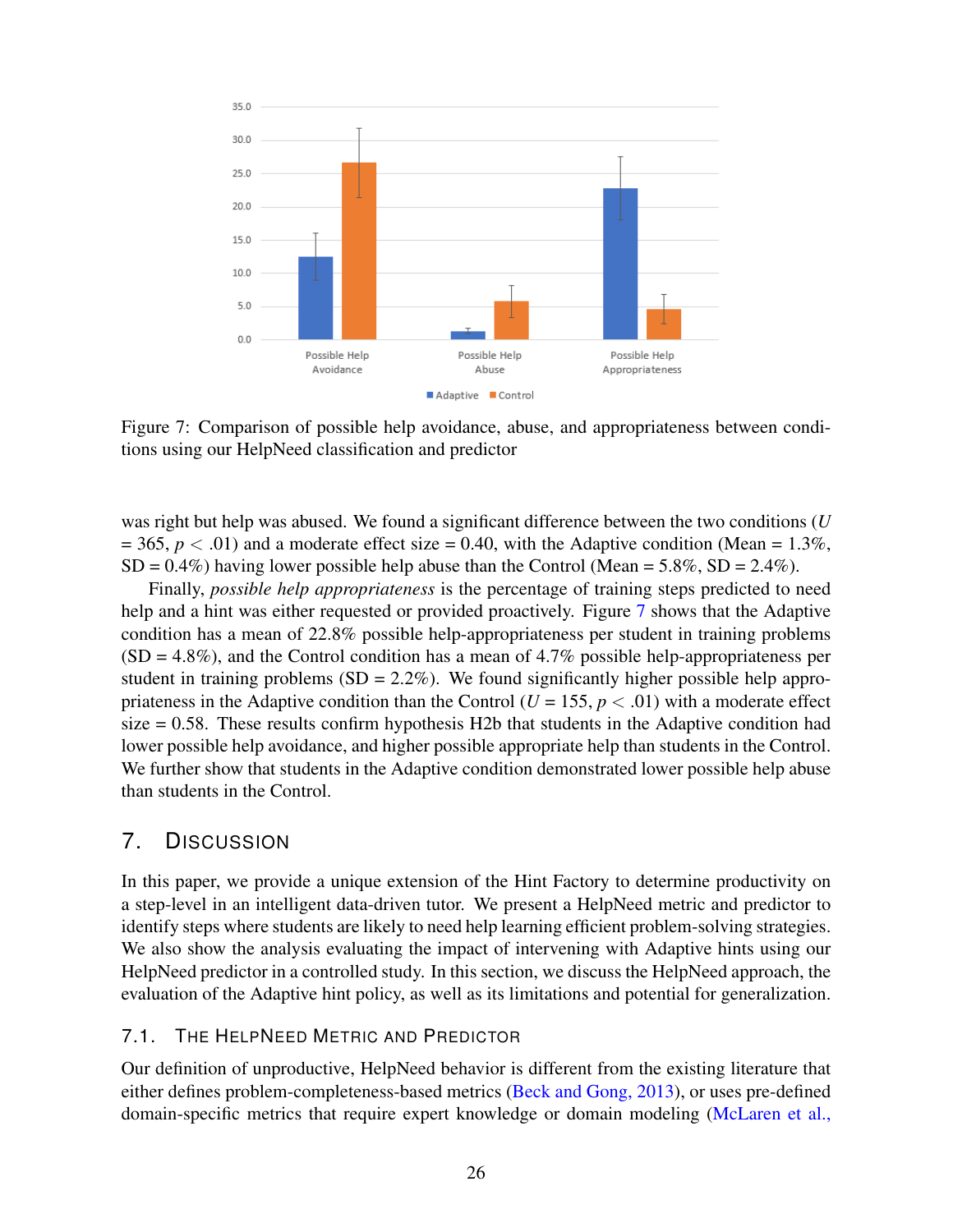[2014\)](#page-31-4). We instead focus on solution length (i.e. optimality), which is valued across problemsolving domains. Further, our definition of HelpNeed also takes into account step duration. This is important because we do not want to disrupt helpful guess-and-check patterns that might involve students deriving an inefficient step but learning in the process.

A study by Fossati, et al. on a proactive hint policy for the iList linked list tutor, incorporated step duration, using both problem-based parameters and individual student characteristics [\(Fos](#page-30-2)[sati et al., 2015\)](#page-30-2). Similarly, we combine a problem-based parameter for a duration threshold after which steps are considered long, and each student's actual step duration to detect Help-Need. The HelpNeed design ensures that we do not harm students who take, or need, more time when carrying out a learning task. Such students are likely to carry out longer steps that are classified as Strategic or Futile steps more than the quicker Expert, Far Off, or Opportunistic steps during training. Since we consider Strategic (long but efficient) steps productive, it gives such deliberating students more opportunities to learn by themselves. Further, a Futile (long and inefficient) step, indicates that the student could benefit from proactive intervention, saving them time and directing them towards efficient strategies. Our prior work suggests that proactive hints promote learning through self-explanation and foster productive persistence among students with low prior knowledge (e.g. those with long step durations in the pre-test) [\(Manik](#page-31-7)[tala et al., 2020\)](#page-31-7). While this HelpNeed policy performed well, future work may explore the use of individual student parameters to tune the model.

Central to our HelpNeed approach is our novel data-driven metric of global quality, an extension of the Hint Factory. A core insight of the work in this paper is that we can use the Hint Factory to determine step-level productivity. The original Hint Factory generated local quality values, because it assigns state values assuming the best transition between each pair of states. We developed a modified Bellman equation to determine the global quality that employs a more probabilistic approach and varying rewards for goal states based on solution optimality/length. As demonstrated in Section [4.1.2,](#page-7-0) the global quality successfully addresses our need for identifying step efficiency. One limitation of this work is that we consulted only one domain expert to rate a small sample of steps for assessing the ground truth of step-level productivity. As an alternative, we performed the correlation analysis in Table [3](#page-12-0) which shows that training HelpNeed defined using each of the four step efficiency metrics significantly correlates to posttest performance. In future work, we plan to further explore the proposed quality and progress metrics to better understand their tradeoffs and determine whether they can be used across domains.

#### 7.2. ADAPTIVE HINT POLICY

In this section, we discuss the results of providing partially worked steps as proactive hints using our HelpNeed predictor, and our post-hoc evaluation of the predictor. Our results show that proactive hints using the predictor reduce students' Opportunistic and Far Off steps in training, and enable them to form more optimal proofs in shorter time on the posttest.

Our results showed that combining our HelpNeed predictor with proactive hints can *not only* reduce the number of times students need to explicitly ask for help *but also* reduce help avoidance. While one can argue that the increased number of total hints could have improved the Adaptive condition's posttest performance, the correlation analysis in section [6.4](#page-19-1) suggests that simply receiving more proactive hints at random times can be harmful, so it is important to identify when help is needed.

Prior research shows that gaming the system usually consists of quickly asking for succes-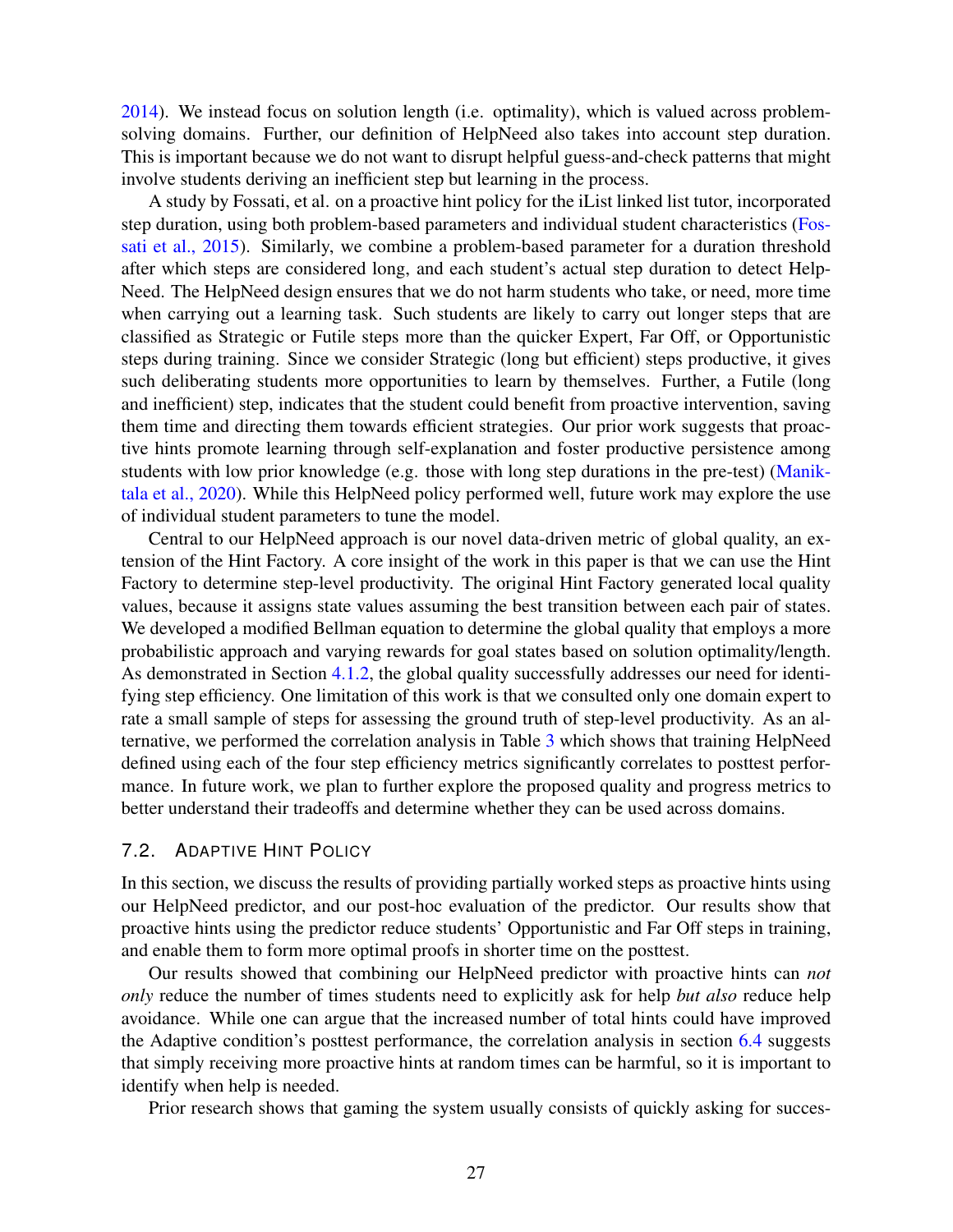sively more informative hints to get to a bottom-out hint that gives students the answer to the current question [\(Baker et al., 2008\)](#page-29-14). Since our tutor focuses on multi-step problems where a correct answer is a set of correctly derived statements, no single hint can give a student a correct answer. We found that students in the Adaptive condition were less likely to game the system by requesting hints than the Control condition because the Adaptive group had significantly fewer steps with quick hint requests than the Control group. Another type of gaming occurs when students realize that a system predicts performance and provides proactive hints based on frequent failures [\(Baker et al., 2008\)](#page-29-14). Since our policy uses both time and inefficient steps to determine when to proactively offer a hint, we believe it is more difficult for students to determine a pattern, and game our system. Therefore, we recommend more complex policies to make it more difficult for students to game proactive hints. Our proactive hints are more likely to occur when we predict students to derive non-optimal statements. So, even students whose goal is to game our policy, must still apply domain rules correctly, and therefore, still get valuable practice.

We also evaluated students' help behavior using our HelpNeed classification and predictor. We found that the Adaptive condition has significantly lower possible help avoidance and help abuse, with significantly more possible appropriate help than the Control. A limitation of this study is that this comparison relies on our HelpNeed classification and predictor, which are only shown to be correlated to posttest performance, but have not been proven to correspond directly to expert measures of help need.

The evaluation of the HelpNeed predictor in section [6.6](#page-21-2) suggests ways to identify steps where students did not show effective help-seeking. Further, this evaluation helped us understand how we can improve the predictor. The HelpNeed predictor predicted that students in the Adaptive condition would carry out more steps without demonstrated HelpNeed than they were able to. We believe this resulted from not differentiating efficient steps with hints from those without during the prediction task. Beck et al. in [\(Beck et al., 2008\)](#page-29-15) proposed a Bayesian Evaluation model for a Reading Tutor to measure the impact of help on student knowledge. Further, a study by Chaudhry et al. used a deep learning model to jointly predict the hint-taking and knowledge tracing task. They found that incorporating the hint-taking model improved the deep learning knowledge tracing [\(Chaudhry et al., 2018\)](#page-30-14). Similar to these studies, our predictor should be revised to account for whether or not students received and justified hints.

#### 7.3. GENERALIZATION TO OTHER DOMAINS

A limitation of this work is that we only assess our method in one ITS for one domain. To apply the HelpNeed model and predictor, the requirements for a new domain are to have state and state-transition representations (so we can define steps) and scoring for final solutions so the state-based and state-free classifiers can learn values for the HelpNeed predictor. Deriving state representations, and therefore the HelpNeed methods, should be relatively straightforward in well-structured domains such as multi-step math, physics, or statistics problems, but studies are needed to confirm their effectiveness.

It is possible that the HelpNeed methods will also work in programming-related contexts. For example, for the iList linked list tutor, Fossati et al. [\(Fossati et al., 2015\)](#page-30-2) devised the Procedural Knowledge Model (PKM), to identify "critical" states for feedback, using per-problem models. We believe that our HelpNeed model could be used to provide a general cross-problem model, that could reduce the time needed to design per-problem models.

Several studies have applied the Hint Factory in the domain of programming by representing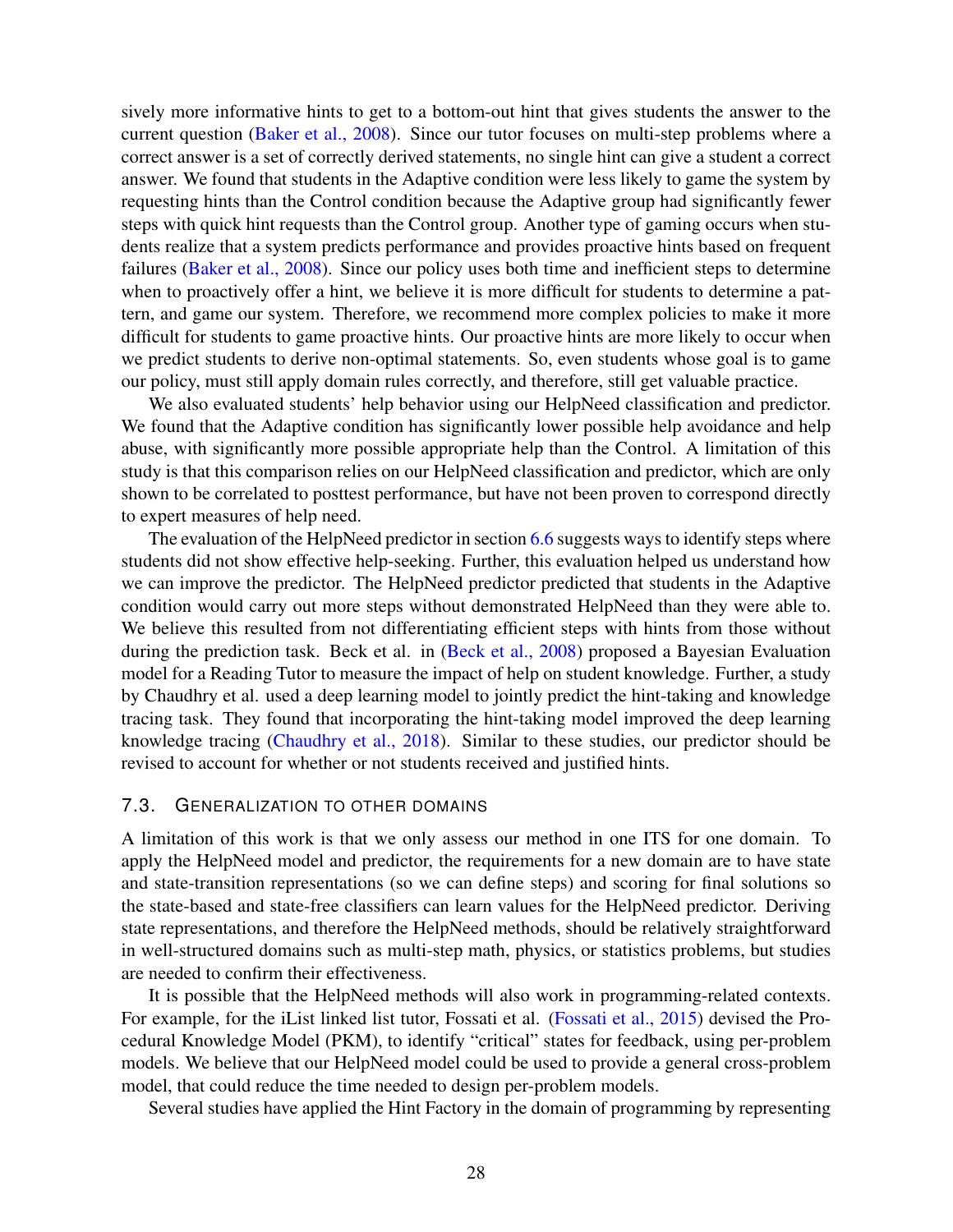problem-solving states as abstract syntax trees (ASTs) [\(Iii et al., 2014;](#page-30-15) [Rivers and Koedinger,](#page-32-14) [2013;](#page-32-14) [Price et al., 2016\)](#page-32-15). Researchers have already performed expert analyses [\(Dong et al.,](#page-30-16) [2019\)](#page-30-16) and preliminary automated methods to determine unproductivity [\(Marwan et al., 2020\)](#page-31-16) in novice programming . In future work, we propose to compare the effectiveness of the HelpNeed method with these methods. We note that programming problems have large state-spaces [\(Price](#page-32-15) [et al., 2016;](#page-32-15) [Rivers and Koedinger, 2017\)](#page-32-16), which can lead to fewer state-based matches but the methods proposed here can be used to developed state-free classifiers that do not require state matches to build a HelpNeed predictor.

Generalization will also require adapting the definition of both Opportunistic and Far Off steps. For the specific domain and tutor in this study, we defined Opportunistic steps as inefficient steps that *do not* need help, and Far Off as inefficient steps that *do* need help. For other problem-solving domains, these categories should be defined based on how long a student should be allowed to work without intervention. For example, in a block-based programming problem that typically takes 1000 steps, it would be unreasonable to proactively intervene every 2 steps. We would expect to use a sliding window, tallying time and the proportion of inefficient steps, to determine when an inefficient step can be considered Opportunistic or Far Off. We would adjust the definitions of Opportunistic and Far Off steps until the definition applied to a historical dataset shows correlation with posttest performance as done here in Section [4.1.2.5.](#page-11-2)

## 8. CONCLUSIONS AND FUTURE WORK

In this paper, we present a novel approach for predicting HelpNeed in a logic tutor by extending the Hint Factory. We present a modification to the Bellman equation for quantifying the global quality of problem-solving states in well-structured open-ended domains. We show how this quality metric can be used to form a novel data-driven HelpNeed classification model for unproductivity. Overall, we found that providing partially worked steps as proactive hints upon predictions of HelpNeed can improve students' posttest problem solving optimality and time. Furthermore, our Adaptive hint policy led students to improved training behaviors, with fewer steps predicted to need help, lower possible help avoidance and help abuse, and a higher help appropriateness (receiving help when it was predicted to be needed). This work demonstrates that our novel, data-driven HelpNeed predictor can address the assistance dilemma for well-structured open-ended problem-solving in logic. The design of our system has revealed the importance of considering pedagogy and theoretical grounding in determining HelpNeed. Specifically, we based decisions about what step-level features may be indicative of HelpNeed on prior literature on learning. Related data-driven systems should also incorporate what is known about learning with the opportunities that data-rich systems afford.

This work has two main limitations. First, the HelpNeed predictor does not incorporate hint usage, meaning that some students with efficient steps based on hints were not given future help when it was needed. Second, the HelpNeed model and predictors here have only been evaluated in a single tutor in a single domain. While the step efficiency and HelpNeed metrics are designed to apply to well-structured, open-ended domains that value shorter solutions, studies are needed to confirm their effectiveness for other domains.

## **REFERENCES**

<span id="page-28-0"></span>ALEVEN, V. AND KOEDINGER, K. R. 2000. Limitations of student control: Do students know when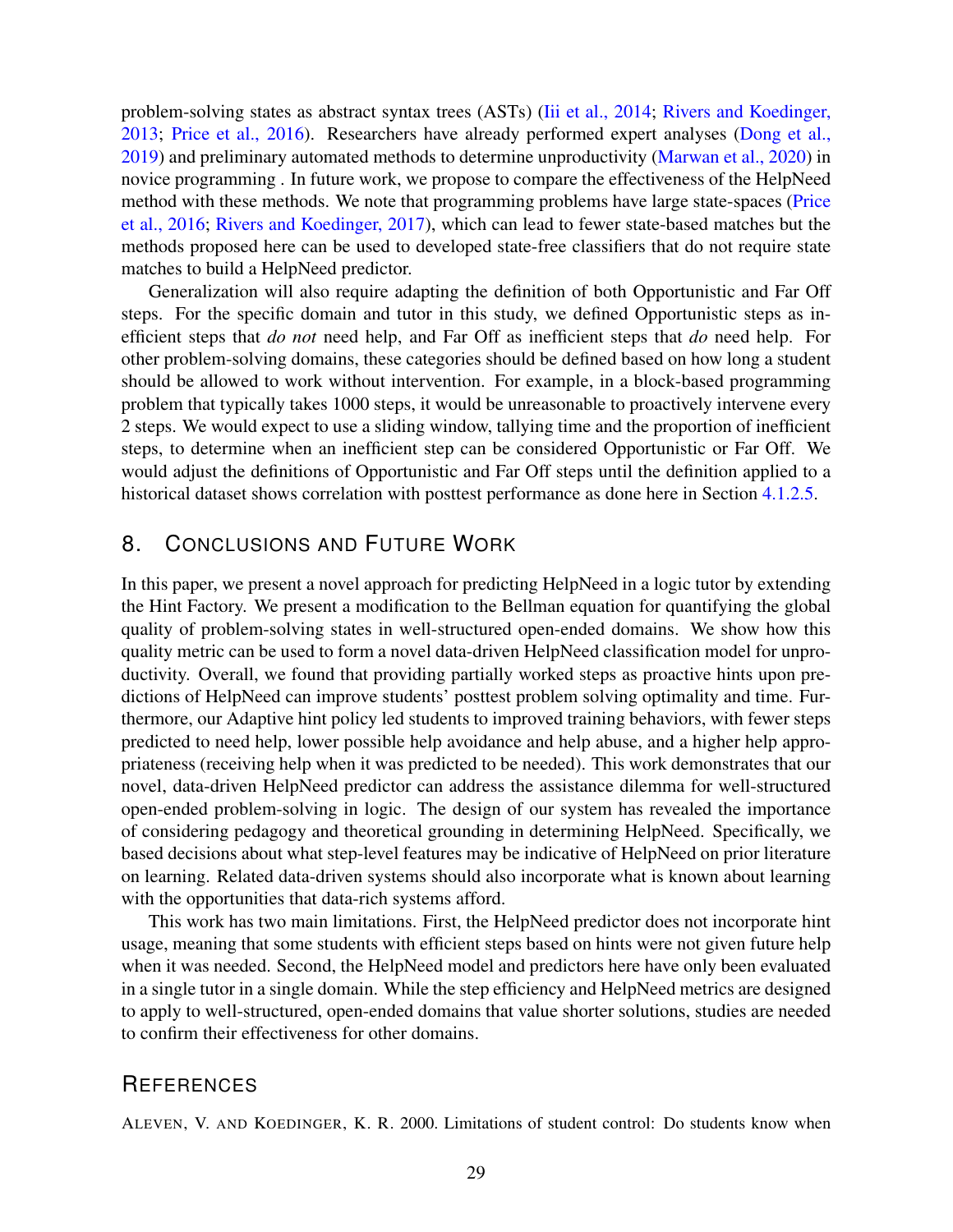they need help? In *International Conference on Intelligent Tutoring Systems*. Springer, 292–303.

- <span id="page-29-1"></span>ALEVEN, V., MCLAREN, B., ROLL, I., AND KOEDINGER, K. 2006. Toward meta-cognitive tutoring: A model of help seeking with a cognitive tutor. *International Journal of Artificial Intelligence in Education 16,* 2, 101–128.
- <span id="page-29-5"></span>ANOHINA, A. 2007. Advances in intelligent tutoring systems: problem-solving modes and model of hints. *International Journal of Computers Communications & Control 2,* 1, 48–55.
- <span id="page-29-2"></span>ARROYO, I., BECK, J. E., BEAL, C. R., WING, R., AND WOOLF, B. P. 2001. Analyzing students' response to help provision in an elementary mathematics intelligent tutoring system. In *Papers of the AIED-2001 workshop on help provision and help seeking in interactive learning environments*. Citeseer, 34–46.
- <span id="page-29-12"></span>ARVAI, K. 2018. Fine tuning a classifier in scikit-learn. [https://towardsdatascience.com/](https://towardsdatascience.com/fine-tuning-a-classifier-in-scikit-learn-66e048c21e65) [fine-tuning-a-classifier-in-scikit-learn-66e048c21e65](https://towardsdatascience.com/fine-tuning-a-classifier-in-scikit-learn-66e048c21e65).
- <span id="page-29-13"></span>AZEVEDO, R. AND CROMLEY, J. G. 2004. Does training on self-regulated learning facilitate students' learning with hypermedia? *Journal of educational psychology 96,* 3, 523.
- <span id="page-29-9"></span>BAKER, R. S., CORBETT, A. T., KOEDINGER, K. R., EVENSON, S., ROLL, I., WAGNER, A. Z., NAIM, M., RASPAT, J., BAKER, D. J., AND BECK, J. E. 2006. Adapting to when students game an intelligent tutoring system. In *International Conference on Intelligent Tutoring Systems*. Springer, 392–401.
- <span id="page-29-14"></span>BAKER, R. S., CORBETT, A. T., ROLL, I., AND KOEDINGER, K. R. 2008. Developing a generalizable detector of when students game the system. *User Modeling and User-Adapted Interaction 18,* 3, 287–314.
- <span id="page-29-8"></span>BAKER, R. S., DE CARVALHO, A., RASPAT, J., ALEVEN, V., CORBETT, A. T., AND KOEDINGER, K. R. 2009. Educational software features that encourage and discourage "gaming the system". In *Proceedings of the 14th international conference on artificial intelligence in education*. 475–482.
- <span id="page-29-10"></span>BARNES, T. AND STAMPER, J. 2010. Automatic hint generation for logic proof tutoring using historical data. *Journal of Educational Technology & Society 13,* 1, 3.
- <span id="page-29-4"></span>BARNES, T., STAMPER, J., AND CROY, M. 2011. Using markov decision processes for automatic hint generation ". *Handbook of Educational Data Mining 467*.
- <span id="page-29-11"></span>BARNES, T., STAMPER, J. C., LEHMANN, L., AND CROY, M. J. 2008. A pilot study on logic proof tutoring using hints generated from historical student data. In *EDM*. 197–201.
- <span id="page-29-0"></span>BARTHOLOMÉ, T., STAHL, E., PIESCHL, S., AND BROMME, R. 2006. What matters in help-seeking? a study of help effectiveness and learner-related factors. *Computers in Human Behavior 22,* 1, 113–129.
- <span id="page-29-15"></span>BECK, J. E., CHANG, K.-M., MOSTOW, J., AND CORBETT, A. 2008. Does help help? introducing the bayesian evaluation and assessment methodology. In *International Conference on Intelligent Tutoring Systems*. Springer, 383–394.
- <span id="page-29-7"></span>BECK, J. E. AND GONG, Y. 2013. Wheel-spinning: Students who fail to master a skill. In *International conference on artificial intelligence in education*. Springer, 431–440.
- <span id="page-29-3"></span>BOREK, A., MCLAREN, B. M., KARABINOS, M., AND YARON, D. 2009. How much assistance is helpful to students in discovery learning? In *European Conference on Technology Enhanced Learning*. Springer, 391–404.
- <span id="page-29-6"></span>BOTELHO, A., VARATHARAJ, A., PATIKORN, T., DOHERTY, D., ADJEI, S., AND BECK, J. 2019. Developing early detectors of student attrition and wheel spinning using deep learning. *IEEE Transactions on Learning Technologies*.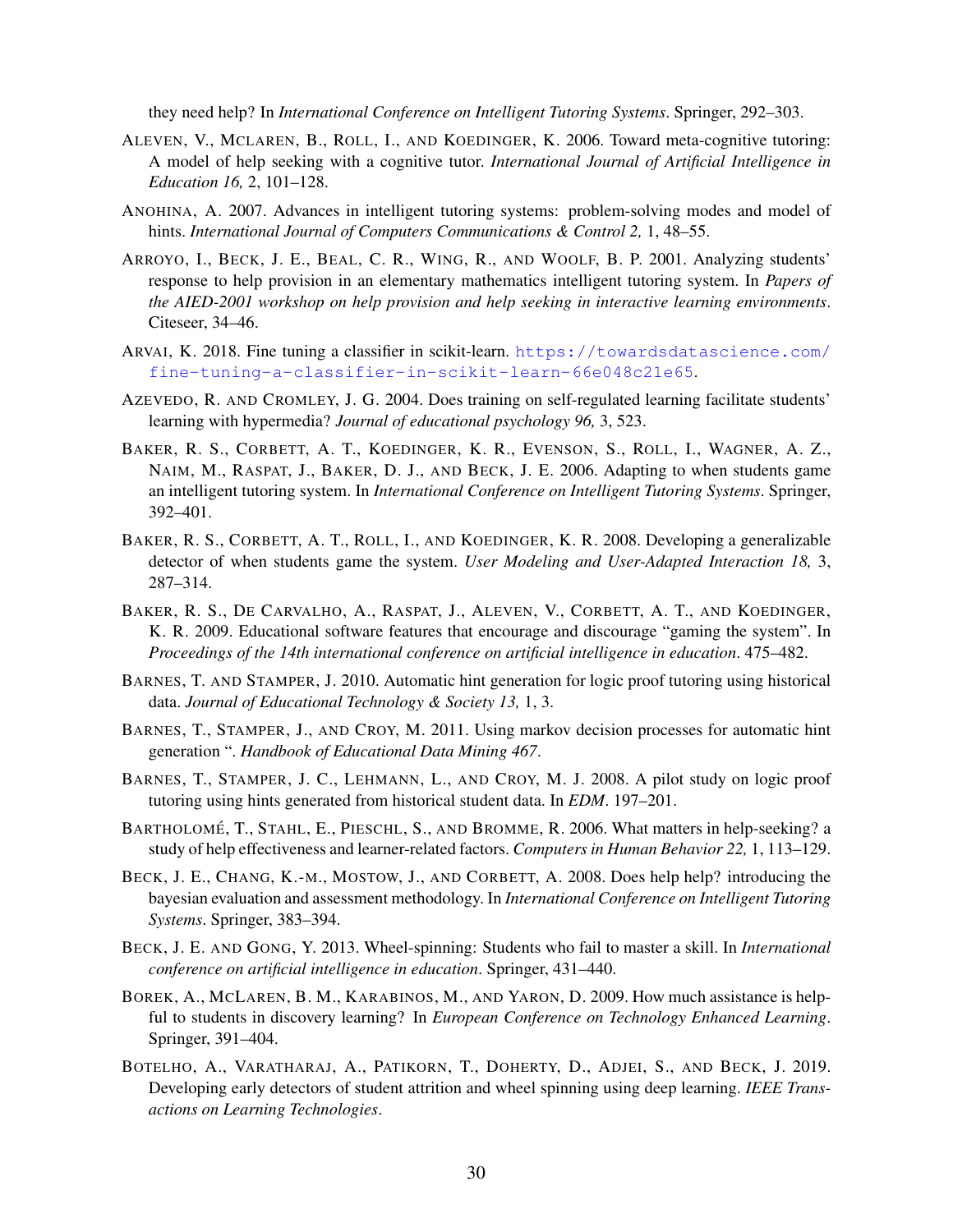- <span id="page-30-4"></span>BUNT, A. AND CONATI, C. 2003. Probabilistic student modelling to improve exploratory behaviour. *User Modeling and User-Adapted Interaction 13,* 3, 269–309.
- <span id="page-30-0"></span>BUNT, A., CONATI, C., AND MULDNER, K. 2004. Scaffolding self-explanation to improve learning in exploratory learning environments. In *International Conference on Intelligent Tutoring Systems*. Springer, 656–667.
- <span id="page-30-10"></span>CAPRARO, M. M., AN, S. A., MA, T., RANGEL-CHAVEZ, A. F., AND HARBAUGH, A. 2012. An investigation of preservice teachers' use of guess and check in solving a semi open-ended mathematics problem. *The Journal of Mathematical Behavior 31,* 1, 105–116.
- <span id="page-30-7"></span>CEN, H., KOEDINGER, K. R., AND JUNKER, B. 2007. Is over practice necessary?-improving learning efficiency with the cognitive tutor through educational data mining. *Frontiers in artificial intelligence and applications 158*, 511.
- <span id="page-30-14"></span>CHAUDHRY, R., SINGH, H., DOGGA, P., AND SAINI, S. K. 2018. Modeling hint-taking behavior and knowledge state of students with multi-task learning. *International Educational Data Mining Society*.
- <span id="page-30-13"></span>CHEN, T. AND GUESTRIN, C. 2016. Xgboost: A scalable tree boosting system. In *Proceedings of the 22nd acm sigkdd international conference on knowledge discovery and data mining*. ACM, 785–794.
- <span id="page-30-8"></span>CODY, C. AND MOSTAFAVI, B. 2017. Investigating the impact of unsolicited next-step and subgoal hints on dropout in a logic proof tutor. In *Proceedings of the 2017 ACM SIGCSE Technical Symposium on Computer Science Education*. ACM, 705–705.
- <span id="page-30-5"></span>CONATI, C., GERTNER, A., AND VANLEHN, K. 2002. Using bayesian networks to manage uncertainty in student modeling. *User modeling and user-adapted interaction 12,* 4, 371–417.
- <span id="page-30-9"></span>CORBETT, A. T. AND ANDERSON, J. R. 1994. Knowledge tracing: Modeling the acquisition of procedural knowledge. *User modeling and user-adapted interaction 4,* 4, 253–278.
- <span id="page-30-16"></span>DONG, Y., MARWAN, S., CATETE, V., PRICE, T., AND BARNES, T. 2019. Defining tinkering behavior in open-ended block-based programming assignments. In *Proceedings of the 50th ACM Technical Symposium on Computer Science Education*. 1204–1210.
- <span id="page-30-12"></span>EAGLE, M., HICKS, D., AND BARNES, T. 2015. Interaction network estimation: Predicting problemsolving diversity in interactive environments. *International Educational Data Mining Society*.
- <span id="page-30-2"></span>FOSSATI, D., DI EUGENIO, B., OHLSSON, S., BROWN, C., AND CHEN, L. 2015. Data driven automatic feedback generation in the ilist intelligent tutoring system. *Technology, Instruction, Cognition and Learning 10,* 1, 5–26.
- <span id="page-30-3"></span>FRATAMICO, L., CONATI, C., KARDAN, S., AND ROLL, I. 2017. Applying a framework for student modeling in exploratory learning environments: Comparing data representation granularity to handle environment complexity. *International Journal of Artificial Intelligence in Education 27,* 2, 320–352.
- <span id="page-30-15"></span>III, B. P., HICKS, A., AND BARNES, T. 2014. Generating hints for programming problems using intermediate output. In *Educational Data Mining 2014*. Citeseer.
- <span id="page-30-6"></span>KAI, S., ALMEDA, M. V., BAKER, R. S., HEFFERNAN, C., AND HEFFERNAN, N. 2018. Decision tree modeling of wheel-spinning and productive persistence in skill builders. *JEDM— Journal of Educational Data Mining 10,* 1, 36–71.
- <span id="page-30-1"></span>KARDAN, S. AND CONATI, C. 2015. Providing adaptive support in an interactive simulation for learning: An experimental evaluation. In *Proceedings of the 33rd Annual ACM Conference on Human Factors in Computing Systems*. ACM, 3671–3680.
- <span id="page-30-11"></span>KINNEBREW, J. S., SEGEDY, J. R., AND BISWAS, G. 2014. Analyzing the temporal evolution of students' behaviors in open-ended learning environments. *Metacognition and learning 9,* 2, 187–215.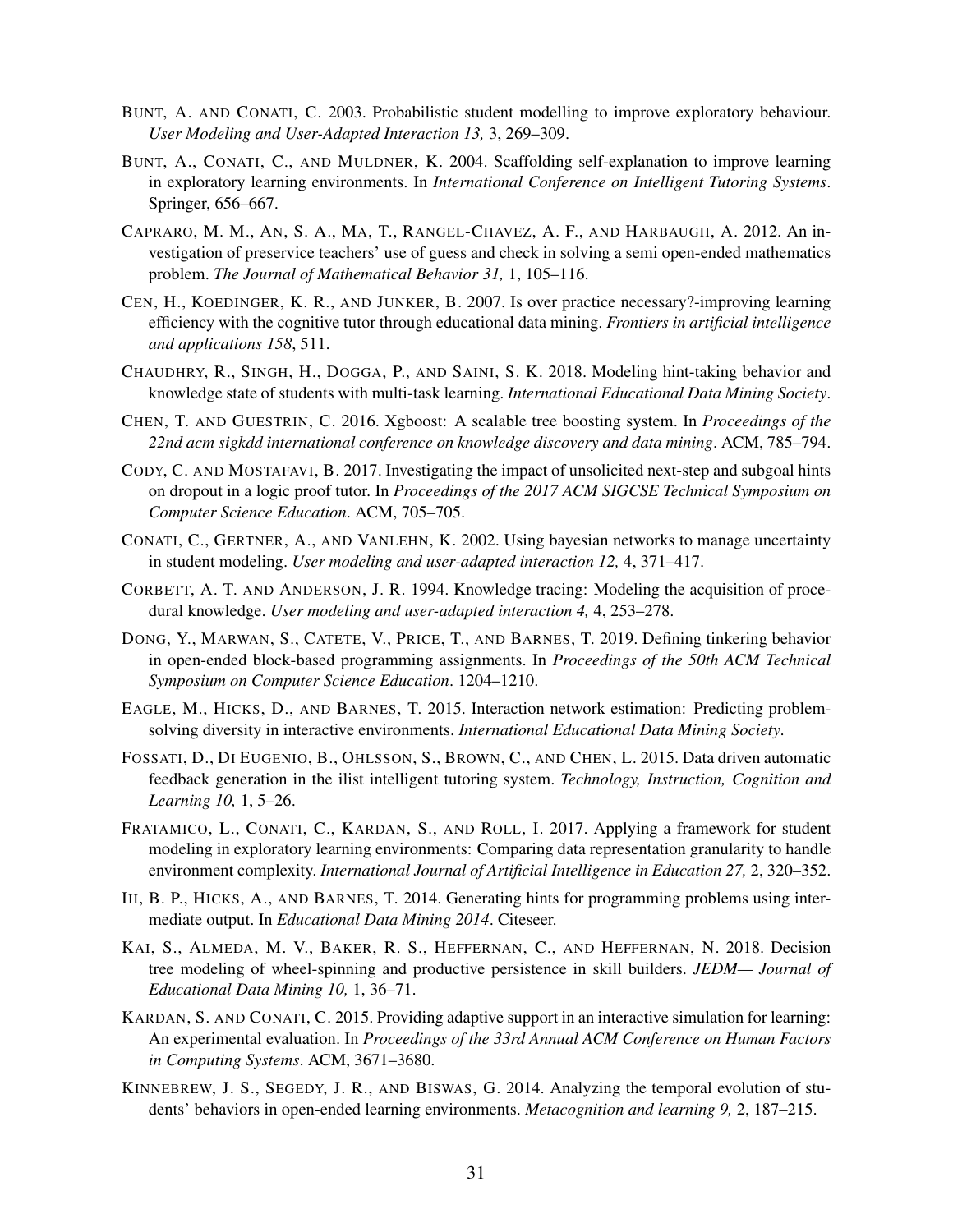- <span id="page-31-3"></span>KLAHR, D. 2009. " to every thing there is a season, and a time to every purpose under the heavens": What about direct instruction?
- <span id="page-31-6"></span>KOCK, M. AND PARAMYTHIS, A. 2010. Towards adaptive learning support on the basis of behavioural patterns in learning activity sequences. In *2010 International Conference on Intelligent Networking and Collaborative Systems*. IEEE, 100–107.
- <span id="page-31-1"></span>KOEDINGER, K. R. AND ALEVEN, V. 2007. Exploring the assistance dilemma in experiments with cognitive tutors. *Educational Psychology Review 19,* 3, 239–264.
- <span id="page-31-7"></span>MANIKTALA, M., CODY, C., BARNES, T., AND CHI, M. 2020. Avoiding help avoidance: Using interface design changes to promote unsolicited hint usage in an intelligent tutor. *Accepted to appear in: International Journal of Artificial Intelligence in Education*.
- <span id="page-31-16"></span>MARWAN, S., DOMBE, A., AND PRICE, T. W. 2020. Unproductive help-seeking in programming: What it is and how to address it. In *Proceedings of the 2020 ACM Conference on Innovation and Technology in Computer Science Education*. 54–60.
- <span id="page-31-11"></span>MAYER, R. E. 1992. *Thinking, problem solving, cognition*. WH Freeman/Times Books/Henry Holt & Co.
- <span id="page-31-8"></span>MCLAREN, B. M., LIM, S.-J., AND KOEDINGER, K. R. 2008. When and how often should worked examples be given to students? new results and a summary of the current state of research. In *Proceedings of the 30th annual conference of the cognitive science society*. 2176–2181.
- <span id="page-31-4"></span>MCLAREN, B. M., TIMMS, M., WEIHNACHT, D., BRENNER, D., LUTTGEN, K., GRILLO-HILL, A., AND BROWN, D. H. 2014. A web-based system to support inquiry learning. In *Proceedings of the 6th International Conference on Computer Supported Education-Volume 1*. SCITEPRESS-Science and Technology Publications, Lda, 43–52.
- <span id="page-31-2"></span>MERCERON, A. AND YACEF, K. 2005. Educational data mining: a case study. In *AIED*. 467–474.
- <span id="page-31-13"></span>MOSTAFAVI, B. AND BARNES, T. 2017. Evolution of an intelligent deductive logic tutor using datadriven elements. *International Journal of Artificial Intelligence in Education 27,* 1, 5–36.
- <span id="page-31-9"></span>MOSTAFAVI, B., LIU, Z., AND BARNES, T. 2015. Data-driven proficiency profiling. *International Educational Data Mining Society*.
- <span id="page-31-12"></span>MURRAY, R. C. AND VANLEHN, K. 2005. Effects of dissuading unnecessary help requests while providing proactive help. In *AIED*. Citeseer, 887–889.
- <span id="page-31-0"></span>MURRAY, R. C. AND VANLEHN, K. 2006. A comparison of decision-theoretic, fixed-policy and random tutorial action selection. In *International Conference on Intelligent Tutoring Systems*. Springer, 114– 123.
- <span id="page-31-5"></span>MURRAY, R. C., VANLEHN, K., AND MOSTOW, J. 2004. Looking ahead to select tutorial actions: A decision-theoretic approach. *International Journal of Artificial Intelligence in Education 14,* 3, 4, 235–278.
- <span id="page-31-10"></span>PARK, S. AND MATSUDA, N. 2018. Predicting students' unproductive failure on intelligent tutors in adaptive online courseware. In *Proceedings of the Sixth Annual GIFT Users Symposium*. Vol. 6. US Army Research Laboratory, 131.
- <span id="page-31-14"></span>PEDREGOSA, F., VAROQUAUX, G., GRAMFORT, A., MICHEL, V., THIRION, B., GRISEL, O., BLON-DEL, M., PRETTENHOFER, P., WEISS, R., DUBOURG, V., ET AL. 2011. Scikit-learn: Machine learning in python. *Journal of machine learning research 12,* Oct, 2825–2830.
- <span id="page-31-15"></span>PEÑA, A., KAYASHIMA, M., MIZOGUCHI, R., AND DOMINGUEZ, R. 2011. Improving students' metacognitive skills within intelligent educational systems: A review. In *International Conference on Foundations of Augmented Cognition*. Springer, 442–451.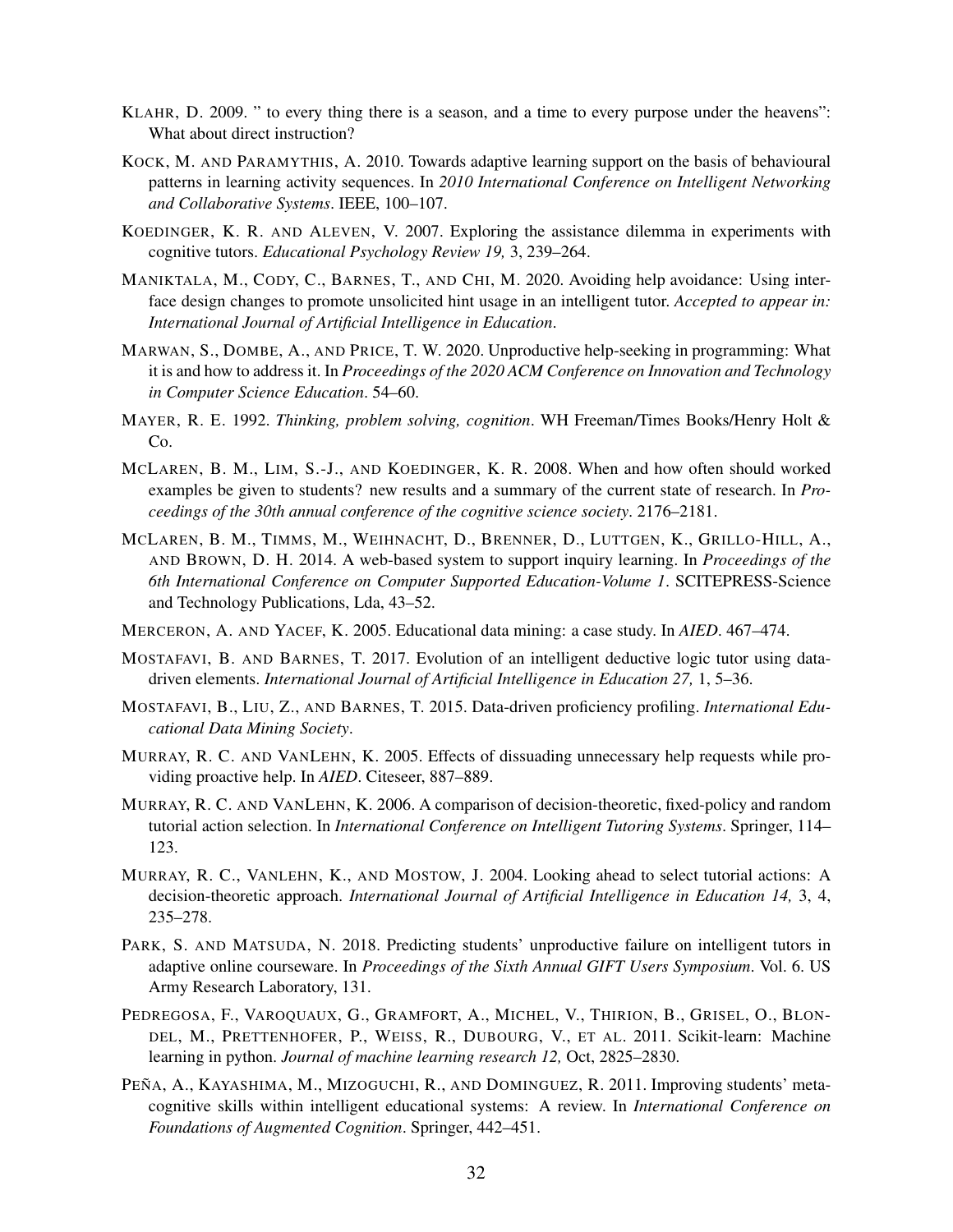- <span id="page-32-11"></span>POLYA, G. 2004. *How to solve it: A new aspect of mathematical method*. Vol. 85. Princeton university press.
- <span id="page-32-15"></span>PRICE, T. W., DONG, Y., AND BARNES, T. 2016. Generating data-driven hints for open-ended programming. *International Educational Data Mining Society*.
- <span id="page-32-3"></span>PRICE, T. W., LIU, Z., CATETÉ, V., AND BARNES, T. 2017. Factors influencing students' help-seeking behavior while programming with human and computer tutors. In *Proceedings of the 2017 ACM Conference on International Computing Education Research*. ACM, 127–135.
- <span id="page-32-2"></span>PRICE, T. W., ZHI, R., AND BARNES, T. 2017. Hint generation under uncertainty: The effect of hint quality on help-seeking behavior. In *International Conference on Artificial Intelligence in Education*. Springer, 311–322.
- <span id="page-32-1"></span>PUUSTINEN, M. 1998. Help-seeking behavior in a problem-solving situation: Development of selfregulation. *European Journal of Psychology of education 13,* 2, 271.
- <span id="page-32-14"></span>RIVERS, K. AND KOEDINGER, K. R. 2013. Automatic generation of programming feedback: A datadriven approach. In *The First Workshop on AI-supported Education for Computer Science (AIEDCS 2013)*. Vol. 50.
- <span id="page-32-16"></span>RIVERS, K. AND KOEDINGER, K. R. 2017. Data-driven hint generation in vast solution spaces: a self-improving python programming tutor. *International Journal of Artificial Intelligence in Education 27,* 1, 37–64.
- <span id="page-32-5"></span>ROLL, I., ALEVEN, V., MCLAREN, B. M., AND KOEDINGER, K. R. 2011. Improving students' helpseeking skills using metacognitive feedback in an intelligent tutoring system. *Learning and instruction 21,* 2, 267–280.
- <span id="page-32-6"></span>RUS, V., BANJADE, R., NIRAULA, N., GIRE, E., AND FRANCESCHETTI, D. 2017. A study on two hint-level policies in conversational intelligent tutoring systems. In *Innovations in Smart Learning*. Springer, 175–184.
- <span id="page-32-8"></span>SMITH, M. U. 2012. *Toward a unified theory of problem solving: Views from the content domains*. Routledge.
- <span id="page-32-12"></span>STAMPER, J. AND BARNES, T. 2009. Unsupervised mdp value selection for automating its capabilities. *International Working Group on Educational Data Mining*.
- <span id="page-32-10"></span>STAMPER, J., BARNES, T., LEHMANN, L., AND CROY, M. 2008. The hint factory: Automatic generation of contextualized help for existing computer aided instruction. In *Proceedings of the 9th International Conference on Intelligent Tutoring Systems Young Researchers Track*. 71–78.
- <span id="page-32-13"></span>TCHÉTAGNI, J. M. AND NKAMBOU, R. 2002. Hierarchical representation and evaluation of the student in an intelligent tutoring system. In *International Conference on Intelligent Tutoring Systems*. Springer, 708–717.
- <span id="page-32-4"></span>UENO, M. AND MIYAZAWA, Y. 2017. Irt-based adaptive hints to scaffold learning in programming. *IEEE Transactions on Learning Technologies 11,* 4, 415–428.
- <span id="page-32-0"></span>VANLEHN, K. 2011. The relative effectiveness of human tutoring, intelligent tutoring systems, and other tutoring systems. *Educational Psychologist 46,* 4, 197–221.
- <span id="page-32-7"></span>WOOD, H. AND WOOD, D. 1999. Help seeking, learning and contingent tutoring. *Computers & Education 33,* 2-3, 153–169.
- <span id="page-32-9"></span>YACEF, K. 2005. The logic-ita in the classroom: a medium scale experiment. *International Journal of Artificial Intelligence in Education 15,* 1, 41–62.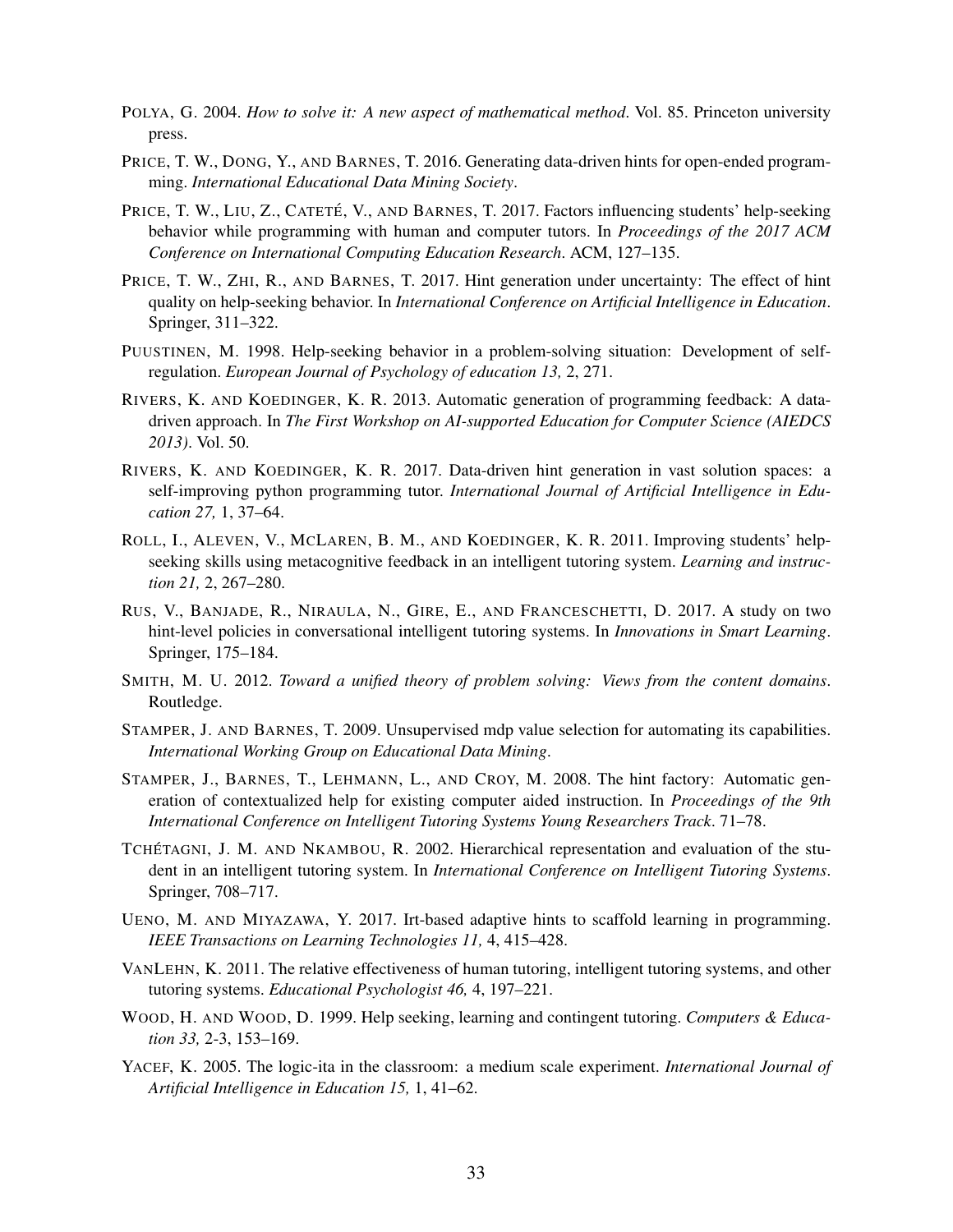<span id="page-33-0"></span>ZHOU, G., AZIZSOLTANI, H., AUSIN, M. S., BARNES, T., AND CHI, M. 2019. Hierarchical reinforcement learning for pedagogical policy induction. In *International Conference on Artificial Intelligence in Education*. Springer, 544–556.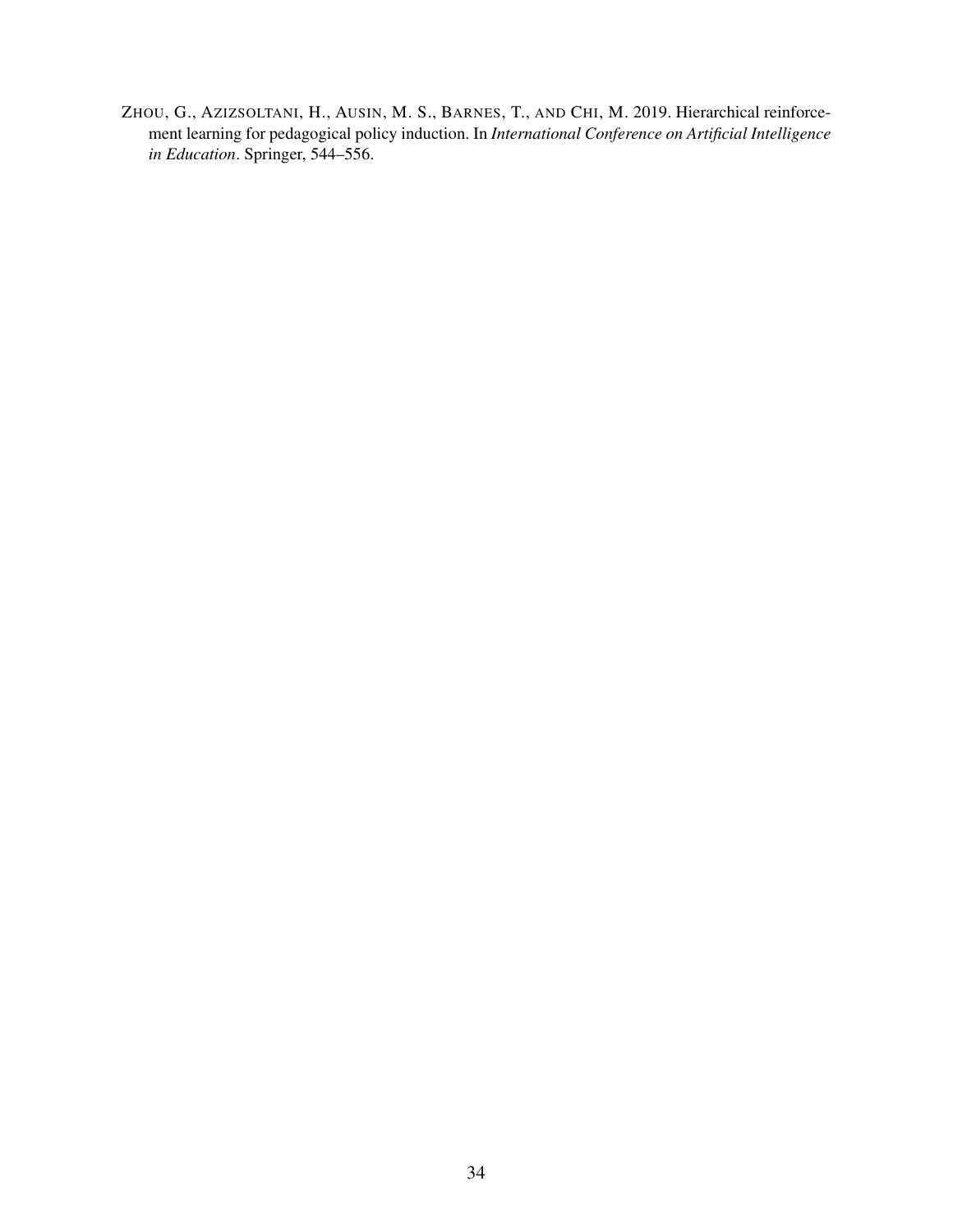# <span id="page-34-0"></span>A. APPENDIX: PROOF OF CONVERGENCE FOR THE MODIFIED BELL-MAN BACKUP FUNCTION

**Theorem:** The modified Value iteration (Eqn [2\)](#page-8-1) converges to  $GQV^*$  for any initial estimate  $GQV$ , i.e.,

$$
\lim_{k \to \infty} GQV_k = GQV^* \quad \forall GQV
$$

For any estimate of the value function GQV , we define the modified Bellman backup operator  $\hat{B}: R^{|S|} \to R^{|S|}$ 

$$
\hat{B}GQV(s) = GR(s) + \gamma \sum_{s' \in S} P(s'|s)GQV(s')
$$

Before we provide the proof of convergence, we provide the proof of contraction, i.e, for any two value functions GQV and GQV':

$$
||\hat{B}GQV_k - \hat{B}GQV_k'|| \le \gamma ||GQV_k - GQV_k'||
$$

where the max norm:

$$
||GQV|| = \max_{s \in S} |GQV(s)|
$$

 $||v - v'||$  = Infinity norm (max difference over all states)

Proof of contraction:

$$
||\hat{B}GQV - \hat{B}GQV'||
$$

$$
= \left\| \left[ GR(s) + \gamma \sum_{s' \in S} P(s'|s) GQV(s') \right] - \left[ GR(s) + \gamma \sum_{s' \in S} P(s'|s) GQV'(s') \right] \right\|
$$
  

$$
= \gamma \left\| \left[ \sum_{s' \in S} P(s'|s) GQV(s') - \sum_{s' \in S} P(s'|s) GQV'(s') \right] \right\|
$$
  

$$
= \gamma \left\| \left[ \sum_{s' \in S} P(s'|s) (GQV(s') - GQV'(s')) \right] \right\|
$$
  

$$
\leq \gamma \max_{s} \sum_{s' \in S} P(s'|s) |GQV(s') - GQV'(s')|
$$
  

$$
\leq \gamma \sum_{s' \in S} P(s'|s) ||GQV - GQV'||
$$
  

$$
= \gamma ||GQV - GQV'||
$$

since  $P(s'|s)$  are non-negative and sum to one Proof of Convergence:

$$
||GQV_{k+1} - GQV^*||_{\infty} = \left| \left| \hat{B}GQV_k - GQV^* \right| \right|_{\infty} \le \gamma \left| |GQV_k = GQV^*| \right|_{\infty} \le \dots
$$
  

$$
\le \gamma^{k+1} \left| |GQV_0 - GQV^*| \right|_{\infty} \longrightarrow 0
$$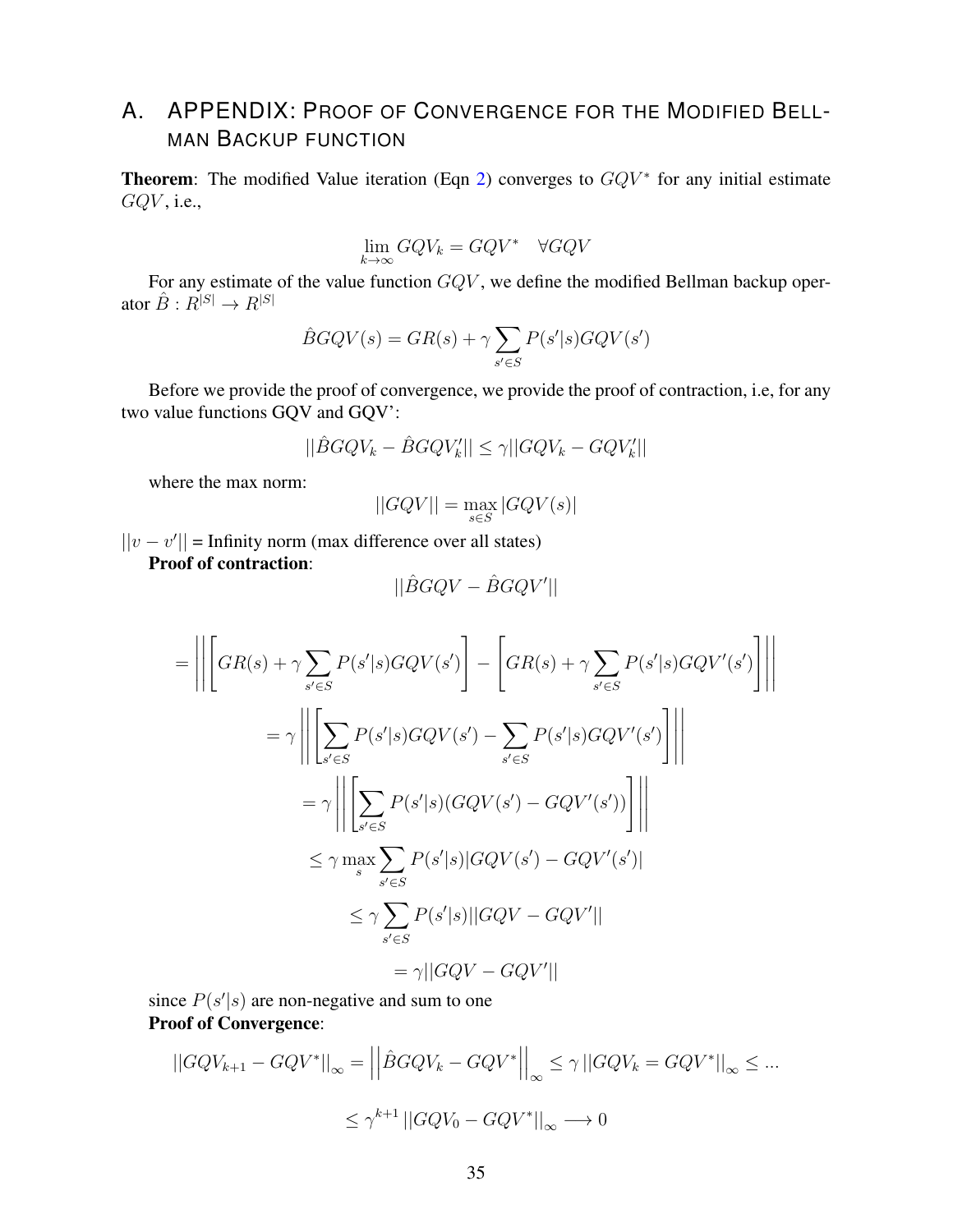# <span id="page-35-0"></span>B. LIST OF ALL THE FEATURES ENGINEERED ALONG WITH THE LEVEL AT WHICH THEY WERE AGGREGATED (STEP (S), PROBLEM (P), TO-TAL (T))

| Feature              | Level     | Description                                                     |
|----------------------|-----------|-----------------------------------------------------------------|
| <b>GAP</b>           | S         | Absolute progress on the current state using global quality     |
| <b>GRP</b>           | S         | Relative progress of the current state using global quality     |
| <b>LAP</b>           | S         | Absolute progress of the current state using local quality      |
| <b>LRP</b>           | S         | Relative progress of the current state using local quality      |
| localPrevious        | S         | Local Quality of the previous state                             |
| globalPrevious       | ${\bf S}$ | Global Quality of the previous state                            |
| localCurrent         | S         | Local Quality of the current state                              |
| globalCurrent        | S         | Global Quality of the current state                             |
| Time                 | s, p, t   | Time Taken                                                      |
| AvgStepTime          | p, t      | <b>Average Step Time</b>                                        |
| <b>ActionCount</b>   |           | Total number of actions performed (e.g. selecting nodes,        |
|                      | s, p, t   | rule clicks, hint button clicks, etc).                          |
| <b>DirectProof</b>   |           | The number of actions performed while working on the            |
| <b>ActionCount</b>   | s, p, t   | problem as a direct proof. Students can switch between          |
|                      |           | direct and indirect proof at any given time.                    |
|                      |           | The number of actions performed while working on the            |
| IndirectProof        |           | problem as an indirect proof. A logic proof is said to be       |
| <b>ActionCount</b>   | s, p, t   | indirect if we first assume the negation of conclusion to       |
|                      |           | be true and then arrive at a contradiction.                     |
|                      |           | The number of time a student switched between direct            |
| DirectionChange      | s, p, t   | and indirect proof using the direction switch button.           |
|                      |           | The number of actions performed while working on a              |
| <b>FDActionCount</b> | s, p, t   | forward step. The student can switch between forward            |
|                      |           | and backward step at any time                                   |
|                      |           | The number of actions performed while working on a              |
| <b>BDActionCount</b> | s, p, t   | step backwards using instantiation and generalization           |
|                      |           | logic rules.                                                    |
| StepCount            | p, t      | The number of steps performed                                   |
|                      |           | The solution size of a problem, calculated as the number of the |
| SolSize              | p         | logic statements in the current state                           |
|                      |           | The number of times a student clicked the description           |
| RuleDescription      | s, p, t   | button of any logic rule.                                       |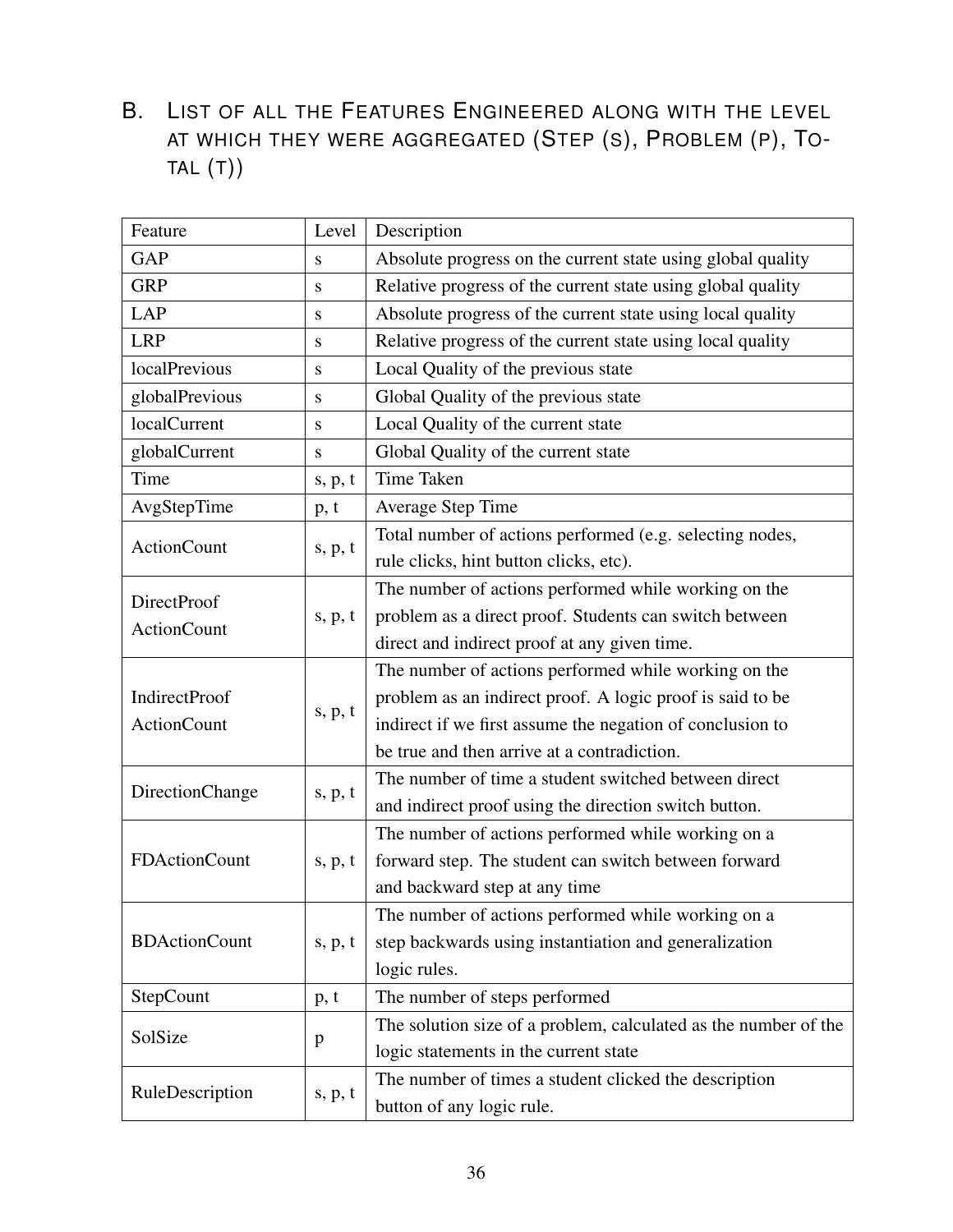| HintRequest               | s, p, t | The number of time the hint was requested by the              |  |  |
|---------------------------|---------|---------------------------------------------------------------|--|--|
|                           |         | student using the "Get Suggestion" button                     |  |  |
| <b>ProactiveHintCount</b> | s, p, t | The number of proactive hints given.                          |  |  |
| <b>OnDemandHintCount</b>  | s, p, t | The number of on-demand hints given.                          |  |  |
| Deleted                   | p, t    | The number of nodes deleted.                                  |  |  |
| RightApp                  | p, t    | The number of Right logic rule applications.                  |  |  |
| WrongApp<br>s, p, t       |         | The number of Wrong logic rule applications.                  |  |  |
| Accuracy<br>s, p, t       |         | Proportion of total logic rule applications that are correct. |  |  |
| <b>SessionCount</b>       | t       | Total number of sessions - each time a student logs back      |  |  |
|                           |         | in, we increment the number of sessions.                      |  |  |
| NewSession                | p       | Binary variable: 1 for the first problem in any session       |  |  |
| <b>Skips</b>              | t       | Total number of problems skipped.                             |  |  |
| <b>Restarts</b>           | t       | Total number of problems restarted.                           |  |  |
| EasyProblems              | t       | The total number of easy problems solved.                     |  |  |
| <b>DifficultProblems</b>  | t       | The number of difficulty problems solved.                     |  |  |
|                           |         |                                                               |  |  |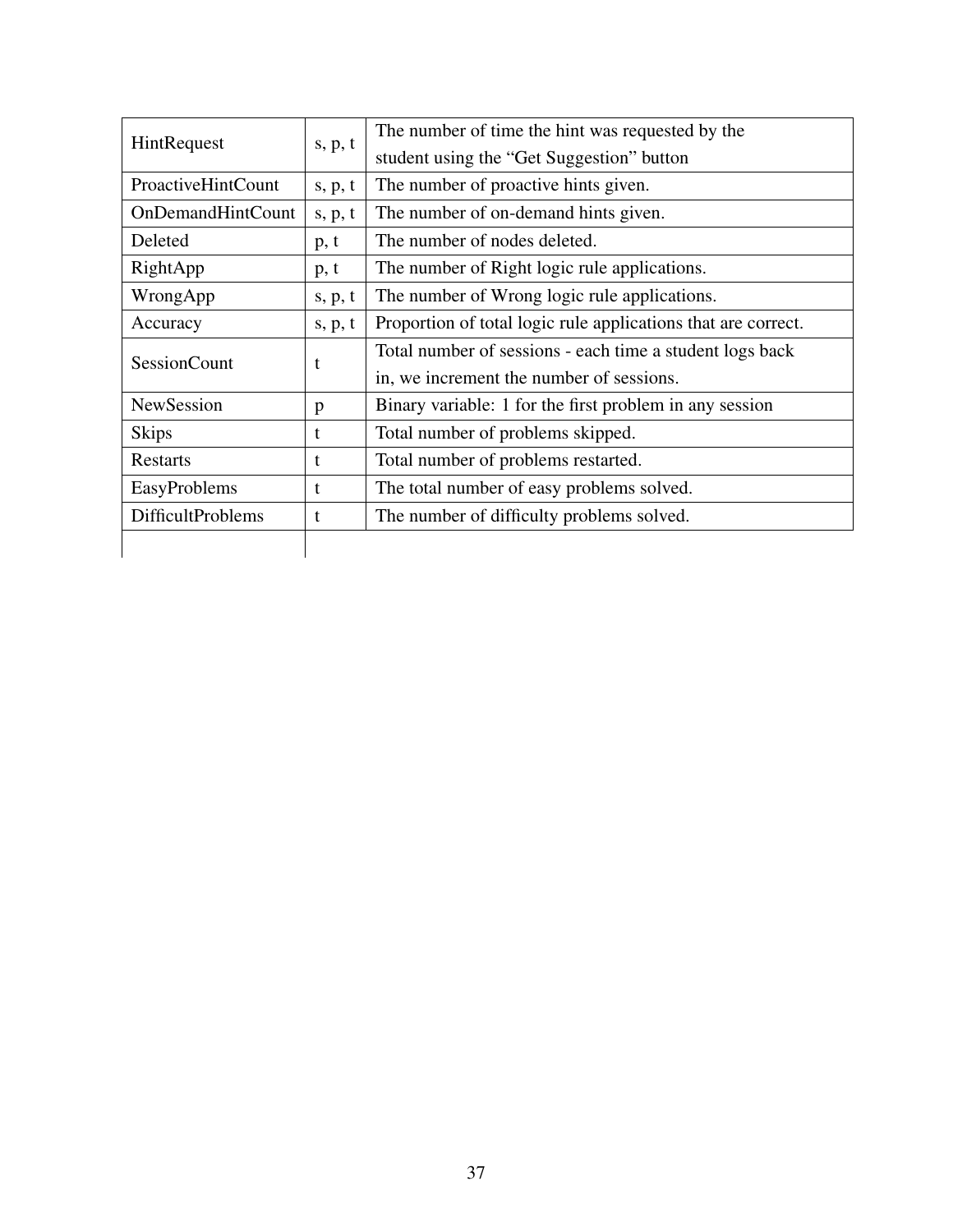<span id="page-37-0"></span>C. DESCRIPTIVE STATISTICS FOR THE FEATURES SELECTED FOR STATE-BASED AND STATE-FREE RANDOM FOREST CLASSIFIER WITH EX-PERT WEIGHTS (GREY CELLS SUGGEST INAPPLICABLE)

| Feature                   | State-Based    | State-Free     | Mean    | <b>SD</b> |
|---------------------------|----------------|----------------|---------|-----------|
| <b>GAP</b>                | Yes            |                | 9.91    | 32.77     |
| <b>GRP</b>                | Yes            |                | 4.26    | 21.27     |
| <b>LAP</b>                | Yes            |                | 33.85   | 37.70     |
| <b>LRP</b>                | Yes            |                | 9.05    | 20.90     |
| localPrevious             | Yes            |                | 31.22   | 33.20     |
| globalPrevious            | Yes            |                | 50.68   | 32.06     |
| localCurrent              | Yes            |                | 40.26   | 37.76     |
| globalCurrent             | Yes            |                | 54.94   | 34.31     |
| pTime                     | Yes            | Yes            | 718.55  | 4051.65   |
| pAvgstepTimePS            | Yes            | Yes            | 130.39  | 1306.00   |
| tAvgstepTimePS            | Yes            | Yes            | 266.36  | 429.40    |
| sActionCount              | N <sub>o</sub> | Yes            | 5.98    | 6.47      |
| pActionCount              | Yes            | Yes            | 58.60   | 98.97     |
| tActionCount              | Yes            | Yes            | 1304.02 | 870.32    |
| pDirectProofActionCount   | Yes            | Yes            | 54.06   | 89.52     |
| tDirectProofActionCount   | Yes            | Yes            | 1204.48 | 795.68    |
| pInDirectProofActionCount | N <sub>o</sub> | Yes            | 4.55    | 33.72     |
| tInDirectProofActionCount | N <sub>o</sub> | Yes            | 99.54   | 216.65    |
| pDirectionChanges         | Yes            | N <sub>0</sub> | 0.17    | 0.97      |
| pFDActionCount            | Yes            | Yes            | 58.03   | 97.75     |
| tFDActionCount            | Yes            | Yes            | 1283.66 | 855.38    |
| pBDActionCount            | Yes            | Yes            | 0.58    | 2.97      |
| tBDActionCount            | Yes            | Yes            | 20.36   | 33.04     |
| tStepCount                | N <sub>o</sub> | Yes            | 119.40  | 76.72     |
| pSolSize                  | Yes            | Yes            | 7.45    | 3.00      |
| sRuleDescription          | Yes            | N <sub>o</sub> | 0.57    | 2.34      |
| pRuleDescription          | Yes            | Yes            | 7.46    | 25.68     |
| tRuleDescription          | Yes            | Yes            | 196.96  | 230.58    |
| pHintRequest              | Yes            | Yes            | 1.64    | 5.48      |
| tHintRequest              | Yes            | Yes            | 11.60   | 19.83     |
| sDeleted                  | N <sub>o</sub> | Yes            | 0.13    | 0.36      |
| pDeleted                  | Yes            | Yes            | 1.71    | 4.53      |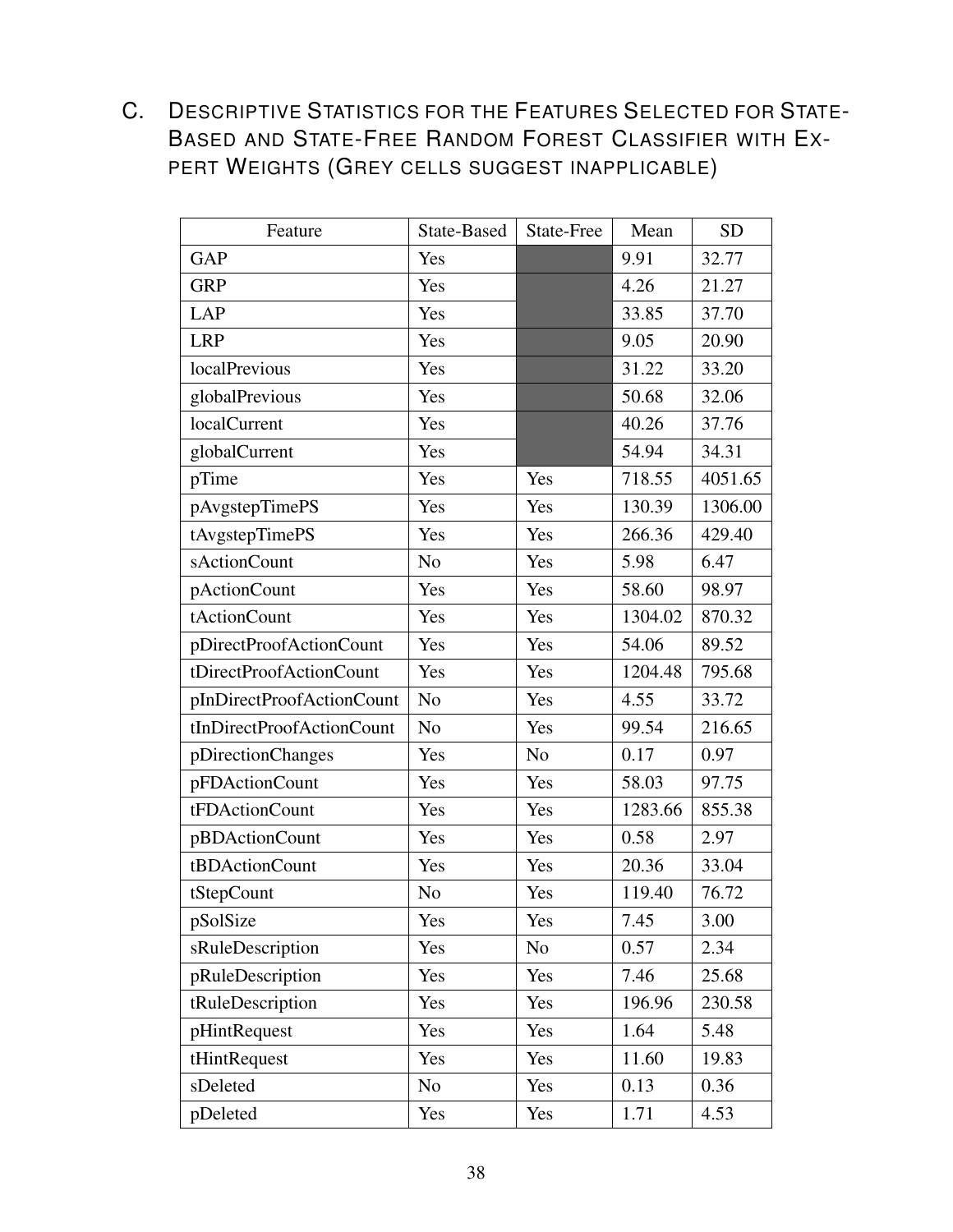| tDeleted        | Yes            | Yes            | 28.95  | 27.32  |
|-----------------|----------------|----------------|--------|--------|
| pRightApp       | Yes            | Yes            | 6.42   | 7.10   |
| tRightApp       | Yes            | Yes            | 119.40 | 76.72  |
| sWrongApp       | Yes            | Yes            | 0.45   | 1.24   |
| pWrongApp       | Yes            | Yes            | 4.92   | 10.51  |
| tWrongApp       | Yes            | Yes            | 246.16 | 162.78 |
| sAccuracy       | N <sub>0</sub> | Yes            | 0.69   | 0.41   |
| pAccuracy       | N <sub>o</sub> | Yes            | 0.73   | 0.25   |
| tSessionCount   | Yes            | N <sub>o</sub> | 3.11   | 2.22   |
| pNewSession     | Yes            | N <sub>0</sub> | 0.05   | 0.21   |
| pRestarts       | Yes            | Yes            | 0.13   | 0.52   |
| tRestarts       | N <sub>0</sub> | Yes            | 4.79   | 5.42   |
| tEasyProblemsPS | Yes            | Yes            | 3.59   | 2.75   |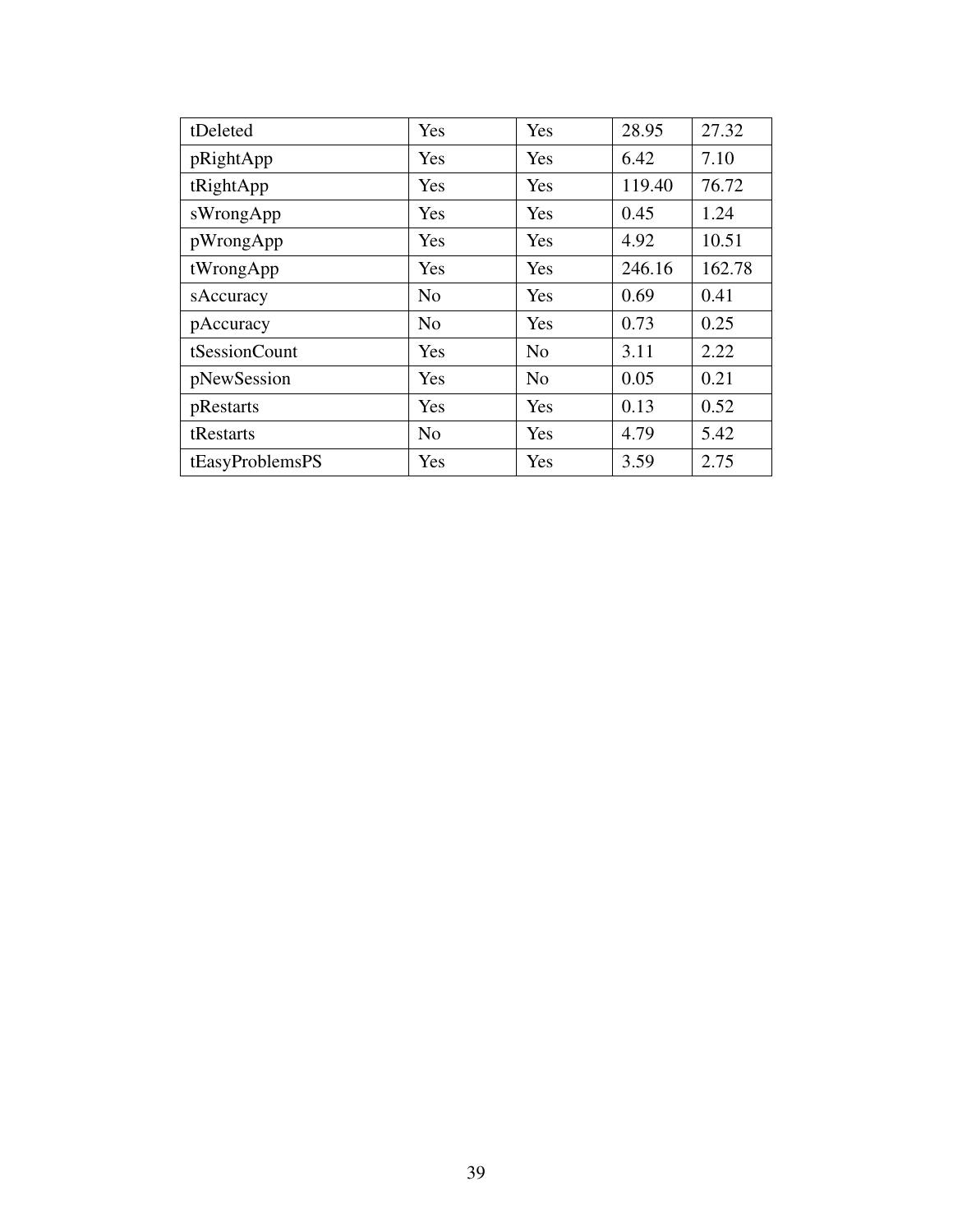# <span id="page-39-0"></span>D. FEATURE IMPORTANCE GRAPHS